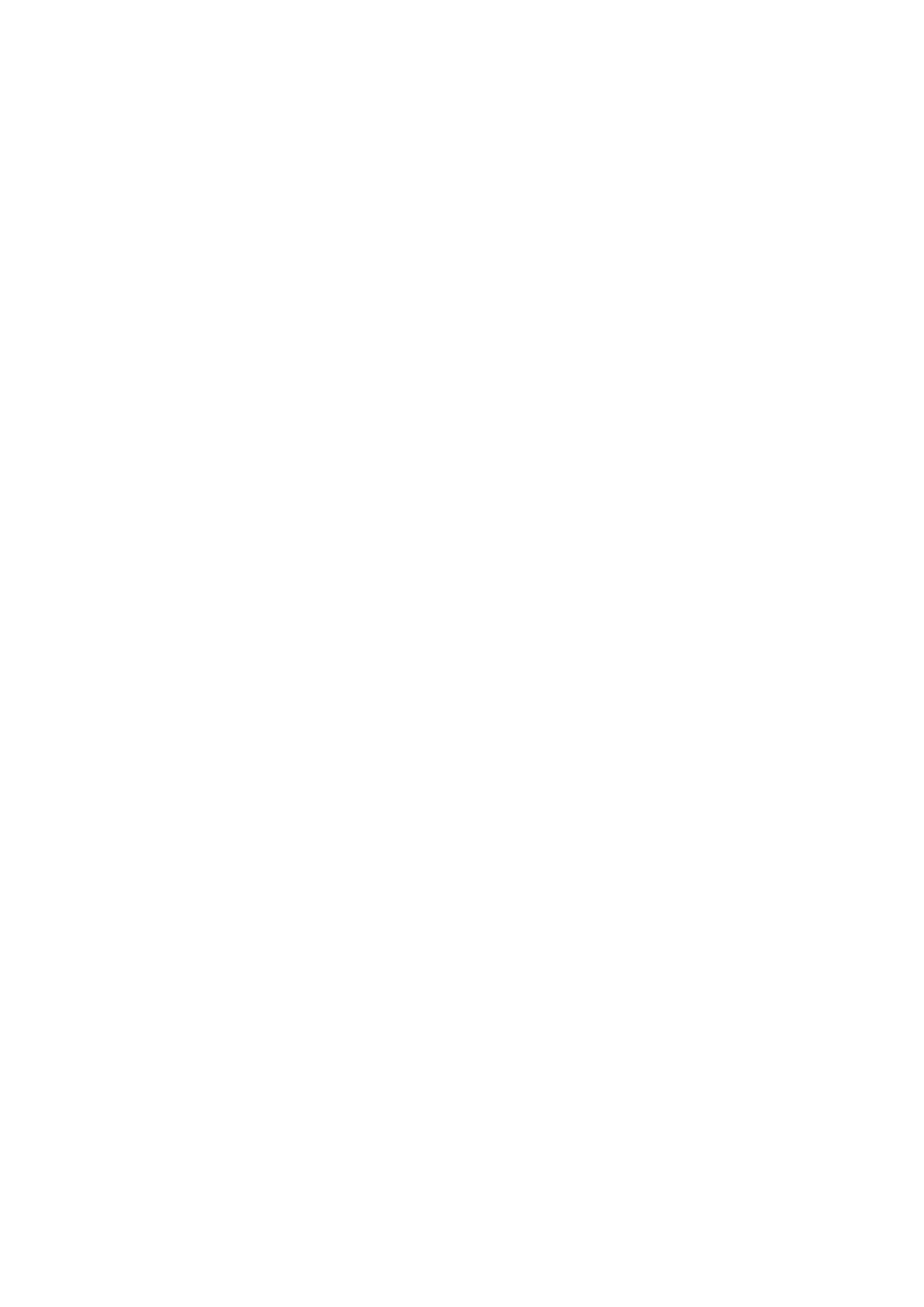# **Contents**

<span id="page-2-0"></span>

|   | <b>Abbreviations</b>                                                                                                                                                                                                                                                                                                                                                                                                                                                                                                                                                                                                                                                                                                                                    | v                                                                                                                                                                 |
|---|---------------------------------------------------------------------------------------------------------------------------------------------------------------------------------------------------------------------------------------------------------------------------------------------------------------------------------------------------------------------------------------------------------------------------------------------------------------------------------------------------------------------------------------------------------------------------------------------------------------------------------------------------------------------------------------------------------------------------------------------------------|-------------------------------------------------------------------------------------------------------------------------------------------------------------------|
|   | Table of symbols                                                                                                                                                                                                                                                                                                                                                                                                                                                                                                                                                                                                                                                                                                                                        | VI                                                                                                                                                                |
|   | List of figures                                                                                                                                                                                                                                                                                                                                                                                                                                                                                                                                                                                                                                                                                                                                         | VIII                                                                                                                                                              |
| 1 | About the document                                                                                                                                                                                                                                                                                                                                                                                                                                                                                                                                                                                                                                                                                                                                      | 1                                                                                                                                                                 |
| 2 | General<br>2.1<br>History<br>2.2                                                                                                                                                                                                                                                                                                                                                                                                                                                                                                                                                                                                                                                                                                                        | $\overline{2}$<br>$\overline{2}$<br>$\overline{2}$                                                                                                                |
| 3 | <b>Vortex-Lattice Modeling Principles</b>                                                                                                                                                                                                                                                                                                                                                                                                                                                                                                                                                                                                                                                                                                               | 4                                                                                                                                                                 |
|   | 3.1<br>3.2<br>3.3<br>3.4                                                                                                                                                                                                                                                                                                                                                                                                                                                                                                                                                                                                                                                                                                                                | $\overline{4}$<br>4<br>5<br>5                                                                                                                                     |
| 4 | <b>Input Files</b><br>4.1<br>4.1.1<br>4.1.2<br>4.1.2.1<br>4.1.2.2<br>4.1.2.3<br>SURFACE definition keywords and data formats $\ldots \ldots \ldots$<br>4.1.2.3.1<br>4.1.2.3.2<br>4.1.2.3.3<br>YDUPLICATE<br>4.1.2.3.4<br>4.1.2.3.5<br>4.1.2.3.6<br>4.1.2.3.7<br><b>NOWAKE</b><br>4.1.2.3.8<br>$NOALBE$<br>and a state<br>4.1.2.3.9<br>$\text{NOLOAD}$<br>4.1.2.3.10<br><b>SECTION</b><br>NACA airfoils $\ldots$ $\ldots$ $\ldots$ $\ldots$ $\ldots$ $\ldots$<br>4.1.2.3.10.1<br>4.1.2.3.10.2<br>AIRFOIL from coordinates<br>4.1.2.3.10.3<br>AFILE (airfoil from file) $\ldots \ldots \ldots \ldots$<br>4.1.2.3.10.4<br>4.1.2.3.10.5<br>$CONTROL$ ,<br>4.1.2.3.10.6<br>4.1.2.3.10.7<br>BODY definition keywords and data formats<br>4.1.2.4<br>4.1.2.4.1 | 8<br>8<br>8<br>8<br>8<br>$\boldsymbol{9}$<br>10<br>10<br>11<br>11<br>11<br>12<br>12<br>12<br>12<br>12<br>13<br>14<br>14<br>14<br>14<br>15<br>17<br>17<br>17<br>18 |

III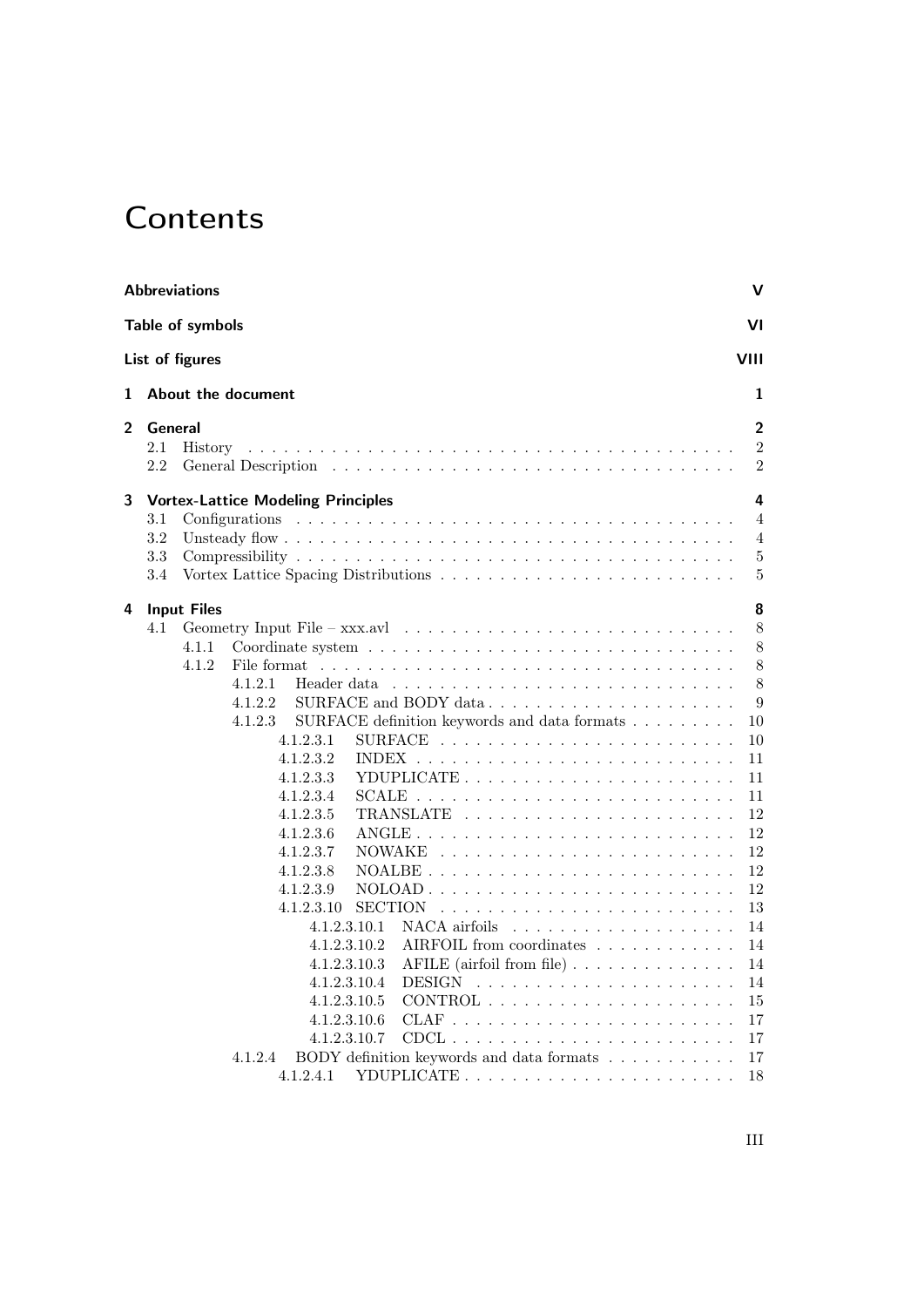|   |     | 4.1.2.4.2                                                                                   | 18     |
|---|-----|---------------------------------------------------------------------------------------------|--------|
|   |     | 4.1.2.4.3                                                                                   | 18     |
|   |     | 4.1.2.4.4                                                                                   | 18     |
|   | 4.2 |                                                                                             | 18     |
|   |     | 4.2.1                                                                                       | 18     |
|   |     | 4.2.2                                                                                       | 19     |
|   |     | 4.2.3<br>Units                                                                              | 19     |
|   |     | 4.2.4                                                                                       | 20     |
|   |     | 4.2.5                                                                                       | $20\,$ |
|   | 4.3 |                                                                                             | 21     |
|   |     |                                                                                             |        |
| 5 |     | <b>Program Execution</b>                                                                    | 22     |
|   | 5.1 |                                                                                             | 22     |
|   |     | 5.1.1                                                                                       | 23     |
|   |     | 5.1.1.1                                                                                     | 23     |
|   |     | 5.1.2                                                                                       | 24     |
|   |     | 5.1.3                                                                                       | 25     |
|   |     | 5.1.4<br>Output                                                                             | $25\,$ |
|   |     | 5.1.5                                                                                       | 26     |
|   |     | 5.1.6                                                                                       | 26     |
|   |     | 5.1.7                                                                                       | 27     |
|   |     | 5.1.8                                                                                       | 28     |
|   |     | 5.1.8.1                                                                                     | $\,29$ |
|   |     | 5.1.8.2                                                                                     | $30\,$ |
|   |     | 5.1.8.3                                                                                     | $30\,$ |
|   |     | 5.1.8.4                                                                                     | 30     |
|   |     | 5.1.9                                                                                       | 31     |
|   |     |                                                                                             | 31     |
|   |     |                                                                                             | 32     |
|   |     |                                                                                             | 33     |
|   | 5.2 |                                                                                             | 33     |
|   |     | 5.2.1                                                                                       | 34     |
|   |     | 5.2.2                                                                                       | 35     |
|   |     | 5.2.3                                                                                       | 35     |
|   |     | 5.2.4                                                                                       | 35     |
|   |     | 5.2.5<br>System matrix output $\dots \dots \dots \dots \dots \dots \dots \dots \dots \dots$ | 36     |
|   | 5.3 |                                                                                             | 36     |
| 6 |     | <b>Bibliography</b>                                                                         | 39     |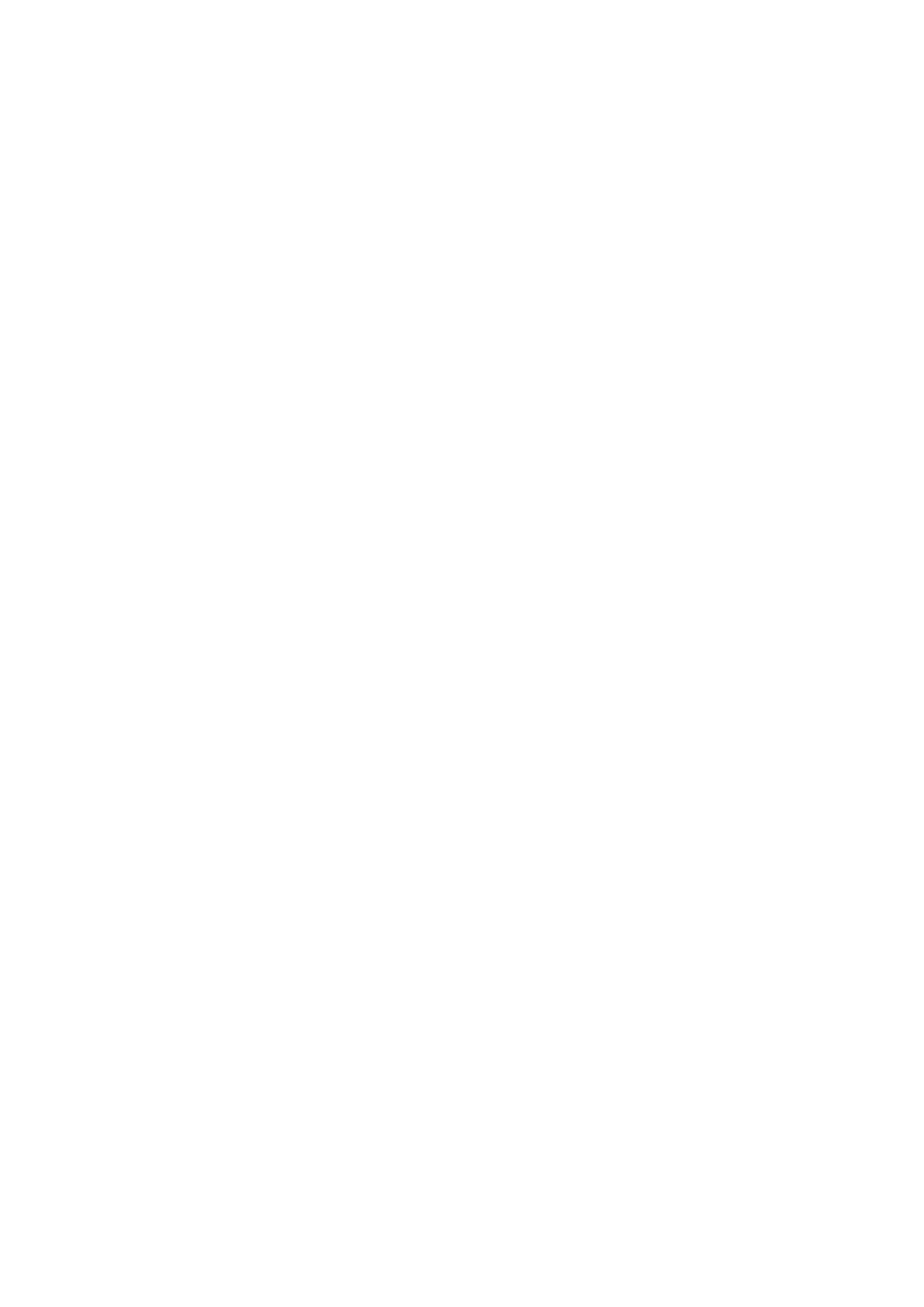# Abbreviations

<span id="page-5-0"></span>

| PG | Prandtl-Glauert |
|----|-----------------|
| VI | Vortex lattice  |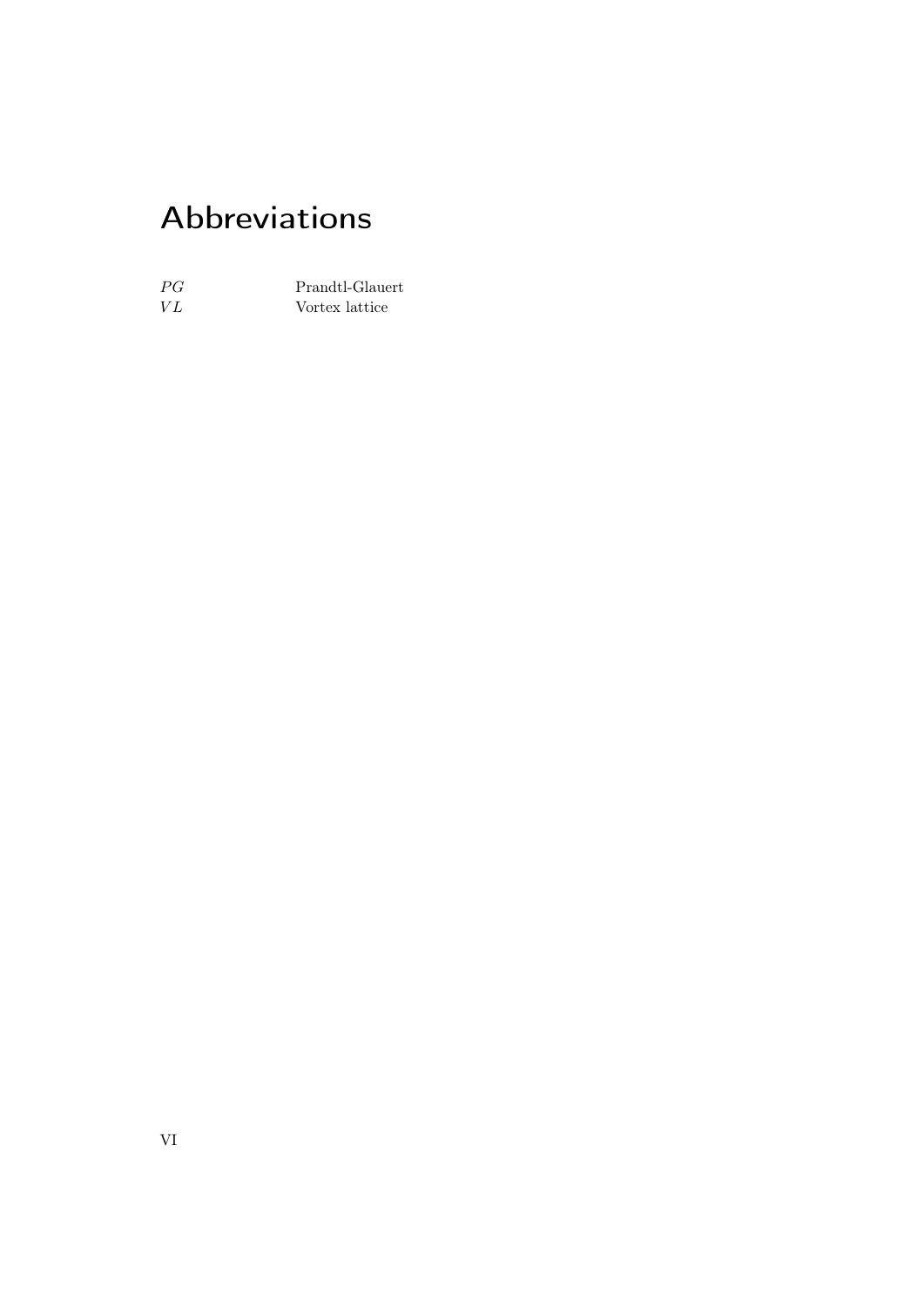|  |  | Table of symbols |  |
|--|--|------------------|--|
|  |  |                  |  |

<span id="page-6-0"></span>

| Symbol         | Prog. Var.   | Unit                         | Explanation                                                          |
|----------------|--------------|------------------------------|----------------------------------------------------------------------|
| $\eta$         |              | [deg]                        | Control surface deflection                                           |
| $\phi_{25}$    |              | [deg]                        | Quarter chord line sweep                                             |
| $\mathfrak{c}$ | CHORD(J)     | [Lunit]                      | Local average chord                                                  |
| StripWidth     | WSTRIP(J)    | [Lunit]                      | Local average strip width                                            |
| StripArea      | <b>ASTRP</b> | $[Lunit^2]$                  | Local strip area $(WSTRIP(J) \times CHORD(J))$                       |
| $C_L$          |              | $\left\lceil 1 \right\rceil$ | Global lift coefficient (ref. to $S_{ref}$ , $c_{ref}$ , $b_{ref}$ ) |
| $C_l$          |              | $\lceil 1 \rceil$            | Local lift coefficient (ref. to Strip Area, $c$ , Strip Width)       |
| $C_{l,\beta}$  |              | [1/deg]                      | Roll power $\delta C_l/\delta \eta$                                  |
| $C_{l,p}$      |              | $\vert 1 \vert$              | Roll damping coefficient                                             |
|                | NRMAX        | [1]                          | Run case array limit                                                 |
|                | <b>NSMAX</b> | [1]                          | Strip array limit                                                    |
|                | <b>NVMAX</b> | $[1]$                        | Vortex array limit                                                   |
| $\mathcal{P}$  |              | $\lceil deg/s \rceil$        | Roll rate Pitch rate                                                 |
| q              |              | $\left[deg/s\right]$         | Pitch rate $\delta \alpha / \delta t$                                |
| $\mathfrak{r}$ |              | $\lbrack deg/s \rbrack$      | Yaw rate $\delta\beta/\delta t$                                      |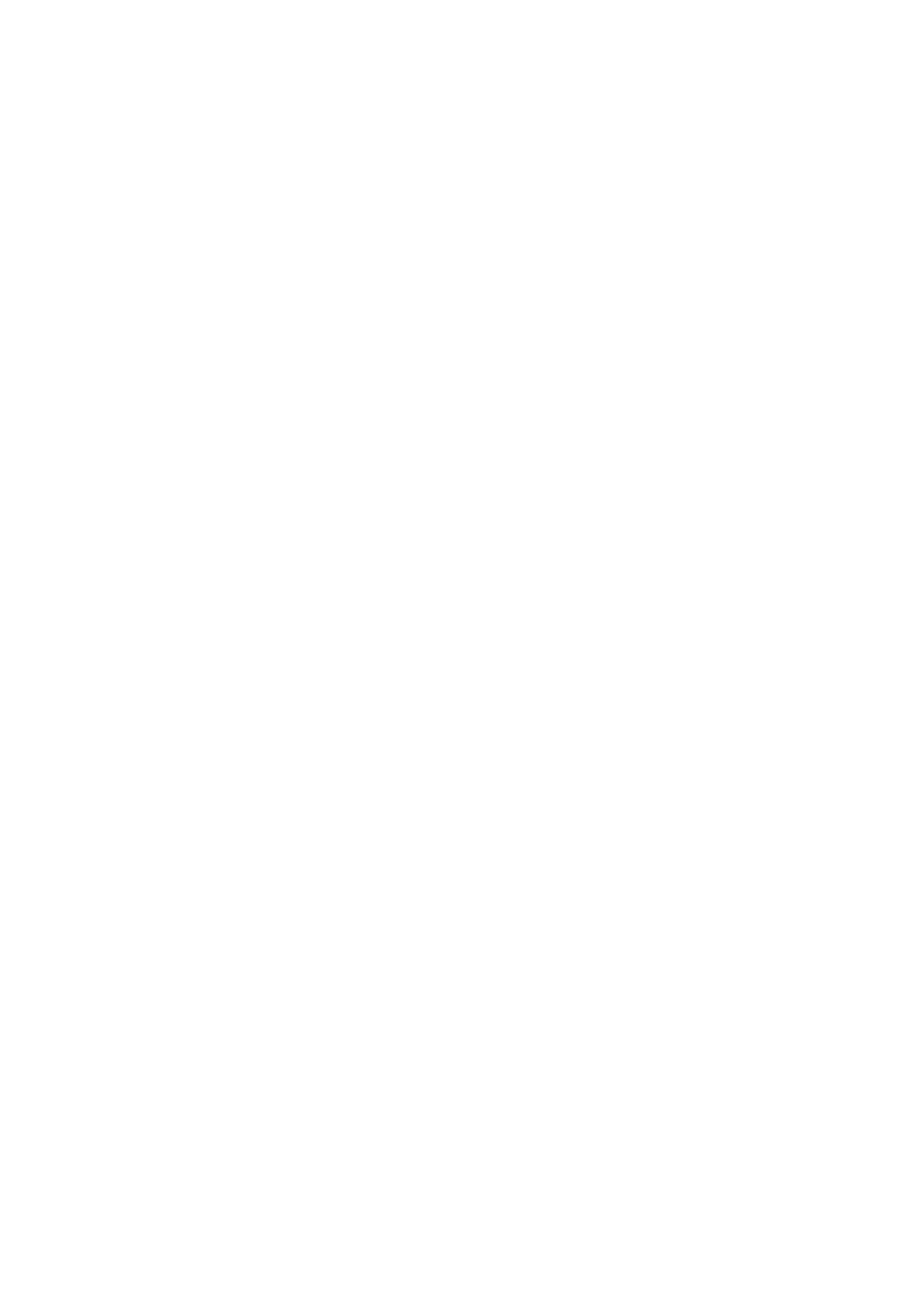# <span id="page-8-0"></span>1 About the document

This document is based on the Athena vortex lattice user primer, written by Mark Drela and can be obtained at [\[1\]](#page-46-1). The original user primer is published under the GNU General Public License by:

Mark Drela, MIT Aero & Astro Harold Youngren, Aerocraft, Inc. AVL 3.30 User Primer last update 18 Aug 2010

This document contains the original text, as well as minor amendments, which are higlighted by grey color. The layout was given a fresh flavor by using LATEX . If you conceive the irrepressible desire to add some useful informations, feel free to do so under the GPL, or contact the author under

### Torsten Dietrich info@dt-invent.de

Supporting an entire, well formulated text snippet will increase the probability and pace of integration in large lots.

Have fun....

TD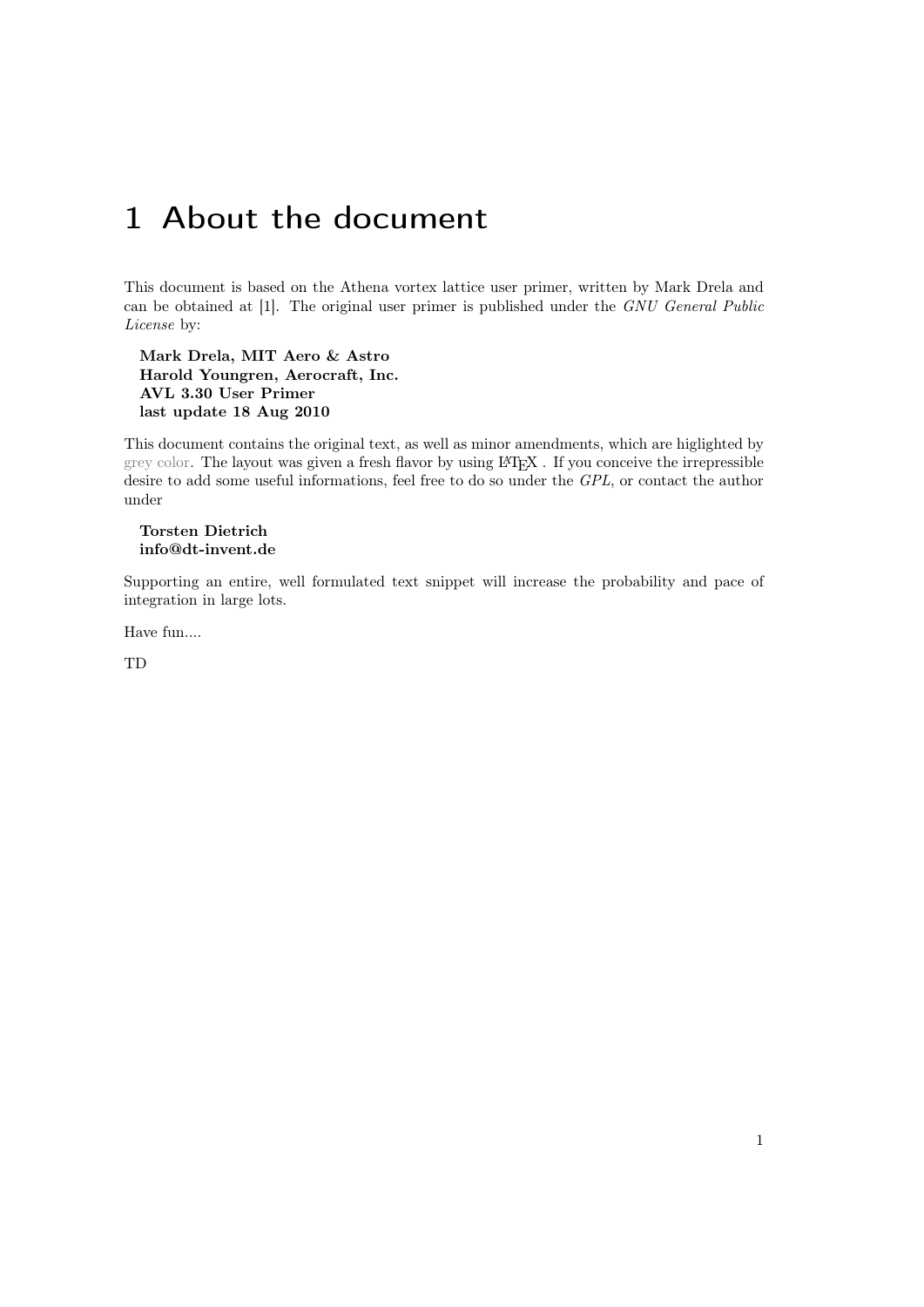# <span id="page-9-0"></span>2 General

## <span id="page-9-1"></span>2.1 History

AVL (Athena Vortex Lattice) 1.0 was originally written by Harold Youngren circa 1988 for the MIT Athena TODOR aero software collection. The code was based on classic work by Lamar (NASA codes), E. Lan and L. Miranda (VORLAX) and a host of other investigators. Numerous modifications have since been added by Mark Drela and Harold Youngren, to the point where only stubborn traces of the original Athena code remain.

## <span id="page-9-2"></span>2.2 General Description

AVL 3.xx now has a large number of features intended for rapid aircraft configuration analysis. The major features are as follows:

Aerodynamic components Lifting surfaces Slender bodies Configuration description Keyword-driven geometry input file Defined sections with linear interpolation Section properties camberline is NACA xxxx, or from airfoil file control deflections parabolic profile drag polar, Re-scaling Scaling, translation, rotation of entire surface or body Duplication of entire surface or body Singularities Horseshoe vortices (surfaces) Source+doublet lines (bodies) Finite-core option Discretization Uniform Sine Cosine Blend Control deflections Via normal-vector tilting Leading edge flaps Trailing edge flaps Hinge lines independent of discretization General freestream description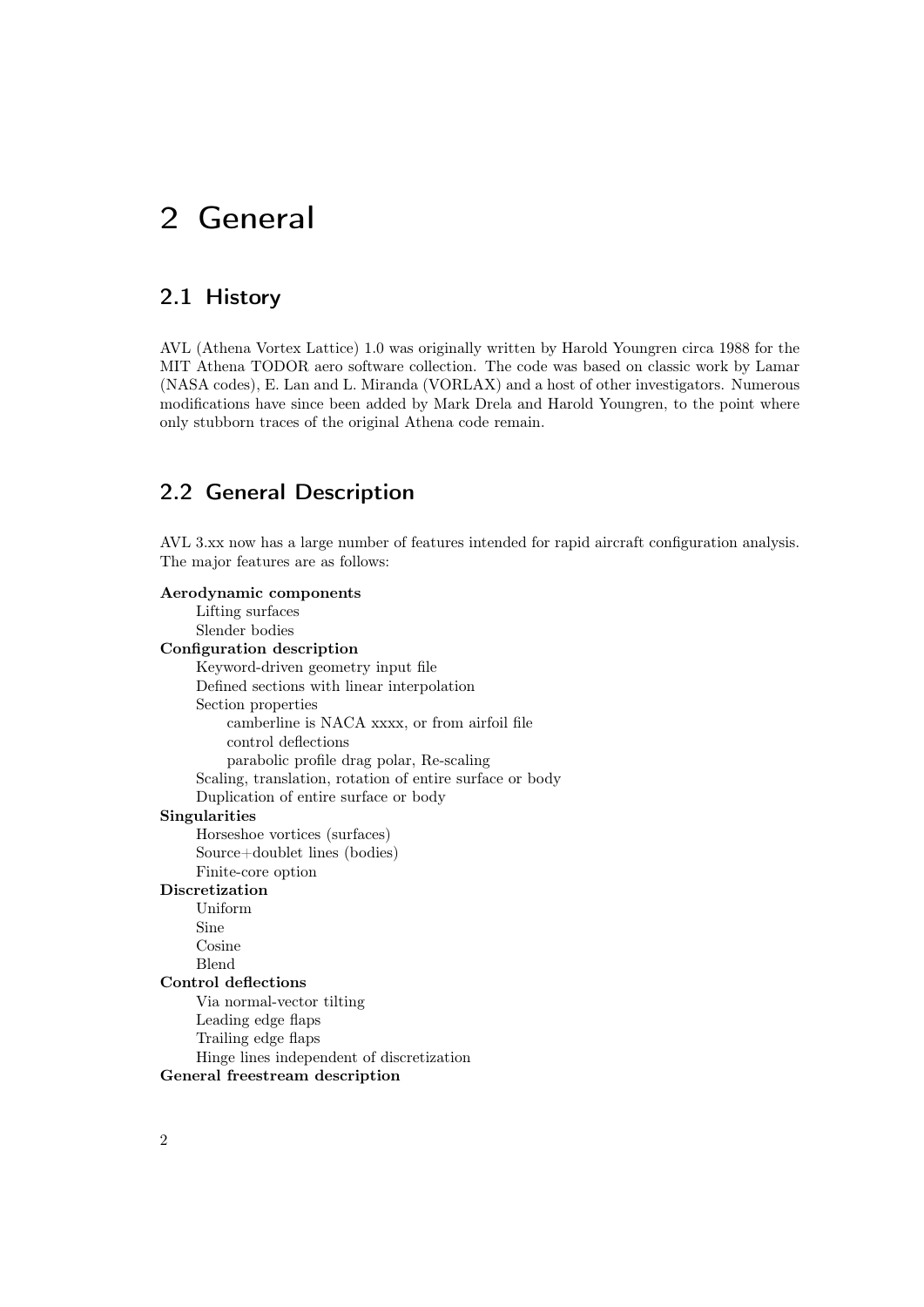alpha,beta flow angles p,q,r aircraft rotation components Subsonic Prandtl-Glauert compressibility treatment Surfaces can be defined to "see" only perturbation velocities (not freestream) to allow simulation of ground effect wind tunnel wall interference influence of other nearby aircraft Aerodynamic outputs Direct forces and moments Trefftz-plane Derivatives of forces and moments, w.r.t freestream, rotation, controls In body or stability axes Trim calculation Operating variables alpha,beta p,q,r control deflections **Constraints** direct constraints on variables indirect constraints via specified CL, moments Multiple trim run cases can be defined Saving of trim run case setups for later recall Optional mass definition file (only for trim setup, eigenmode analysis) User-chosen units Itemized component location, mass, inertias Trim setup of constraints level or banked horizontal flight steady pitch rate (looping) flight Eigenmode analysis Rigid-body analysis with quasi-steady aero model Display of eigenvalue root progression with a parameter Display of eigenmode motion in real time Output of dynamic system matrices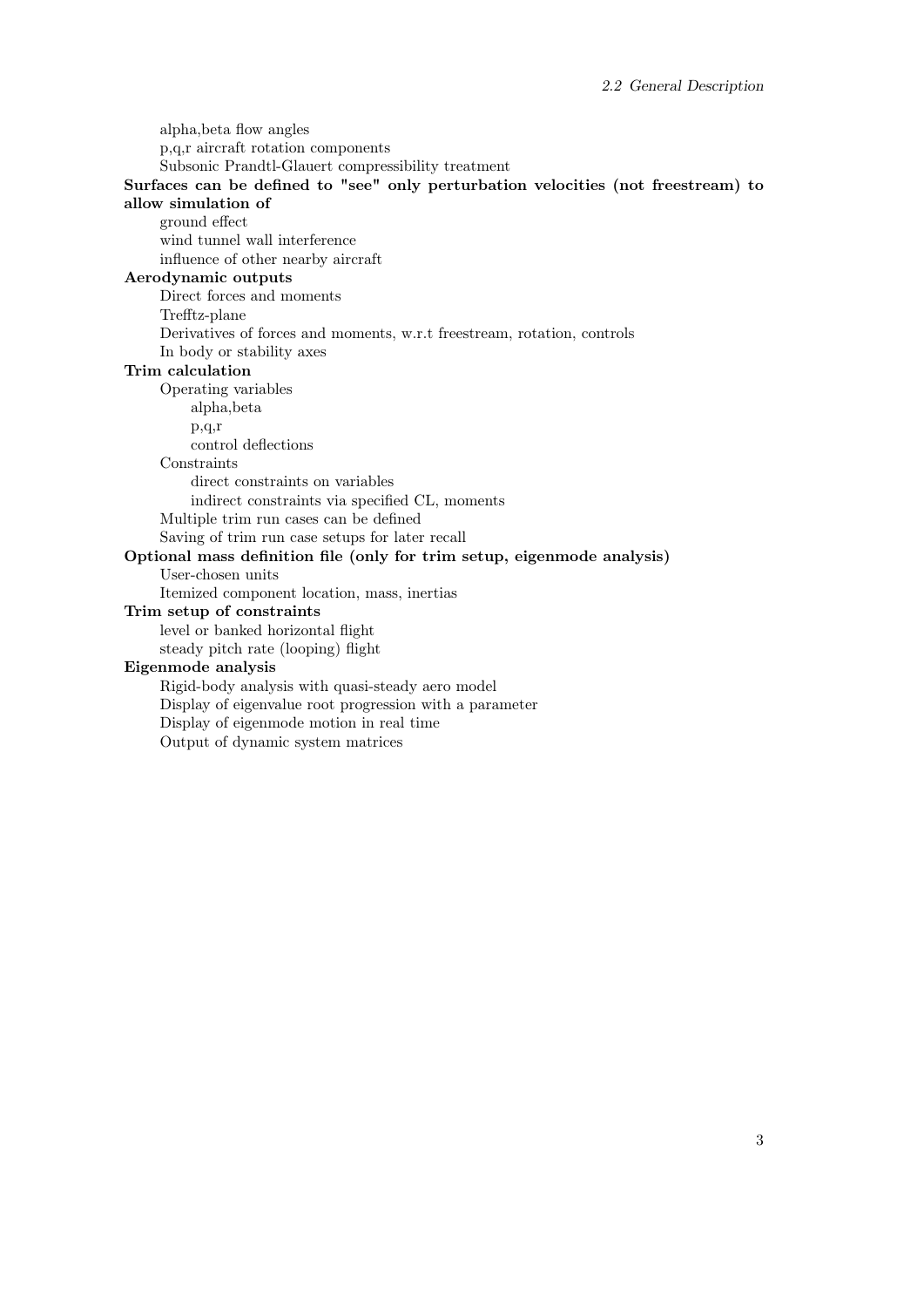# <span id="page-11-0"></span>3 Vortex-Lattice Modeling Principles

Like any computational method, AVL has limitations on what it can do. These must be kept in mind in any given application.

## <span id="page-11-1"></span>3.1 Configurations

A vortex-lattice model like AVL is best suited for aerodynamic configurations which consist mainly of thin lifting surfaces at small angles of attack and sideslip. These surfaces and their trailing wakes are represented as single-layer vortex sheets, discretized into horseshoe vortex filaments, whose trailing legs are assumed to be parallel to the x-axis. AVL provides the capability to also model slender bodies such as fuselages and nacelles via source+doublet filaments. The resulting force and moment predictions are consistent with slender-body theory, but the experience with this model is relatively limited, and hence modeling of bodies should be done with caution. If a fuselage is expected to have little influence on the aerodynamic loads, it's simplest to just leave it out of the AVL model. However, the two wings should be connected by a fictitious wing portion which spans the omitted fuselage.

## <span id="page-11-2"></span>3.2 Unsteady flow

AVL assumes quasi-steady flow, meaning that unsteady vorticity shedding is neglected. More precisely, it assumes the limit of small reduced frequency, which means that any oscillatory motion (e.g. in pitch) must be slow enough so that the period of oscillation is much longer than the time it takes the flow to traverse an airfoil chord. This is true for virtually any expected flight maneuver. Also, the roll, pitch, and yaw rates used in the computations must be slow enough so that the resulting relative flow angles are small. This can be judged by the dimensionless rotation rate parameters, which should fall within the following practical limits.

 $-0.10 < pb/2V < 0.10$  $-0.03 < qc/2V < 0.03$  $-0.25 < rb/2V < 0.25$ 

These limits represent extremely violent aircraft motion, and are unlikely to exceeded in any typical flight situation, except possibly during low-airspeed aerobatic maneuvers. In any case, if any of these parameters falls outside of these limits, the results should be interpreted with caution.

$$
\frac{p}{\eta} = \frac{C_{l.\eta} \cdot 2V}{C_{l.p} \cdot b} \quad \text{see [2]}
$$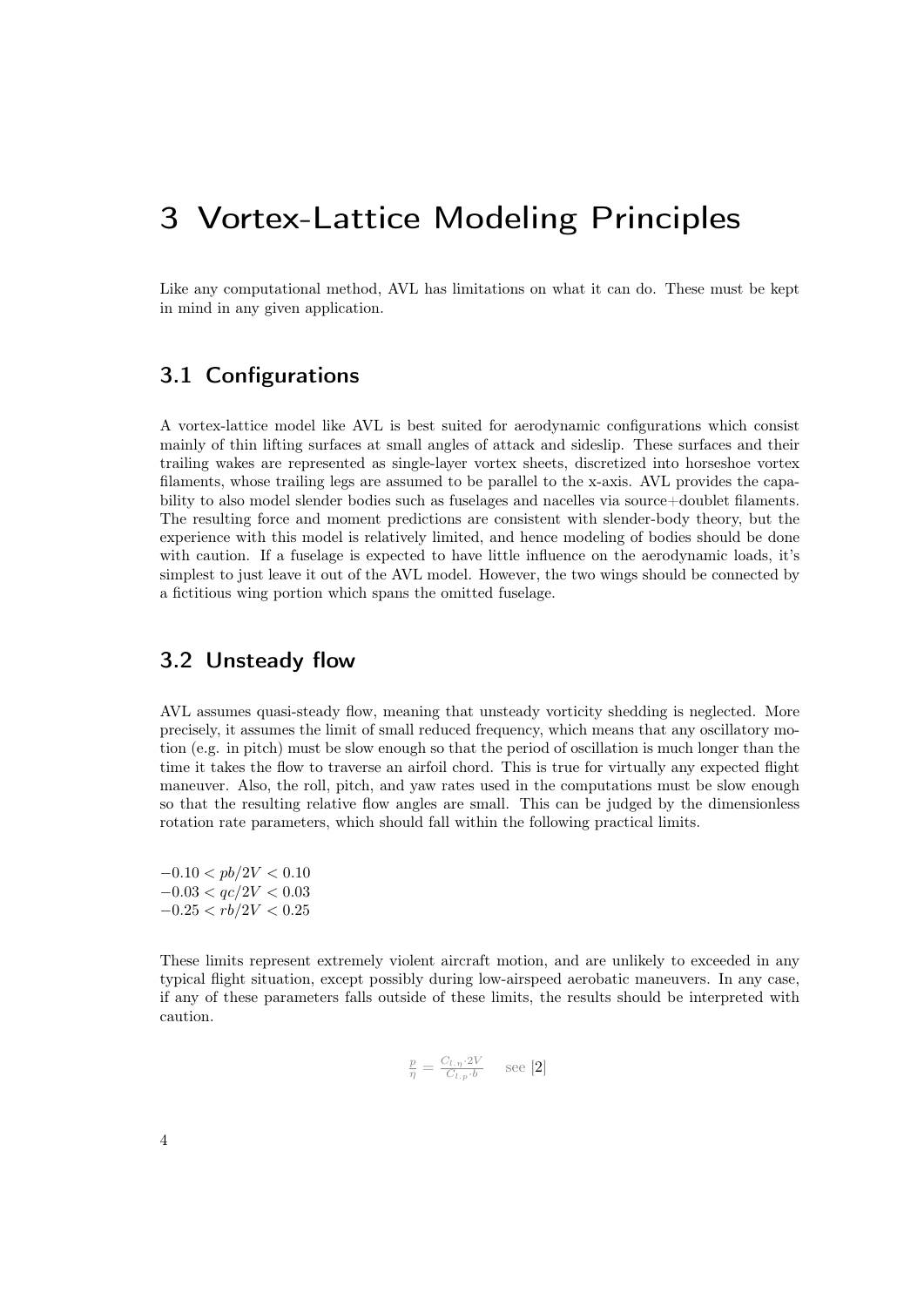## <span id="page-12-0"></span>3.3 Compressibility

Compressibility is treated in AVL using the classical Prandtl-Glauert (PG) transformation, which converts the PG equation to the Laplace equation, which can then be solved by the basic incompressible method. This is equivalent to the compressible continuity equation, with the assumptions of irrotationality and linearization about the freestream. The forces are computed by applying the Kutta-Joukowsky relation to each vortex, this remaining valid for compressible flow.

The linearization assumes small perturbations (thin surfaces) and is not completely valid when velocity perturbations from the free-stream become large. The relative importance of compressible effects can be judged by the PG factor

$$
\frac{1}{B}=\frac{1}{\sqrt{1-M^2}}
$$

where "M" is the freestream Mach number. A few values are given in the table, which shows the expected range of validity.

```
M 1/ B
--- -----
0.0 1.000 |
0.1 1.005<br>0.2 1.021
\begin{array}{ccc} 0.2 & 1.021 \\ 0.3 & 1.048 \end{array}0.3 1.048 |- PG expected valid<br>0.4 1.091 |
       1.091
0.5 1.155<br>0.6 1.250<br>0.7 1.400
       1.250<br>1.400
0.7 1.400 PG suspect ( transonic flow likely )
0.8 1.667 PG unreliable ( transonic flow certain )
0.9 2.294 PG hopeless
```
For swept-wing configurations, the validity of the PG model is best judged using the wingperpendicular Mach number

$$
M_{perp} = M \cdot cos(\phi_{25})
$$

Since  $M_{\text{perp}} \lt M$ , swept-wing cases can be modeled up to higher M values than unswept cases. For example, a 45 degree swept wing operating at freestream  $M = 0.8$  has

$$
M_{perp} = 0.8 \cdot \cos(45^\circ) = 0.566
$$

which is still within the expected range of PG validity in the above table. So reasonable results can be expected from AVL for this case.

When doing velocity parameter sweeps at the lowest Mach numbers, say below  $M = 0.2$ , it is best to simply hold  $M = 0$ . This will greatly speed up the calculations, since changing the Mach number requires recomputation and re-factorization of the VL influence matrix, which consumes most of the computational effort. If the Mach number is held fixed, this computation needs to be done only once.

## <span id="page-12-1"></span>3.4 Vortex Lattice Spacing Distributions

Discretization of the geometry into vortex lattice panels is controlled by the spacing parameters: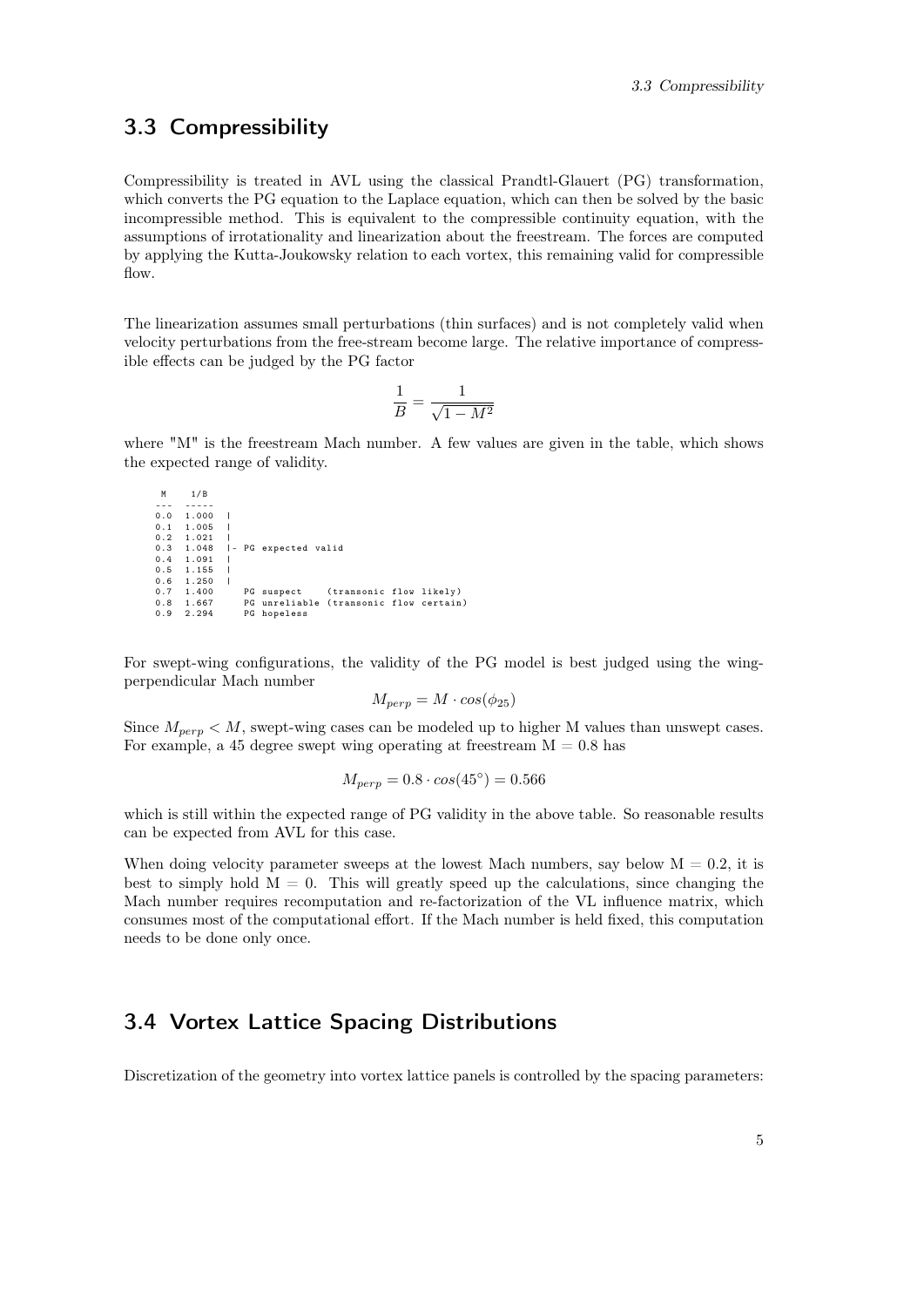#### 3 Vortex-Lattice Modeling Principles

Sspace (spanwise) : first section  $==$  last section Cspace (chordwise) : leading edge  $=\equiv$  trailing edge Bspace (lengthwise): frontmost point  $=$  => rearmost point

These must fall in the range  $-3.0 \ldots +3.0$ , and they determine the spanwise and lengthwise horseshoe vortex or body line node distributions as follows:

| parameter |        |   |              |              |                          | spacing        |          |              |           |              |              |
|-----------|--------|---|--------------|--------------|--------------------------|----------------|----------|--------------|-----------|--------------|--------------|
| 3.0       | equal  | L | $\sim$ 1     | $-1$         | <b>Contract Contract</b> | $\mathbf{I}$   | $\sim 1$ | $\sim 1$     | $\sim$ 1. |              | L            |
| 2.0       | sine   | П | $\Box$       | -1           | $\mathbf{I}$             | Т              | I        |              | T         |              | ı            |
| 1.0       | cosine | П | $\mathbf{1}$ |              | $\mathbf{I}$             | T              |          | $\mathbf{I}$ |           | $\mathbf{L}$ | $\perp$      |
| 0.0       | equal  | L | $\mathbf{L}$ | $\mathbf{1}$ | $\Box$                   | $\blacksquare$ | L        | $\mathbf{I}$ |           | Т            | L            |
| $-1.0$    | cosine | П | $\Box$       |              | $\mathbf{I}$             | T              |          | I            |           | $\mathbf{L}$ | $\mathbf{H}$ |
| $-2.0$    | -sine  | L |              | т            | I                        | $\overline{1}$ |          | Т            | L         | L            | П            |
| $-3.0$    | equal  | L | $\mathbf{I}$ | т            | T                        | T              | т        | $\mathbf{I}$ |           | ı            | ı            |

An intermediate parameter value will result in a blended distribution.

The most efficient distribution (best accuracy for a given number of vortices) is usually the cosine (1.0) chordwise and spanwise. If the wing does not have a significant chord slope discontinuity at the centerline, such as a straight, elliptical, or slightly tapered wing, then the -sine (-2.0) distribution from root to tip will be more efficient. This is equivalent to a cosine distribution across the whole span. The basic rule is that a tight chordwise distribution is needed at the leading and trailing edges, and a tight spanwise distribution is needed wherever the circulation is changing rapidly, such as taper breaks, and especially at flap breaks and wingtips.

A number of vortex-spacing rules must be followed to get good results from AVL, or any other vortex-lattice method:

1) In a standard VL method, a trailing vortex leg must not pass close to a downstream control point, else the solution will be garbage. In practice, this means that surfaces which are lined up along the x direction (i.e. have the same or nearly the same y,z coordinates), MUST have the same spanwise vortex spacing. AVL relaxes this requirement by employing a finite core size for each vortex on a surface which is influencing a control point in another surface (unless the two surfaces share the same COMPONENT declaration). This feature can be disabled by setting the core size to zero in the OPER sub-menu, Option sub-sub-menu, command C. This reverts AVL to the standard AVL method.

2) Spanwise vortex spacings should be "smooth", with no sudden changes in spanwise strip width. Adjust Nspan and Sspace parameters to get a smooth distribution. Spacing should be bunched at dihedral and chord breaks, control surface ends, and especially at wing tips. If a single spanwise spacing distribution is specified for a surface with multiple sections, the spanwise distribution will be fudged as needed to ensure that a point falls exactly on the section location. Increase the number of spanwise points if the spanwise spacing looks ragged because of this fudging.

3) If a surface has a control surface on it, an adequate number of chordwise vortices Nchord should be used to resolve the discontinuity in the camberline angle at the hingeline. It is possible to define the control surface as a separate SURFACE entity. Cosine chordwise spacings then produce bunched points exactly at the hinge line, giving the best accuracy. The two surfaces must be given the same COMPONENT and the same spanwise point spacing for this to work properly. Such extreme measures are rarely necessary in practice, however. Using a single surface with extra chordwise spacing is usually sufficient.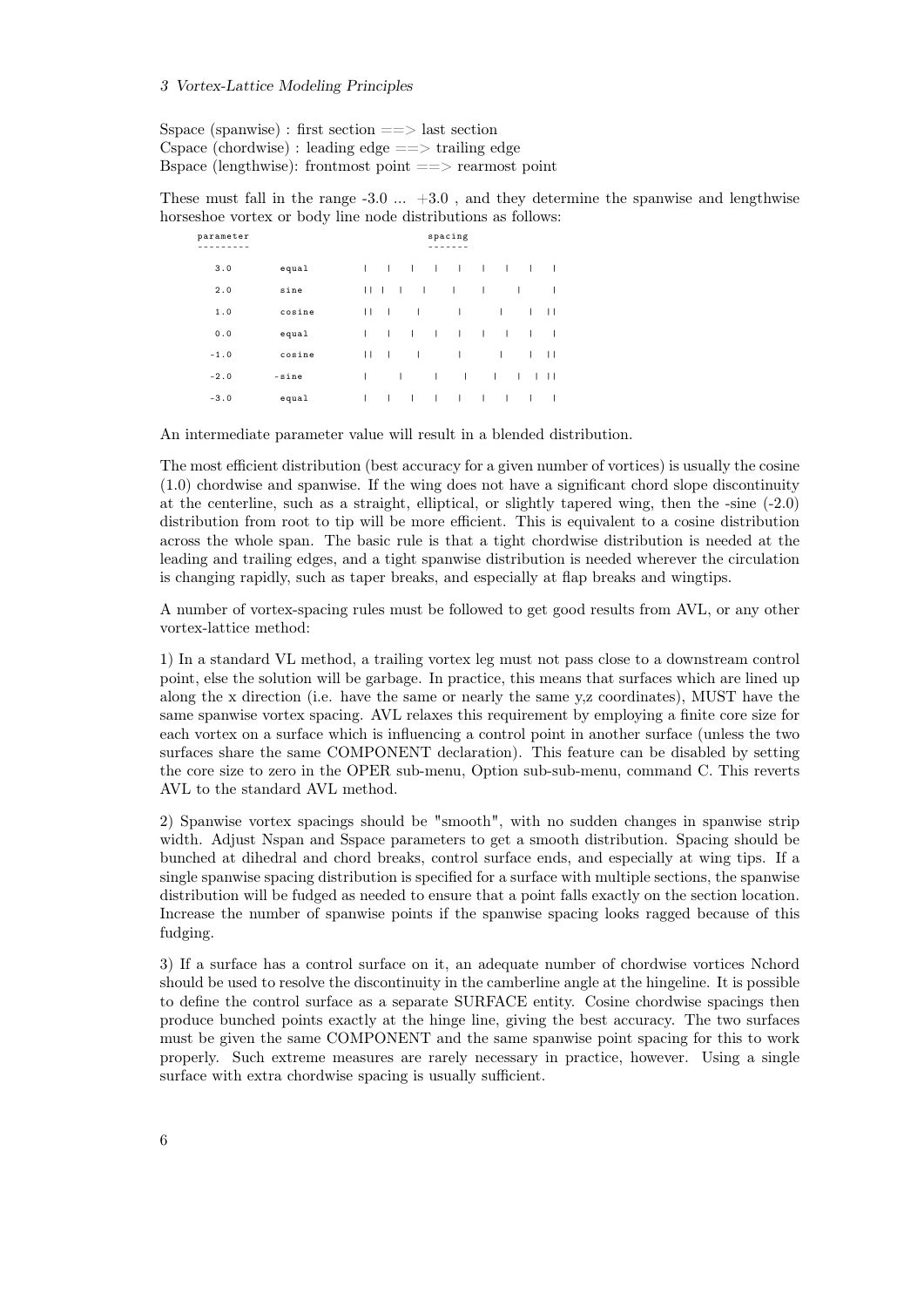4) When attempting to increase accuracy by using more vortices, it is in general necessary to refine the vortex spacings in both the spanwise AND in the chordwise direction. Refining only along one direction may not converge to the correct result, especially locally wherever the bound vortex line makes a sudden bend, such as a dihedral break, or at the center of a swept wing. In some special configurations, such as an unswept planar wing, the chordwise spacing may not need to be refined at all to get good accuracy, but for most cases the chordwise spacing will be significant.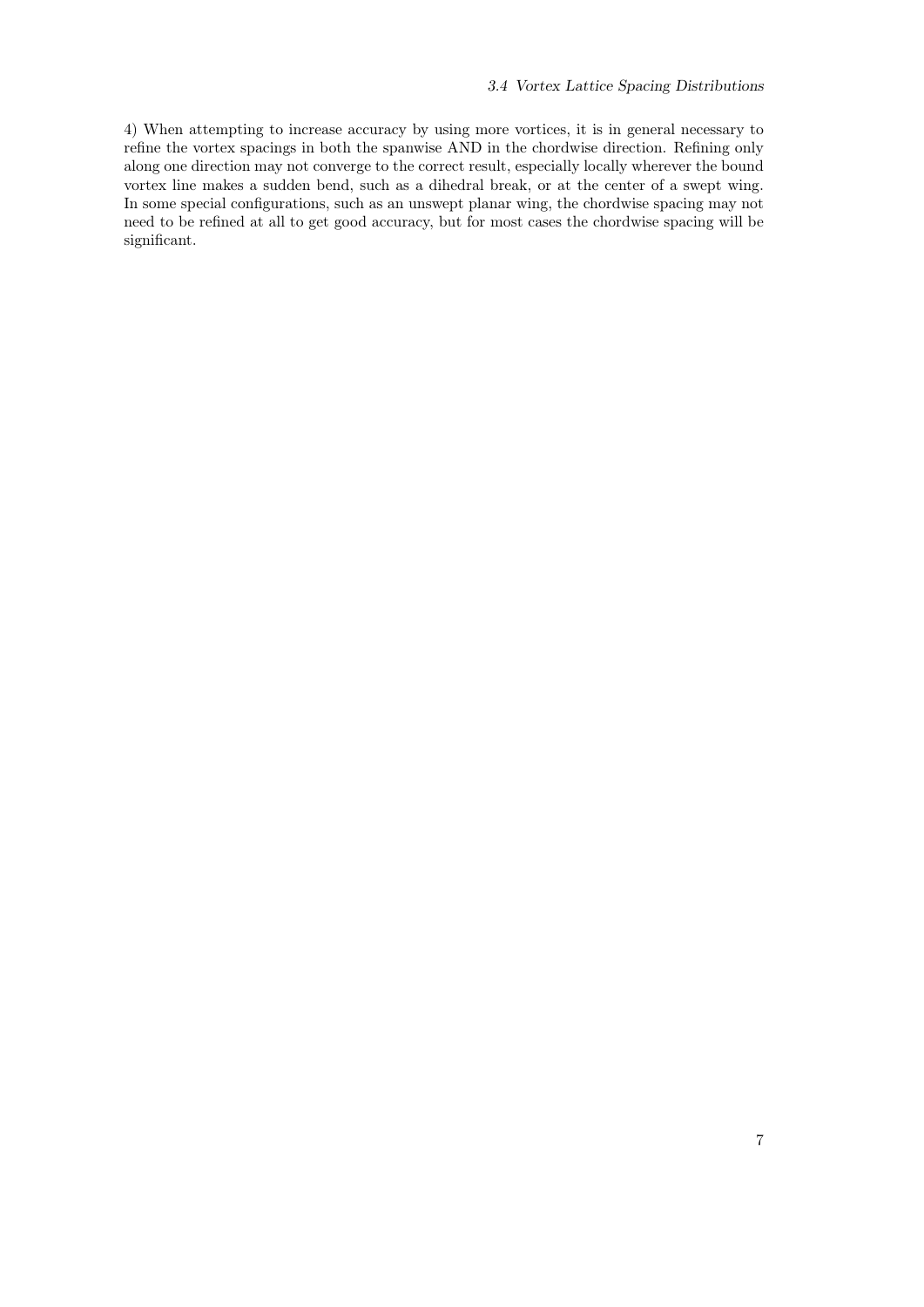# <span id="page-15-0"></span>4 Input Files

AVL works with three input files, all in plain text format. Ideally these all have a common arbitrary prefix "xxx", and the following extensions:

xxx.avl required main input file defining the configuration geometry xxx.mass optional file giving masses and inertias, and dimensional units xxx.run optional file defining the parameter for some number of run cases

The user provides files xxx.avl and xxx.mass, which are typically created using any text editor. Sample files are provided for use as templates. The xxx.run file is written by AVL itself with a user command. It can be manually edited, although this is not really necessary since it is more convenient to edit the contents in AVL and then write out the file again.

## <span id="page-15-1"></span>4.1 Geometry Input File – xxx.avl

This file describes the vortex lattice geometry and aerodynamic section properties. Sample input files are in the /runs subdirectory.

## <span id="page-15-2"></span>4.1.1 Coordinate system

The geometry is described in the following Cartesian system:

X downstream Y out the right wing Z up

The freestream must be at a reasonably small angle to the X axis (alpha and beta must be small), since the trailing vorticity is oriented parallel to the X axis. The length unit used in this file is referred to as "Lunit". This is arbitrary, but must be the same throughout this file.

## <span id="page-15-3"></span>4.1.2 File format

## <span id="page-15-4"></span>4.1.2.1 Header data

The input file begins with the following information in the first 5 non-blank, non-comment lines:

Abc... | case title \# | comment line begins with "\#" or "!" 0.0 | Mach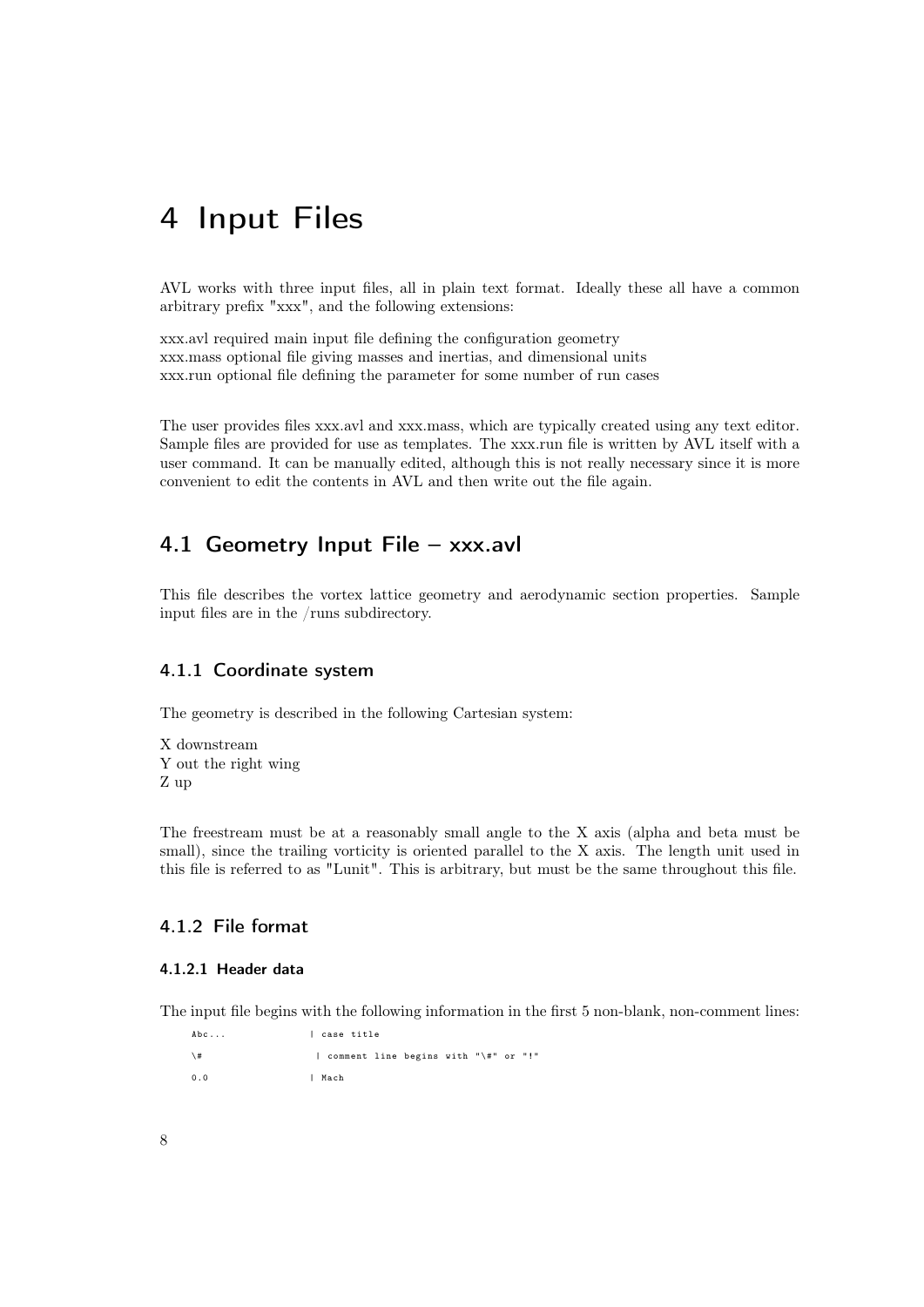|       | $^{\circ}$ | 0.0 |        | iYsym iZsym Zsym |      |
|-------|------------|-----|--------|------------------|------|
| 4.0   | 0.4        | 0.1 | l Sref | Cref             | Bref |
| 0.1   | 0.0        | 0.0 |        | Xref Yref Zref   |      |
| 0.020 |            |     |        | CDp (optional)   |      |

Mach = default freestream Mach number for Prandtl-Glauert correction

iYsym  $= 1$  case is symmetric about Y=0, (X-Z plane is a solid wall)  $=$  -1 case is antisymmetric about Y=0, (X-Z plane is at const. Cp)  $= 0$  no Y-symmetry is assumed

 $iZsym = 1$  case is symmetric about  $Z = Zsym$ ,  $(X-Y)$  plane is a solid wall)  $=$  -1 case is antisymmetric about Z=Zsym, (X-Y plane is at const. Cp)  $= 0$  no Z-symmetry is assumed (Zsym ignored)

 $Sref = reference area used to define all coefficients (CL, CD, Cm, etc)$  $Cref$  = reference chord used to define pitching moment  $(Cm)$  $Bref = reference span used to define roll,$ yaw moments  $(Cl, Cn)$ 

X,Y,Zref = default location about which moments and rotation rates are defined (if doing trim calculations, XYZref must be the CG location, which can be imposed with the MSET command described later)

 $CDp =$  default profile drag coefficient added to geometry, applied at XYZref (assumed zero if this line is absent, for previous-version compatibility)

The default Mach, XYZref, and CDp values are superseded by the values in the .run file (described later), if it is present. They can also be changed at runtime.

Only the half (non-image) geometry must be input if symmetry is specified. Ground effect is simulated with  $iZsym = 1$ , and  $Zsym = location of ground$ .

Forces are not calculated on the image/anti-image surfaces.  $S_{ref}$  and Bref are assumed to correspond to the total geometry.

In practice there is little reason to run Y-symmetric image cases, unless one is desperate for CPU savings.

#### <span id="page-16-0"></span>4.1.2.2 SURFACE and BODY data

The remainder of the file consists of a set of keywords and associated data. Each keyword expects a certain number of lines of data to immediately follow it, the exception being inlinecoordinate keyword AIRFOIL which is followed by an arbitrary number of coordinate data lines. The keywords must also be nested properly in the hierarchy shown below. Only the first four characters of each keyword are actually significant, the rest are just a mnemonic.

```
SURFACE
     COMPONENT ( or INDEX )
YDUPLICATE
     SCALE
TRANSLATE
     ANGLE
     NOWAKE
     NOALBE
     NOLOAD
     SECTION
     SECTION
          NACA
```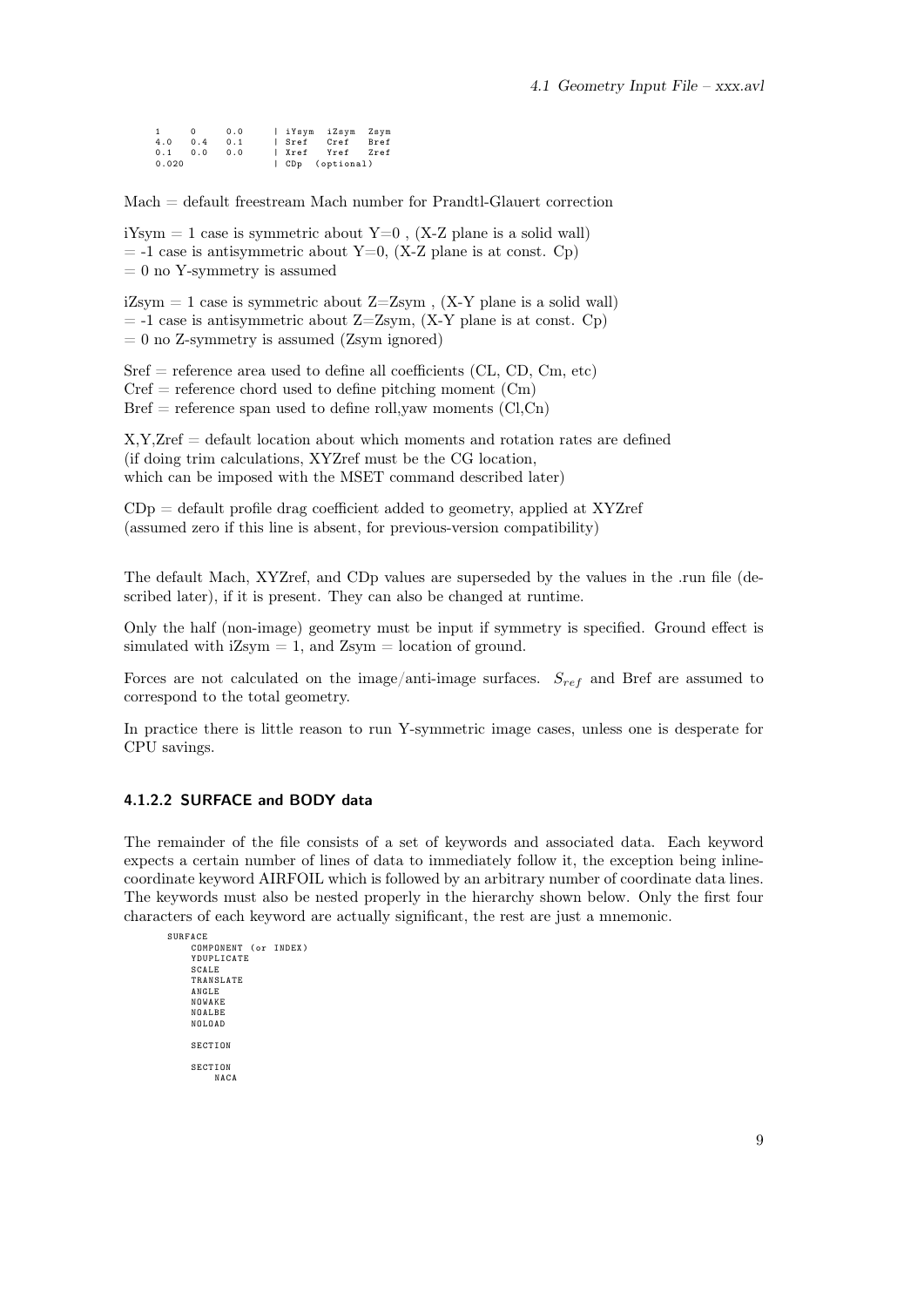```
SECTION
         AIRFOIL
CLAF
         CDCL
    SECTION
         AFILE
         CONTROL
         CONTROL
BODY
    YDUPLICATE
    SCALE
    TRANSLATE
    BFILE
SURFACE
YDUPLICATE
    SECTION
    SECTION
SURFACE
   .
   .
    etc .
```
The COMPONENT (or INDEX), YDUPLICATE, SCALE, TRANSLATE, and ANGLE keywords can all be used together. If more than one of these appears for a surface, the last one will be used and the previous ones ignored.

At least two SECTION keywords must be used for each surface.

The NACA, AIRFOIL, AFILE, keywords are alternatives. If more than one of these appears after a SECTION keyword, the last one will be used and the previous ones ignored. i.e.

SECTION NACA AFILE

is equivalent to

SECTION AFILE

Multiple CONTROL keywords can appear after a SECTION keyword and data

### <span id="page-17-0"></span>4.1.2.3 SURFACE definition keywords and data formats

#### <span id="page-17-1"></span>4.1.2.3.1 SURFACE

```
SURFACE | (keyword)<br>
Main Wing | surface n
                      | surface name string
12 1.0 20 -1.5 | Nchord Cspace [ Nspan Sspace ]
```
The SURFACE keyword declares that a surface is being defined until the next SURFACE or BODY keyword, or the end of file is reached. A surface does not really have any significance to the underlying AVL vortex lattice solver, which only recognizes the overall collection of all the individual horseshoe vortices. SURFACE is provided only as a configuration-defining device, and also as a means of defining individual surface forces. This is necessary for structural load calculations, for example.

 $Nchord = number of chordwise horses, however, and the surface$ Cspace = chordwise vortex spacing parameter (described later)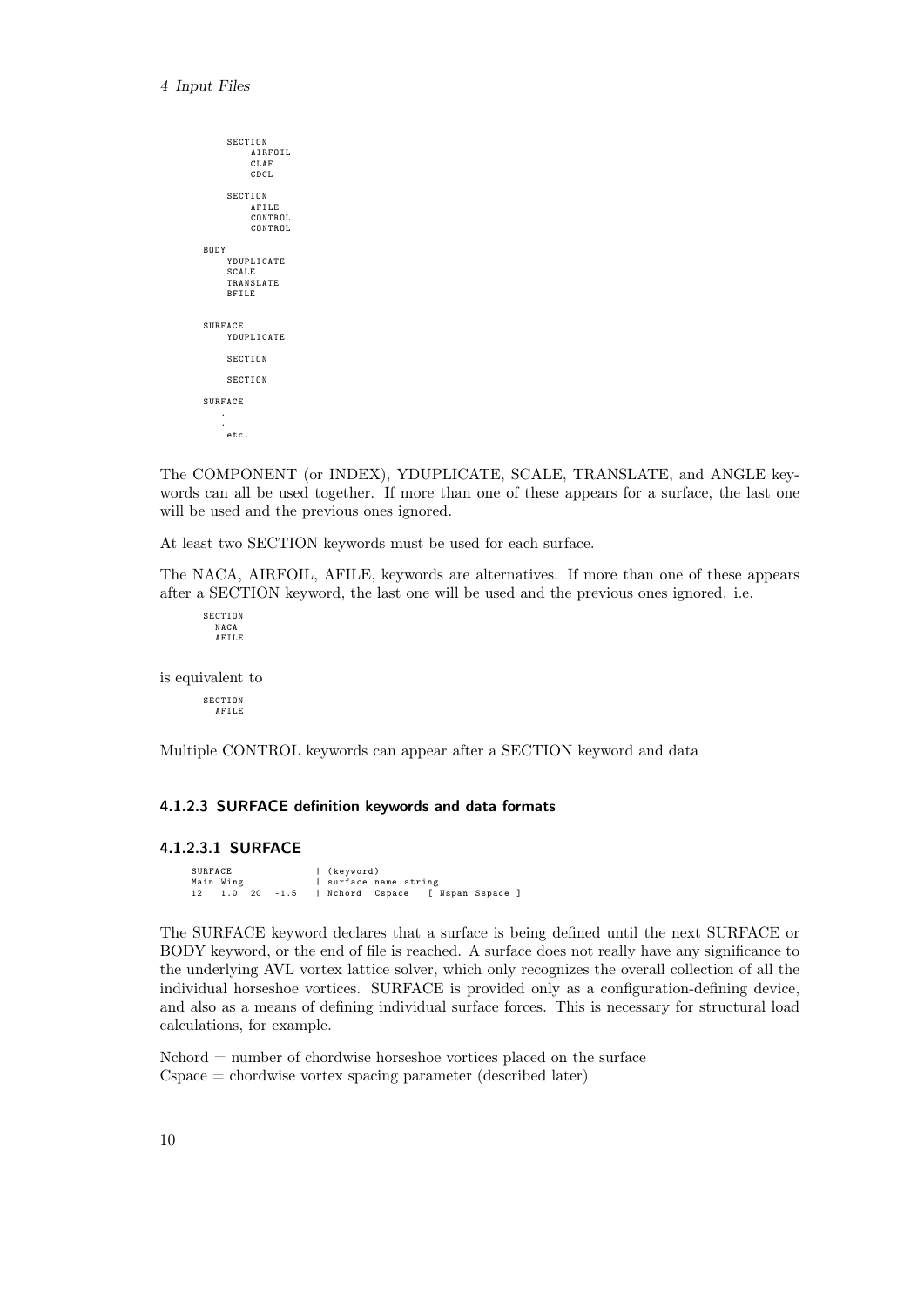$N$ span  $=$  number of spanwise horseshoe vortices placed on the surface [optional]  $Sspace = spanwise vortex spacing parameter (described later) [optional]$ 

If Nspan and Sspace are omitted (i.e. only Nchord and Cspace are present on line), then the Nspan and Sspace parameters will be expected for each section interval, as described later.

### <span id="page-18-0"></span>4.1.2.3.2 INDEX

COMPONENT | (keyword) or INDEX 3 | Lcomp

This optional keywords COMPONENT (or INDEX for backward compatibility) allows multiple input SURFACEs to be grouped together into a composite virtual surface, by assigning each of the constituent surfaces the same Lcomp value. Application examples are:

- A wing component made up of a wing and a winglet.

- A T-tail component made up of horizontal and vertical tail surfaces.

A common Lcomp value instructs AVL to not use a finite-core model for the influence of a horseshoe vortex and a control point which lies on the same component, as this would seriously corrupt the calculation.

If each COMPONENT is specified via only a single SURFACE block, then the COMPONENT (or INDEX) declaration is unnecessary.

#### <span id="page-18-1"></span>4.1.2.3.3 YDUPLICATE

YDUPLICATE | (keyword)<br>0.0 | Ydupl .<br>1 Ydupl

The YDUPLICATE keyword is a convenient shorthand device for creating another surface which is a geometric mirror image of the one being defined. The duplicated surface is not assumed to be an aerodynamic image or anti-image, but is truly independent. A typical application would be for cases which have geometric symmetry, but not aerodynamic symmetry, such as a wing in yaw. Defining the right wing together with YDUPLICATE will conveniently create the entire wing.

The YDUPLICATE keyword can only be used if  $iYsym = 0$  is specified. Otherwise, the duplicated real surface will be identical to the implied aerodynamic image surface, and velocities will be computed directly on the line-vortex segments of the images. This will almost certainly produce an arithmetic fault.

The duplicated surface gets the same Lsurf value as the parent surface, so they are considered to be the same physical surface. There is no significant effect on the results if they are in reality two physical surfaces.

 $Ydupl = Y$  position of X-Z plane about which the current surface is reflected to make the duplicate geometric-image surface.

#### <span id="page-18-2"></span>4.1.2.3.4 SCALE

SCALE | (keyword)<br>1.0 1.0 0.8 | Xscale Ys | Xscale Yscale Zscale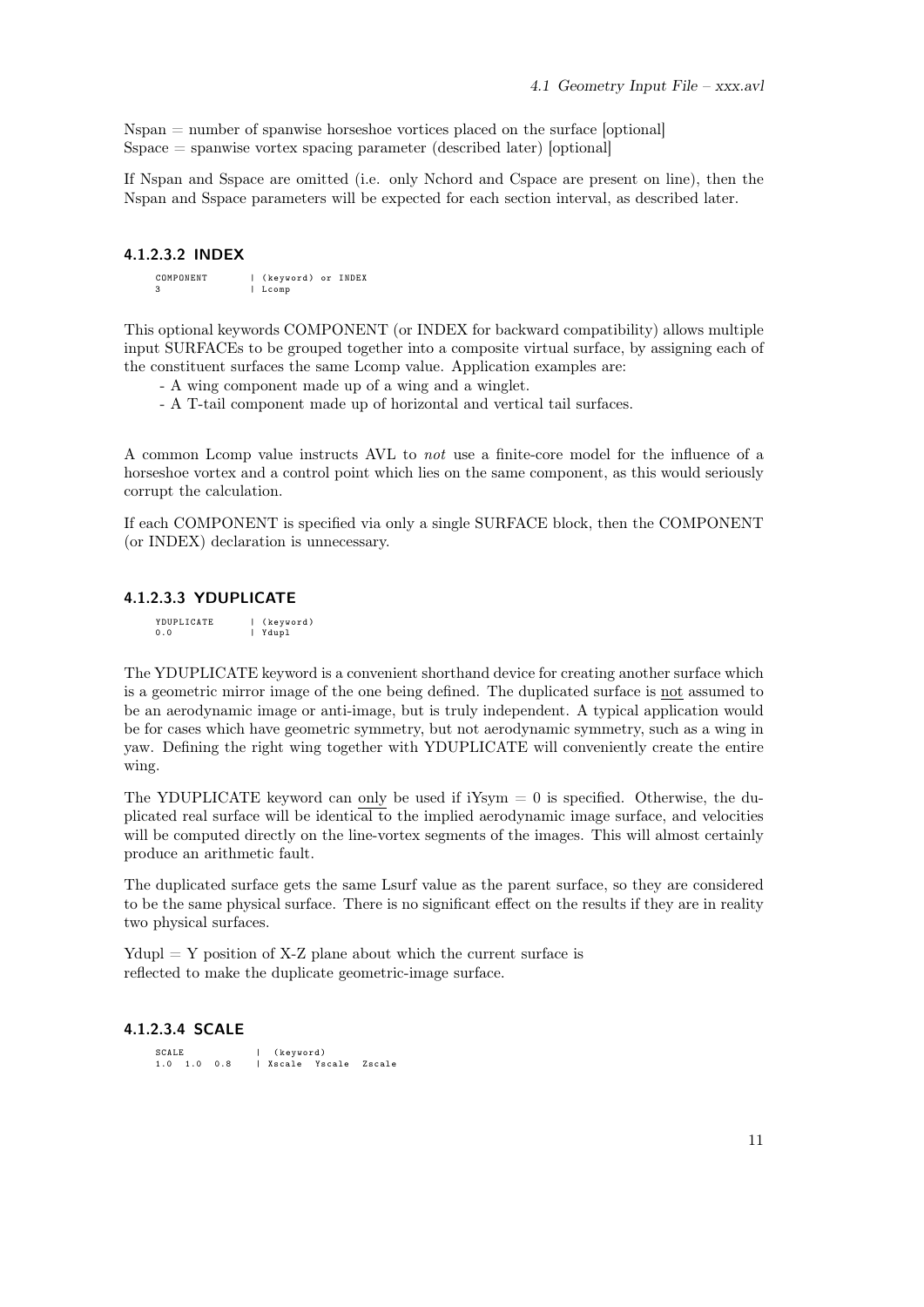#### 4 Input Files

The SCALE allows convenient rescaling for the entire surface. The scaling is applied before the TRANSLATE operation described below.

Xscale, Yscale, Zscale = scaling factors applied to all  $x,y,z$  coordinates (chords are also scaled by Xscale)

## <span id="page-19-0"></span>4.1.2.3.5 TRANSLATE

TRANSLATE | (keyword)<br>10.0 0.0 0.5 | dX dY dZ  $10.0 \t 0.0 \t 0.5$ 

The TRANSLATE keyword allows convenient relocation of the entire surface without the need to change the Xle,Yle,Zle locations for all the defining sections. A body can be translated without the need to modify the body shape coordinates.

 $dX, dY, dZ =$  offset added on to all X,Y,Z values in this surface.

#### <span id="page-19-1"></span>4.1.2.3.6 ANGLE

ANGLE | (keyword)<br>2.0 | dAinc | dAinc

The ANGLE keyword allows convenient changing of the incidence angle of the entire surface without the need to change the Ainc values for all the defining sections. The rotation is performed about the spanwise axis projected onto the y-z plane.

dAinc = offset added on to the Ainc values for all the defining sections in this surface

#### <span id="page-19-2"></span>4.1.2.3.7 NOWAKE

NOWAKE | ( keyword )

The NOWAKE keyword specifies that this surface is to NOT shed a wake, so that its strips will not have their Kutta conditions imposed. Such a surface will have a near-zero net lift, but it will still generate a nonzero moment.

#### <span id="page-19-3"></span>4.1.2.3.8 NOALBE

NOALBE | ( keyword )

The NOALBE keyword specifies that this surface is unaffected by freestream direction changes specified by the alpha,beta angles and p,q,r rotation rates. This surface then reacts to only to the perturbation velocities of all the horseshoe vortices and sources and doublets in the flow. This allows the SURFACE/NOALBE object to model fixed surfaces such as a ground plane, wind tunnel walls, or a nearby other aircraft which is at a fixed flight condition.

#### <span id="page-19-4"></span>4.1.2.3.9 NOLOAD

NOLOAD | (keyword)

The NOLOAD keyword specifies that the force and moment on this surface is to NOT be included in the overall forces and moments of the configuration. This is typically used together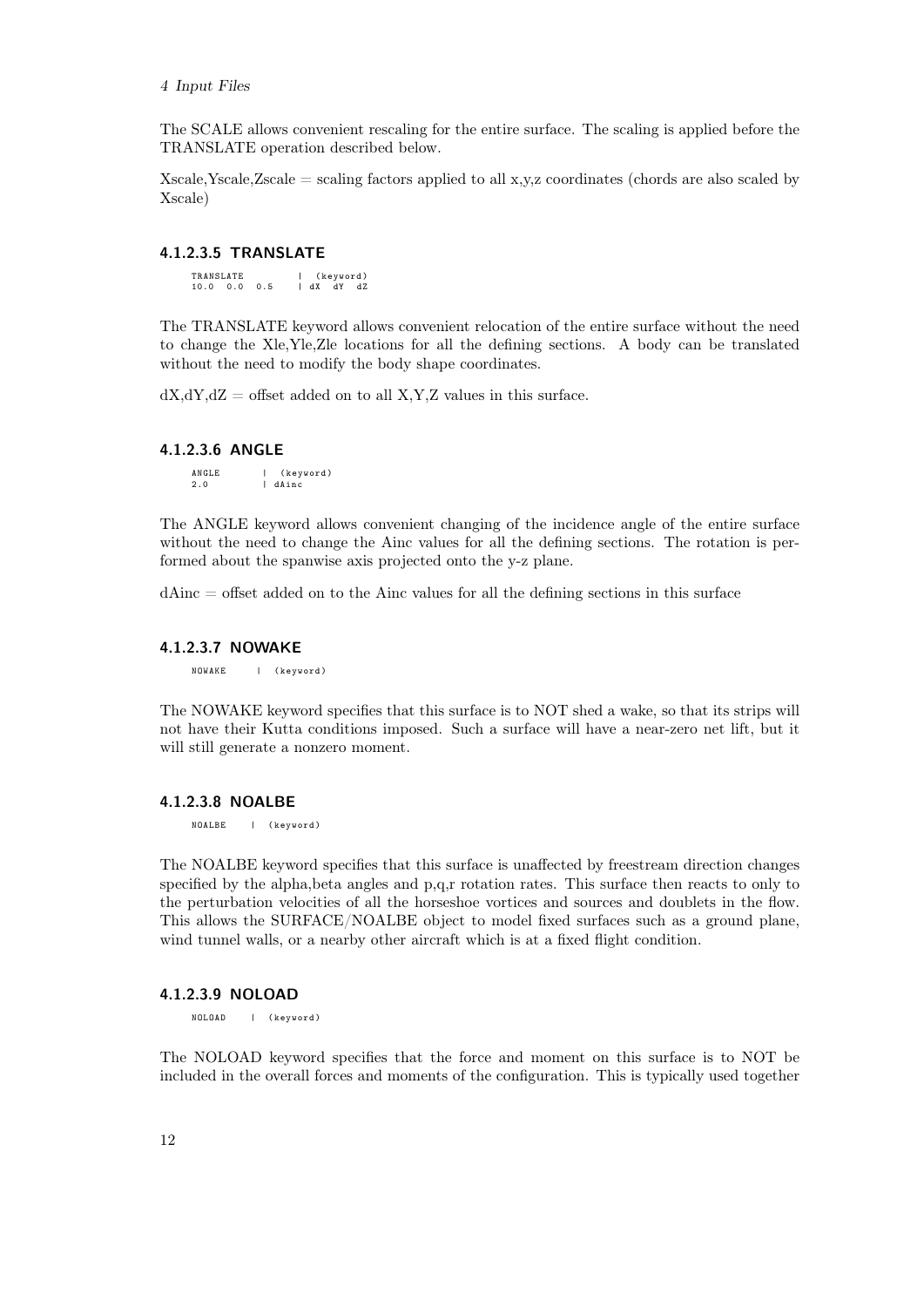with NOALBE, since the force on a ground plane or wind tunnel walls certainly is not to be considered as part of the aircraft force of interest.

The following keyword declarations would be used in envisioned applications.

1) Non-lifting fuselage modeled by its side-view and top-view profiles. This will capture the moment of the fuselage reasonably well. NOWAKE

2) Another nearby aircraft, with both aircraft maneuvering together. This would be for trim calculation in formation flight. NOALBE NOLOAD

3) Another nearby aircraft, with only the primary aircraft maneuvering. This would be for a flight-dynamics analysis in formation flight. NOLOAD

4) Nearby wind tunnel walls or ground plane. NOALBE NOLOAD

## <span id="page-20-0"></span>4.1.2.3.10 SECTION

SECTION | (keyword)<br>0.0 5.0 0.2 0.50 1.50 5 -2.0 | Xle Yle Zle 0.0 5.0 0.2 0.50 1.50 5 -2.0 | Xle Yle Zle Chord Ainc [ Nspan Sspace ]

The SECTION keyword defines an airfoil-section camber line at some spanwise location on the surface.

 $X$ le, $Y$ le, $Z$ le  $=$  airfoil's leading edge location  $Chord = the airfoil's chord (training edge is at Xle+Chord, Yle, Zle)$ Ainc  $=$  incidence angle, taken as a rotation  $(+)$  by RH rule) about the surface's spanwise axis projected onto the Y-Z plane. Nspan = number of spanwise vortices until the next section [ optional ] Sspace  $=$  controls the spanwise spacing of the vortices  $\lceil$  optional  $\rceil$ 

Nspan and Sspace are used here only if the overall Nspan and Sspace for the whole surface is not specified after the SURFACE keyword. The Nspan and Sspace for the last section in the surface are always ignored.

Note that Ainc is used only to modify the flow tangency boundary condition on the airfoil camber line, and does not rotate the geometry of the airfoil section itself. This approximation is consistent with linearized airfoil theory.

The local chord and incidence angle are linearly interpolated between defining sections. Obviously, at least two sections (root and tip) must be specified for each surface.

The default airfoil camber line shape is a flat plate. The NACA, AIRFOIL, and AFIL keywords, described below, are available to define non-flat camber lines. If one of these is used, it must immediately follow the data line of the SECTION keyword.

All the sections in the surface must be defined in order across the span.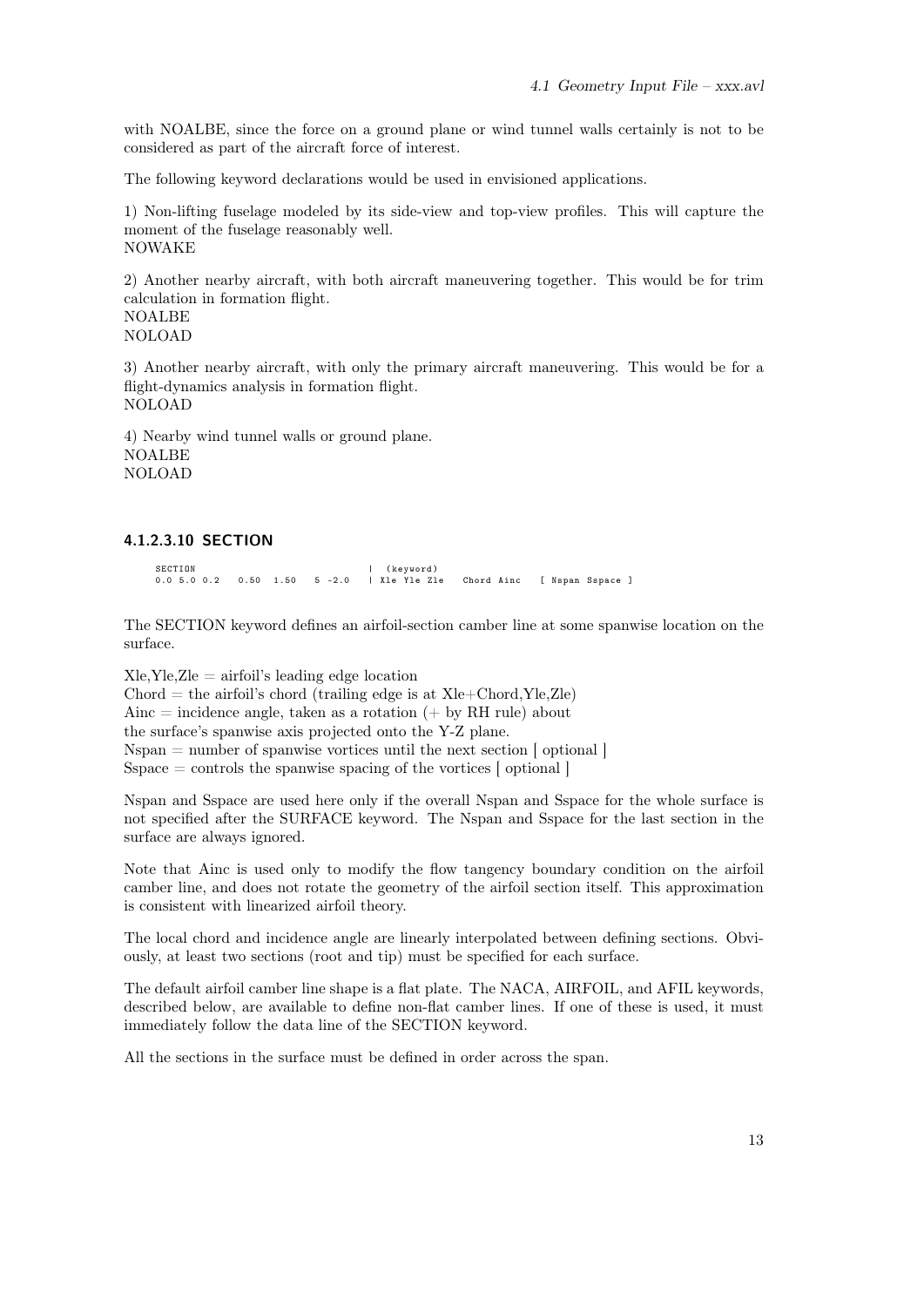## <span id="page-21-0"></span>4.1.2.3.10.1 NACA airfoils

| NACA | (keyword) |                           |
|------|-----------|---------------------------|
| 4300 |           | I section NACA camberline |

The NACA keyword sets the camber line to the NACA 4-digit shape specified

## <span id="page-21-1"></span>4.1.2.3.10.2 AIRFOIL from coordinates

| AIRFOIL X1 X2            |                                                | (keyword) [ optional x/c range ] |
|--------------------------|------------------------------------------------|----------------------------------|
| 0.0<br>1.0               | $\vert x/c(1) \vert y/c(1) \vert$              |                                  |
| 0.98<br>0.002            | $\vert x/c(2) \vert y/c(2) \vert$              |                                  |
| <b>Contract Contract</b> | $\mathbf{1}$ and $\mathbf{1}$ and $\mathbf{1}$ |                                  |
| <b>Contract Contract</b> |                                                |                                  |
|                          |                                                | $\cdot$                          |
| 1.0<br>$-0.01$           | $\vert x/c(N) - y/c(N) \vert$                  |                                  |

The AIRFOIL keyword declares that the airfoil definition is input as a set of  $x/c$ ,  $y/c$  pairs.

 $x/c,y/c =$  airfoil coordinates

The  $x/c$ ,  $y/c$  coordinates run from TE, to LE, back to the TE again in either direction. These corrdinates are splined, and the slope of the camber  $y(x)$  function is obtained from the middle  $y/c$  values between top and bottom. The number of points N is deterimined when a line without two readable numbers is encountered.

If present, the optional X1 X2 parameters indicate that only the  $x/c$  range X1..X2 from the coordinates is to be assigned to the surface. If the surface is a 20would be 0.80 1.00. This allows the camber shape to be easily assigned to any number of surfaces in piecewise manner.

## <span id="page-21-2"></span>4.1.2.3.10.3 AFILE (airfoil from file)

AFILE X1 X2 | (keyword) [ optional x/c range ]<br>filename string filename | filename string

The AFILE keyword is essentially the same as AIRFOIL, except that the  $x/c, y/c$  pairs are generated from a standard (XFOIL-type) set of airfoil coordinates contained in the file "filename". The first line of this file is assumed to contain a string with the name of the airfoil (as written out with XFOIL's SAVE command). If the path/filename has embedded blanks double quotes should be used to delimit the string.

The optional X1 X2 parameters are used as in AIRFOIL.

#### <span id="page-21-3"></span>4.1.2.3.10.4 DESIGN

DESIGN | (keyword)<br>DName Wdes | design pa | design parameter name, local weight

This declares that the section angle Ainc is to be virtually perturbed by a design parameter, with name DName and local Wdes.

For example, declarations for design variables "twist1" and "bias1"

DESIGN twist1 -0.5 DESIGN bias1 1.0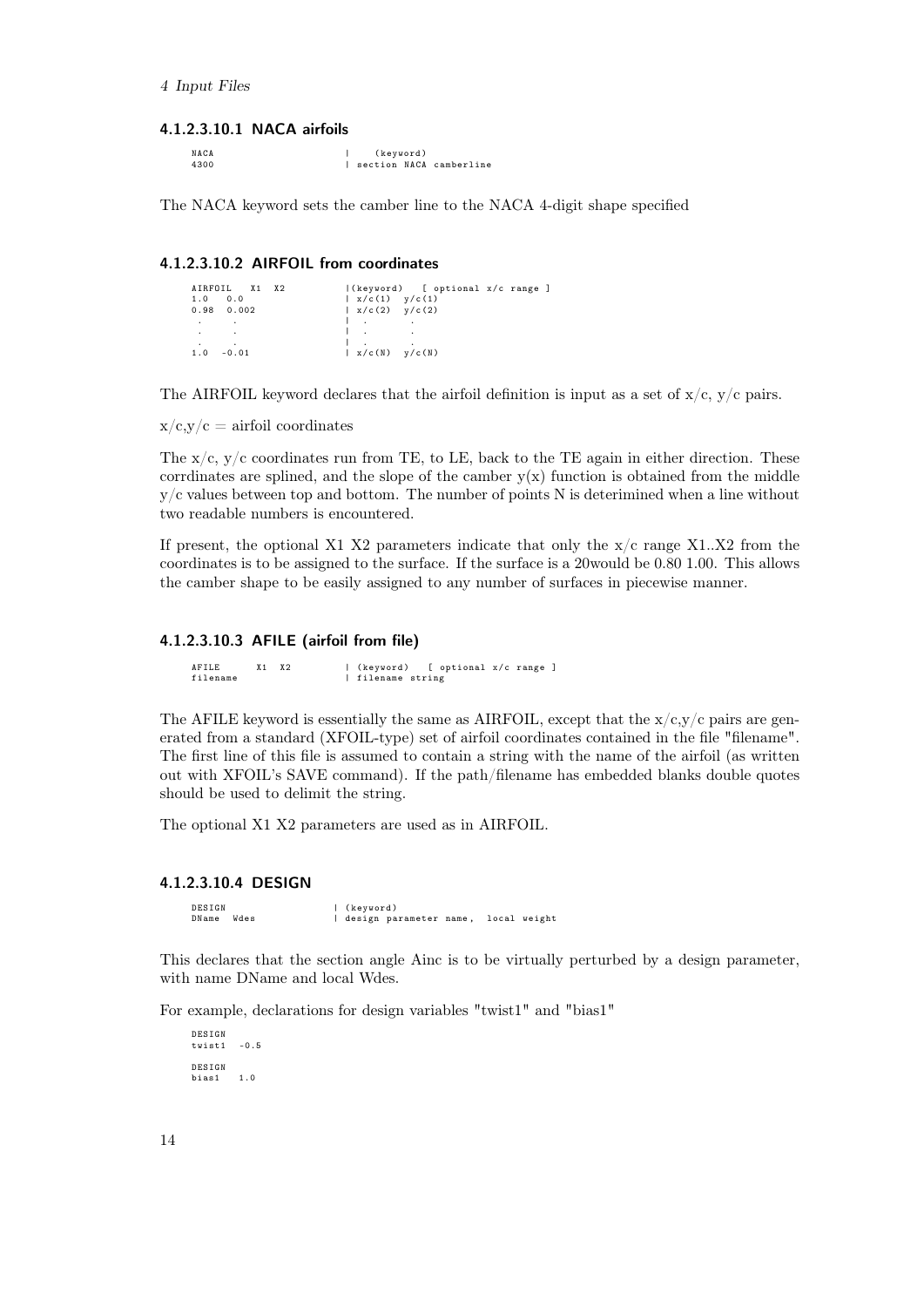Give an effective (virtual) section incidence that is set using the "twist1" and "bias1" design variables as:

 $Ainc_{total} = Ainc - 0.5 \cdot twist_1 + 1.0 \cdot bias_1$ 

where  $twist_1$ -value and  $bias_1$ -value are design parameters specified at runtime.

The sensitivities of the flow solution to design variable changes can be displayed at any time during program execution. Hence, design variables can be used to quickly investigate the effects of twist changes on lift, moments, induced drag, etc.

Declaring the same design parameter with varying weights for multiple sections in a surface allows the design parameter to represent a convenient "design mode", such as linear washout, which influences all sections.

## <span id="page-22-0"></span>4.1.2.3.10.5 CONTROL

CONTROL | ( keyword ) elevator 1.0 0.6 0. 1. 0. 1.0 | name , gain , Xhinge , XYZhvec , SgnDup

The CONTROL keyword declares that a hinge deflection at this section is to be governed by one or more control variables. An arbitrary number of control variables can be used, limited only by the array limit NDMAX.

The data line quantities are:

name name of control variable gain control deflection gain, units: degrees deflection / control variable Xhinge x/c location of hinge. If positive, control surface extent is Xhinge..1 (TE surface) If negative, control surface extent is 0..-Xhinge (LE surface) XYZhvec vector giving hinge axis about which surface rotates  $+$  deflection is  $+$  rotation about hinge by righthand rule Specifying XYZhvec  $= 0.0$ . 0. puts the hinge vector along the hinge SgnDup sign of deflection for duplicated surface An elevator would have  $SgnDup = +1$ An aileron would have  $SgnDup = -1$ 

Control derivatives will be generated for all control variables which are declared.

More than one variable can contribute to the motion at a section. For example, for the successive declarations

CONTROL  $1.0 \t 0.7 \t 0.1 \t 0. -1.0$ CONTROL flap 0.3 0.7 0. 1. 0. 1.0

the overall deflection will be

control surface deflection =  $1.0 \cdot$  aileron +  $0.3 \cdot$  flap

The same control variable can be used on more than one surface. For example the wing sections might have

CONTROL<br>flap  $0.3$  0.7 0. 1. 0. 1.0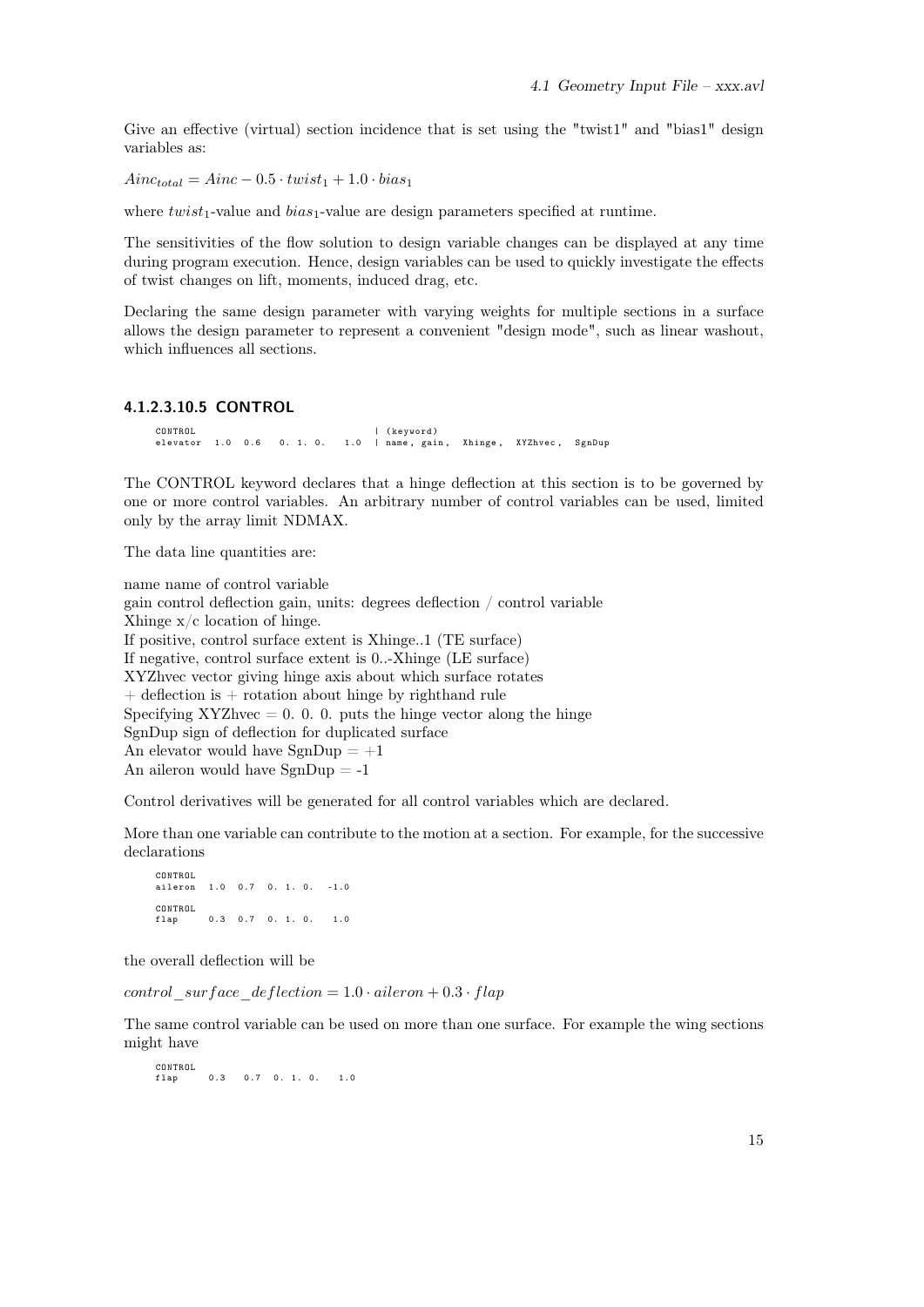and the horizontal tail sections might have

CONTROL<br>flap  $0.03$  0.5 0. 1. 0. 1.0

with the latter simulating 10:1 flap -> elevator mixing.

A partial-span control surface is specified by declaring CONTROL data only at the sections where the control surface exists, including the two end sections. For example, the following wing defined with three sections (i.e. two panels) has a flap over the inner panel, and an aileron over the outer panel.

```
SECTION<br>0.0 0.0
          0.0 0.0 0.0 2.0 0.0 | Xle Yle Zle Chord Ainc
0.0 0.0<br>CONTROL
flap 1.0 0.80 0.0. 1 | name, gain, Xhinge, XYZhvec, SgnDup
SECTION
                0.0 8.0 0.0 2.0 0.0 | Xle Yle Zle Chord Ainc
0.0 8.0 0.0<br>CONTROL<br>flap 1.0
         1.0 0.80 0.0.0. 1 | name, gain, Xhinge, XYZhvec, SgnDup
CONTROL<br>aileron
         1.0 0.85 0.0.0. -1 | name, gain, Xhinge, XYZhvec, SgnDup
SECTION<br>0.2 12.0
         0.0 1.5 0.0 | Xle Yle Zle Chord Ainc
CONTROL
         1.0 0.85 0. 0. 0. -1 | name, gain, Xhinge, XYZhvec, SgnDup
```
The control gain for a control surface does not need to be equal at each section. Spanwise stations between sections receive a gain which is linearly interpolated from the two bounding sections. This allows specification of flexible-surface control systems. For example, the following surface definition models wing warping which is linear from root to tip. Note that the "hinge" is at  $x/c=0.0$ , so that the entire chord rotates in response to the aileron deflection.

 $SECTION$ <br> $0.0 0.0 0.0$ 0.0 0.0 0.0 2.0 0.0 | Xle Yle Zle Chord Ainc CONTROL<br>aileron 0.0 0. 0.0.0. -1 | name, gain, Xhinge, XYZhvec, SgnDup  $SECTION$ <br> $0.2 12.0 0.0$ 0.2 12.0 0.0 1.5 0.0 | Xle Yle Zle Chord Ainc CONTROL 1.0 0. 0. 0. 0. -1 | name, gain, Xhinge, XYZhvec, SgnDup

Non-symmetric control effects, such as Aileron Differential, can be specified by a non-unity SgnDup magnitude. For example,

```
SECTION
0.0 6.0 0.0 2.0 0.0 | Xle Yle Zle Chord Ainc
CONTROL<br>aileron 1.0
               0.7 0.0.0. -2.0 | name, gain, Xhinge, XYZhvec, SgnDup
SECTION<br>0.0 10.0
         0.0 2.0 0.0 \blacksquare X<sub>1e</sub> Y<sub>1e</sub> Z<sub>1e</sub> Chord Ainc
CONTROL
        1.0 0.7 0.0.0. -2.0 | name, gain, Xhinge, XYZhvec, SgnDup
```
will result in the duplicated aileron having a deflection opposite and 2.0 times larger than the defined aileron. Note that this will have the proper effect only in one direction. In the example above, the two aileron surfaces deflect as follows:

Right control surface:  $1.0 \cdot$  aileron =  $1.0 \cdot$  aileron Left control surface:  $1.0 \cdot$  aileron  $\cdot$  -2.0 = -2.0  $\cdot$  aileron

which is the usual way Aileron Differential is implemented if "aileron" is positive. To get the same effect with a negative "aileron" control change, the definitions would have to be as follows.

**SECTION** 0.0 6.0 0.0 2.0 0.0 | Xle Yle Zle Chord Ainc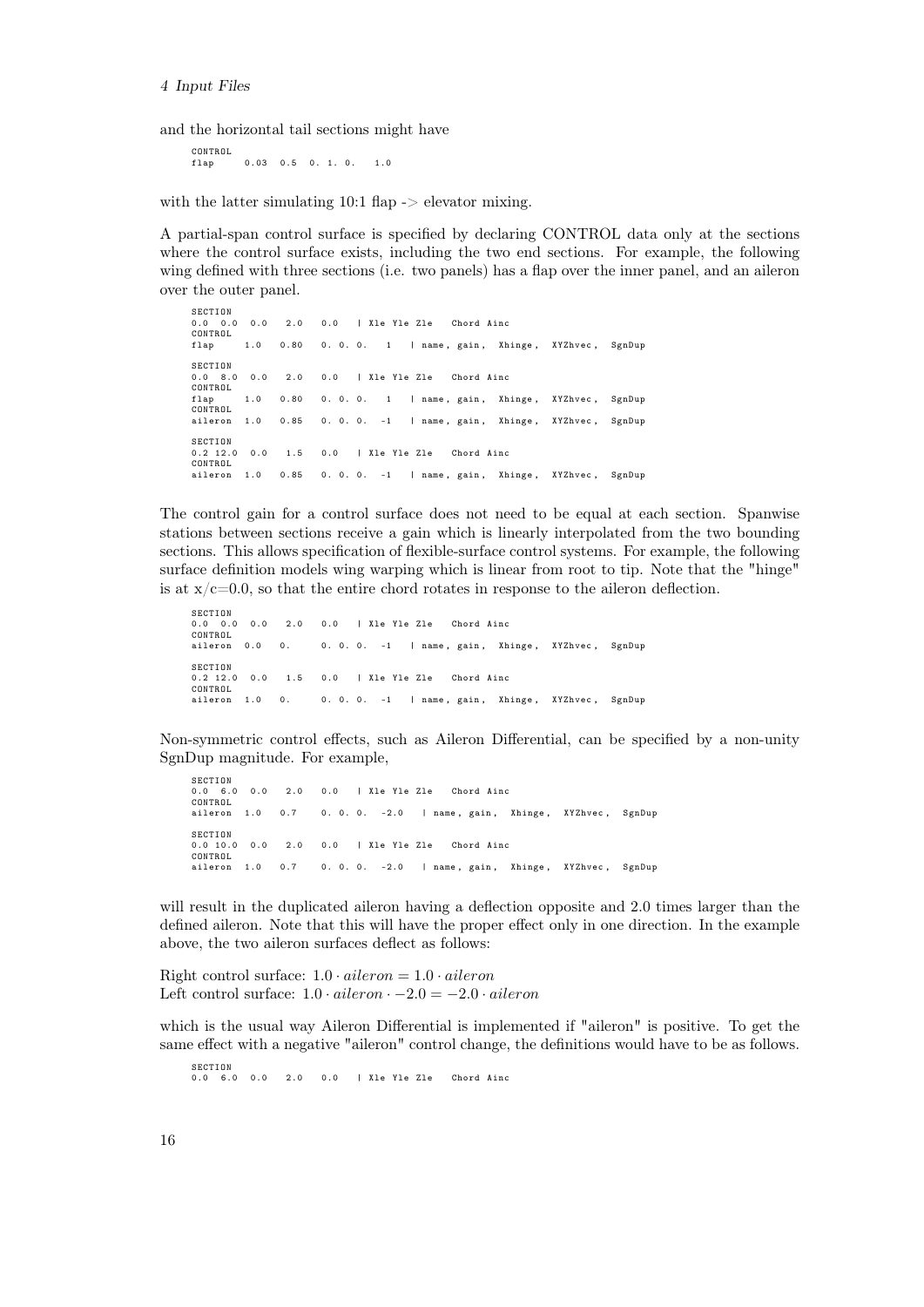CONTROL<br>aileron 2.0 0.7 0.0.0. -0.5 | name, gain, Xhinge, XYZhvec, SgnDup SECTION<br>0.0 10.0 0.0 0.0 10.0 0.0 2.0 0.0 | Xle Yle Zle Chord Ainc CONTROL 2.0 0.7 0.0.0. -0.5 | name, gain, Xhinge, XYZhvec, SgnDup

This then gives:

Right control surface:  $2.0^*$ aileron =  $-2.0^*$ (-aileron) Left control surface:  $2.0^*$ aileron<sup>\*</sup>(-0.5) =  $1.0<sup>*</sup>(-aileron)$ 

which is the correct mirror image of the previous case if "aileron" is negative.

## <span id="page-24-0"></span>4.1.2.3.10.6 CLAF

CLAF | (keyword)<br>Claf | dCl/da\_so dCL/da scaling factor

This scales the effective dcl/da of the section airfoil as follows:

 $\delta C_l/\delta \alpha = 2\pi \cdot CLaf$ 

The implementation is simply a chordwise shift of the control point relative to the bound vortex on each vortex element. The intent is to better represent the lift characteristics of thick airfoils, which typically have greater dcl/da values than thin airfoils. A good estimate for CLaf from 2D potential flow theory is

$$
CLaf = 1 + 0.77 t/c
$$

where  $t/c$  is the airfoil's thickness/chord ratio. In practice, viscous effects will reduce the 0.77 factor to something less. Wind tunnel airfoil data or viscous airfoil calculations should be consulted before choosing a suitable CLaf value. If the CLAF keyword is absent for a section, CLaf defaults to 1.0, giving the usual thin-airfoil lift slope dcl/da =  $2\pi$ .

Effects the interpolation station from the CDCL-polar and the vortex strength needed to satisfy the boundary condition at the control point (as the control point location is altered). The influence on the zero lift direction is disabled by now (amake.f).

#### <span id="page-24-1"></span>4.1.2.3.10.7 CDCL

CDCL | ( keyword ) CL1 CD1 CL2 CD2 CL3 CD3 | CD ( CL ) function parameters

The CDCL keyword specifies a simple profile-drag CD(CL) function for this section. The function is parabolic between CL1..CL2 and CL2..CL3, with rapid increases in CD below CL1 and above CL3. See the SUBROUTINE CDCL header (in cdcl.f) for more details.

The CD(CL) function is interpolated for stations in between defining sections. Hence, the CDCL declaration on any surface must be used either for all sections or for none.

### <span id="page-24-2"></span>4.1.2.4 BODY definition keywords and data formats

| BODY      | (keyword)        |
|-----------|------------------|
| Fuselage  | body name string |
| 15<br>1.0 | Nbody Bspace     |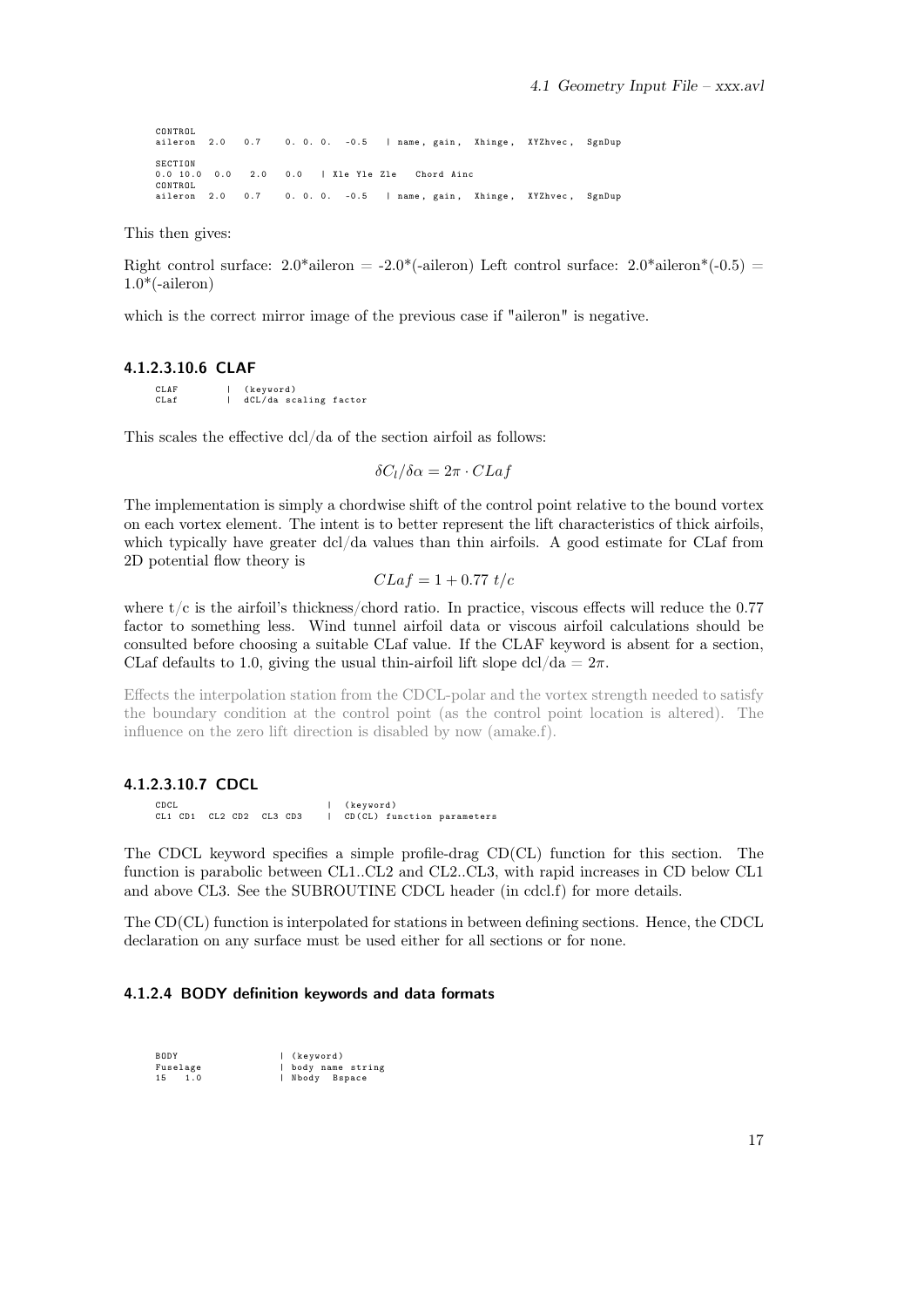#### 4 Input Files

The BODY keyword declares that a body is being defined until the next SURFACE or BODY keyword, or the end of file is reached. A body is modeled with a source+doublet line along its axis, in accordance with slender-body theory.

 $Nbody = number of source-line nodes$ 

Bspace = lengthwise node spacing parameter (described later)

## <span id="page-25-0"></span>4.1.2.4.1 YDUPLICATE

YDUPLICATE | (keyword)<br>0.0 | Ydupl

Same function as for a surface, described earlier.

### <span id="page-25-1"></span>4.1.2.4.2 SCALE

SCALE | (keyword)<br>1.0 1.0 0.8 | Xscale Ys 1. Xscale Yscale Zscale

Same function as for a surface, described earlier.

## <span id="page-25-2"></span>4.1.2.4.3 TRANSLATE

TRANSLATE | (keyword)<br>10.0 0.0 0.5 | dX dY dZ  $10.0 \t 0.0 \t 0.5$ 

Same function as for a surface, described earlier.

#### <span id="page-25-3"></span>4.1.2.4.4 BFILE

BFILE | (keyword)<br>filename | filename e .<br>1 filename string

This specifies the shape of the body as an "airfoil" file which gives the top or side view of the body, which is assumed to have a round cross-section. Hence, the diameter of the body is the difference between the top and bottom Y values. Bodies which are not round must be approximated with an equivalent round body which has roughly the same cross-sectional areas. If the path/filename has embedded blanks double quotes should be used to delimit the string.

## <span id="page-25-4"></span>4.2 Mass Input File – xxx.mass

This optional file describes the mass and inertia properties of the configuration. It also defines units to be used for run case setup. These units may want to be different than those used to define the geometry. Sample input xxx.mass files are in the /runs subdirectory.

## <span id="page-25-5"></span>4.2.1 Coordinate system

The geometry axes used in the xxx.mass file are exactly the same as those used in the xxx.avl file.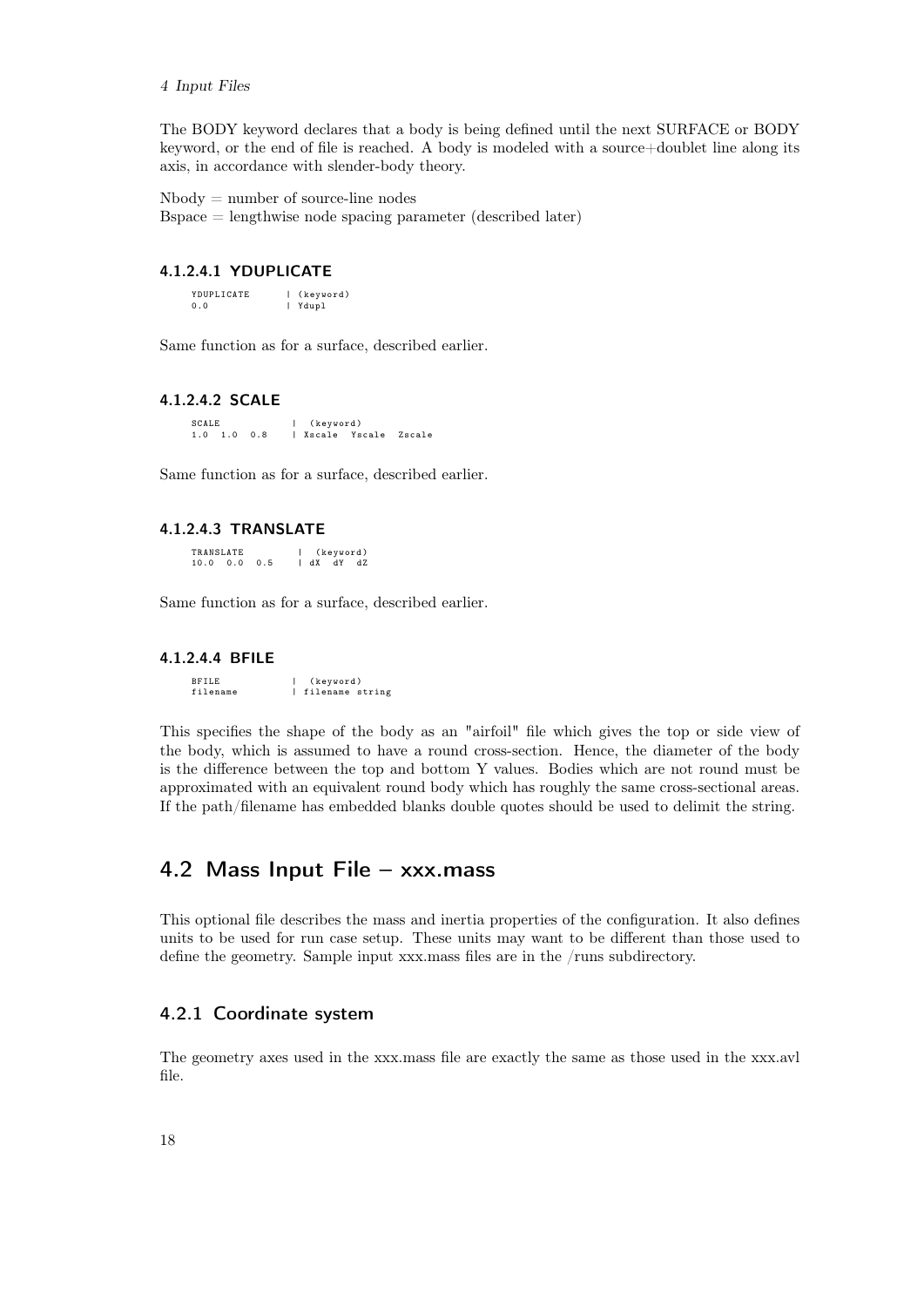## <span id="page-26-0"></span>4.2.2 File format

A sample file for an RC glider is shown below. Comment lines begin with a  $^{\prime\prime}$  #". Everything after and including a "!" is ignored. Blank lines are ignored.

```
# SuperGee
#
# Dimensional unit and parameter data .
# Mass \& Inertia breakdown .
# Names and scalings for units to be used for trim and eigenmode calculations .
# The Lunit and Munit values scale the mass, xyz, and inertia table data below.<br># Lunit value will also scale all lengths and areas in the AVL input file.<br>Lunit = 0.0254 m<br>Munit = 0.001 kg<br>Tunit = 1.0 s
#-----------------------<br># Gravity and density to be used as default values in trim setup (saves runtime typing).<br># Must be in the unit names given above (i.e. m,kg,s).
      = 9.81rho = 1.225#- ---- ----- ---- ---- ---- ---
# Mass \& Inertia breakdown .
# x y z is location of item 's own CG.<br># x y z is location of item 's own CG.
   Ixx... are item's inertias about item's own CG.
#
# x ,y ,z system here must be exactly the same one used in the . avl input file
# ( same orientation , same origin location , same length units )
#
# mass x y z Ixx Iyy Izz [ Ixy Ixz Iyz ]
* 1. 1. 1. 1. 1. 1. 1. 1. 1. 1.
+ 0. 0. 0. 0. 0. 0. 0. 0. 0. 0.
58.0 3.34 12.0 1.05 4400 180 4580 ! right wing
58.0 3.34 -12.0 1.05 4400 180 4580 ! left wing
16.0 -5.2 0.0 0.0 0 80 80 ! fuselage pod
    18.0 13.25 0.0 0.0 0 700 700 ! boom+rods<br>22.0 -7.4 0.0 0.0 0 700 700 ! boom+rods<br>2.0 -2.5 0.0 0.0 0 0 0 ! jack
     22.0 -7.4 0.0 0.0 0 0 0 ! battery
2.0 -2.5 0.0 0.0 0 0 0 ! jack
      9.0 -3.8 0.0 0.0 0 0 0 ! RX
      9.0 -3.8 0.0 0.0 0 0 0 0 ! RX<br>9.0 -5.1 0.0 0.0 0 0 0 0 0 ! rud servo<br>6.0 -5.9 0.0 0.0 0 0 0 0 ! ele servo
      6.0 -5.9 0.0 0.0 0 0 0 ! ele servo
      9.0 2.6 1.0 0.0 0 0 0 ! R wing servo
9.0 2.6 -1.0 0.0 0 0 0 ! L wing servo
2.0 1.0 0.0 0.5 0 0 0 ! wing connector
1.0 3.0 0.0 0.0 0 0 0 ! wing pins
      1.0 29.0 0.0 1.0 70 2 72 ! stab<br>6.0 33.0 0.0 2.0 35 39 4 ! rudder<br>0.0 -8.3 0.0 0.0 0 0 0 ! nose w
     6.0 33.0 0.0 2.0<br>0.0 -8.3 0.0 0.00.0 -8.3 0.0 0.0 0 0 0 ! nose wt .
```
## <span id="page-26-1"></span>4.2.3 Units

The first three lines

Lunit =  $0.0254$  m  $Munit = 0.001$  kg Tunit  $= 1.0$  s

give the magnitudes and names of the units to be used for run case setup and possibly for eigenmode calculations. In this example, standard SI units  $(m,kg,s)$  are chosen. But the data in xxx.avl and xxx.mass is given in units of Lunit  $= 1$  inch, which is therefore declared here to be equal to "0.0254 m". If the data was given in centimeters, the statement would read

Lunit  $= 0.01$  m

and if it was given directly in meters, it would read

Lunit =  $1.0 \text{ m}$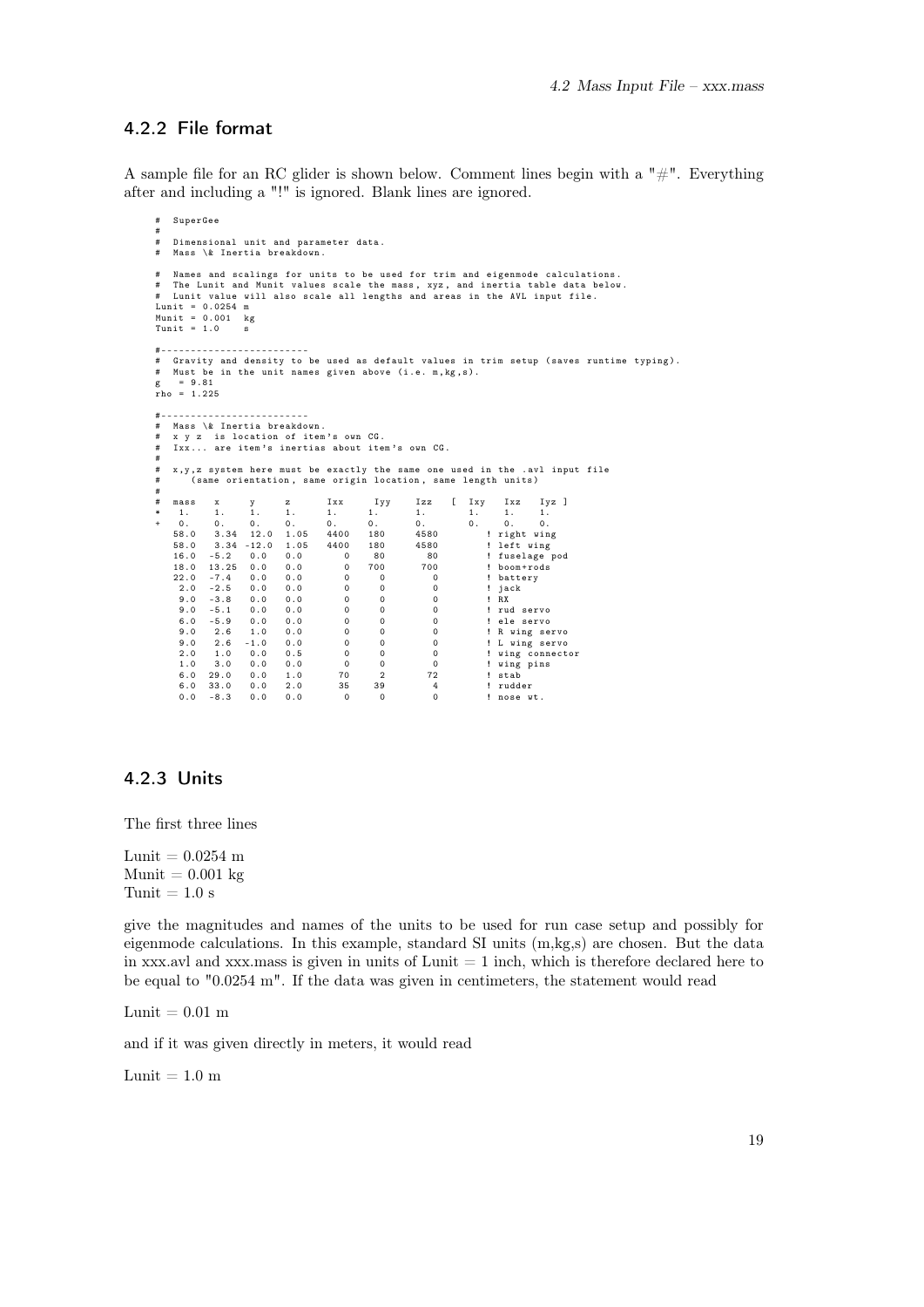Similarly, Munit used here in this file is the gram, but since the kilogram (kg) is to be used for run case calculations, the Munit declaration is

 $Munit = 0.001$  kg

If the masses here were given in ounces, the declaration would be

 $Munit = 0.02835$  kg

The third line gives the time unit name and magnitude.

If any of the three unit lines is absent, that unit's magnitude will be set to 1.0, and the unit name will simply remain as "Lunit", "Munit", or "Tunit".

## <span id="page-27-0"></span>4.2.4 Constants

The 4th and 5th lines give the default gravitational acceleration and air density, in the units given above. If these statements are absent, these constants default to 1.0, and will need to be changed manually at runtime.

## <span id="page-27-1"></span>4.2.5 Mass, Position, and Inertia Data

A line which begins with a "\*" specifies multipliers to be applied to all subsequent data. If such a line is absent, these default to 1. A line which begins with a  $"+"$  specifies added constants to be applied to all subsequent data. If such a line is absent, these default to 0.

Lines whith only numbers are interpreted as mass, position, and inertia data. Each such line contains values for

mass x y z Ixx Iyy Izz Ixz

as described in the file comments above. Note that the inertias are taken about that item's own mass centroid given by x,y,z. The finer the mass breakdown, the less important these self-inertias become.

Additional multiplier or adder lines can be put anywhere in the data lines, and these then re-define these mulipliers and adders for all subsequent lines. For example:

| #         | mass | x      | у             | z    | Ixx     | Іуу     | Izz  | Ixz |                |
|-----------|------|--------|---------------|------|---------|---------|------|-----|----------------|
| *         | 1.2  | 1.     | 1.            | 1.   | 1.      | 1.      |      | 1.  |                |
| $\ddot{}$ | 0.   | 0.2    | 0.            | 0.   | 0.      | 0.      | 0.   | 0.  |                |
|           | 58.0 | 3.34   | 12.0          | 1.05 | 4400    | 180     | 4580 | 0.  | ! right wing   |
|           | 58.0 |        | $3.34 - 12.0$ | 1.05 | 4400    | 180     | 4580 | 0.  | ! left wing    |
| $*$       | 1.   | 1.     | 1.            | 1.   | 1.      | 1.      | 1.   | 1.  |                |
| $\ddot{}$ | 0.   | 0.     | 0.            | 0.   | 0.      | 0.      | 0.   | 0.  |                |
|           | 16.0 | $-5.2$ | 0.0           | 0.0  | 0       | 80      | 80   | 0.  | ! fuselage pod |
|           | 18.0 | 13.25  | 0.0           | 0.0  | 0       | 700     | 700  | 0.  | ! boom+rods    |
|           | 22.0 | $-7.4$ | 0.0           | 0.0  | $\circ$ | $\circ$ | 0    | 0.  | ! battery      |
|           |      |        |               |      |         |         |      |     |                |

Data lines 1-2 have all their masses scaled up by 1.2, and their locations shifted by delta $(x)$  = 0.2. Data lines 3-5 revert back to the defaults.

The multiplier value is applied before the adder value, i.e.

 $mass_{result} = mass \cdot multiplier + adder$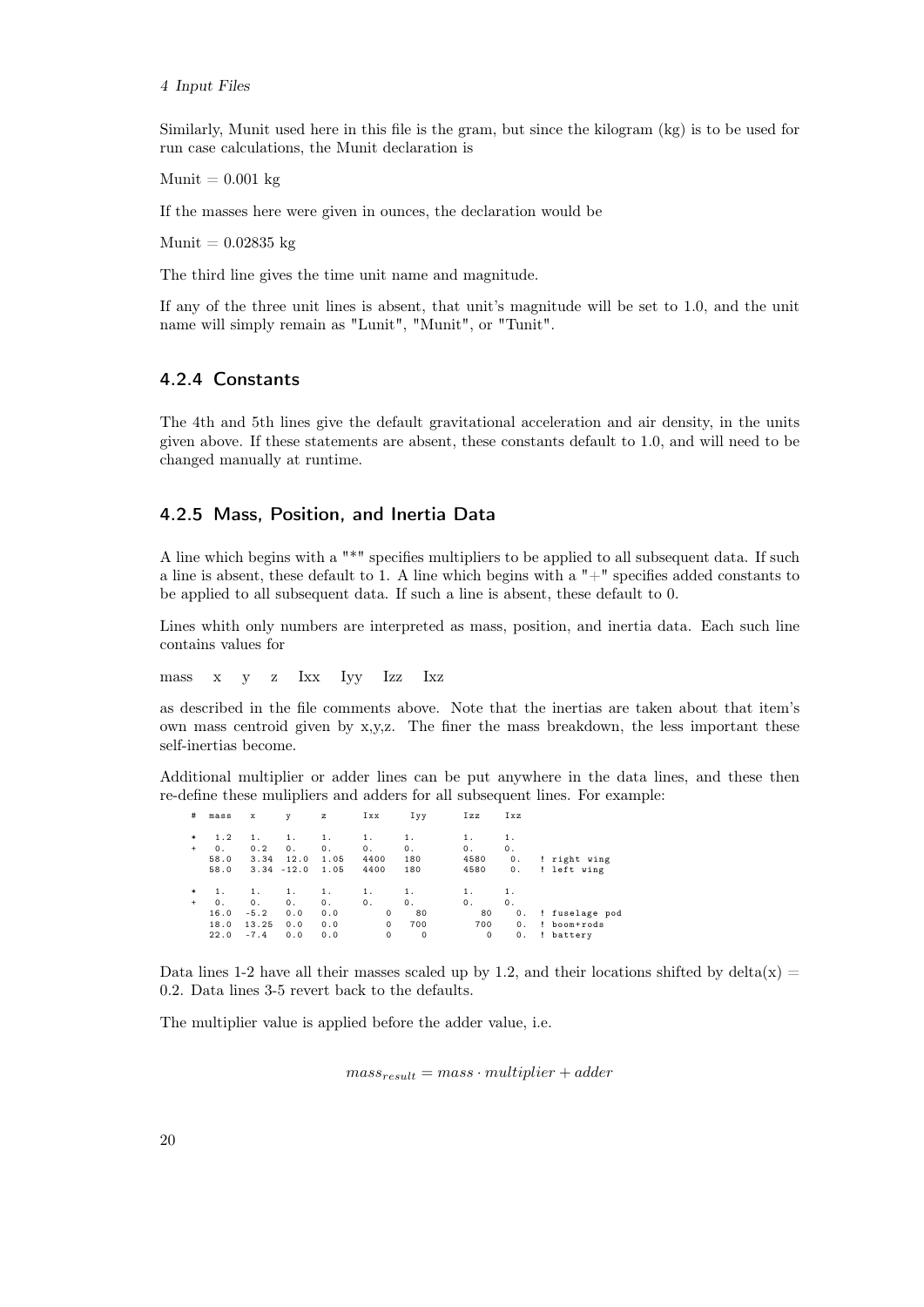# <span id="page-28-0"></span>4.3 Run-Case Save File – xxx.run

This file is generated by AVL itself. It can be edited with a text editor, although this is not really necessary. The parameter values in the file can be changed using AVL's menus, and the file can then be written again. Manipulating and using the contents of the run file will be described later.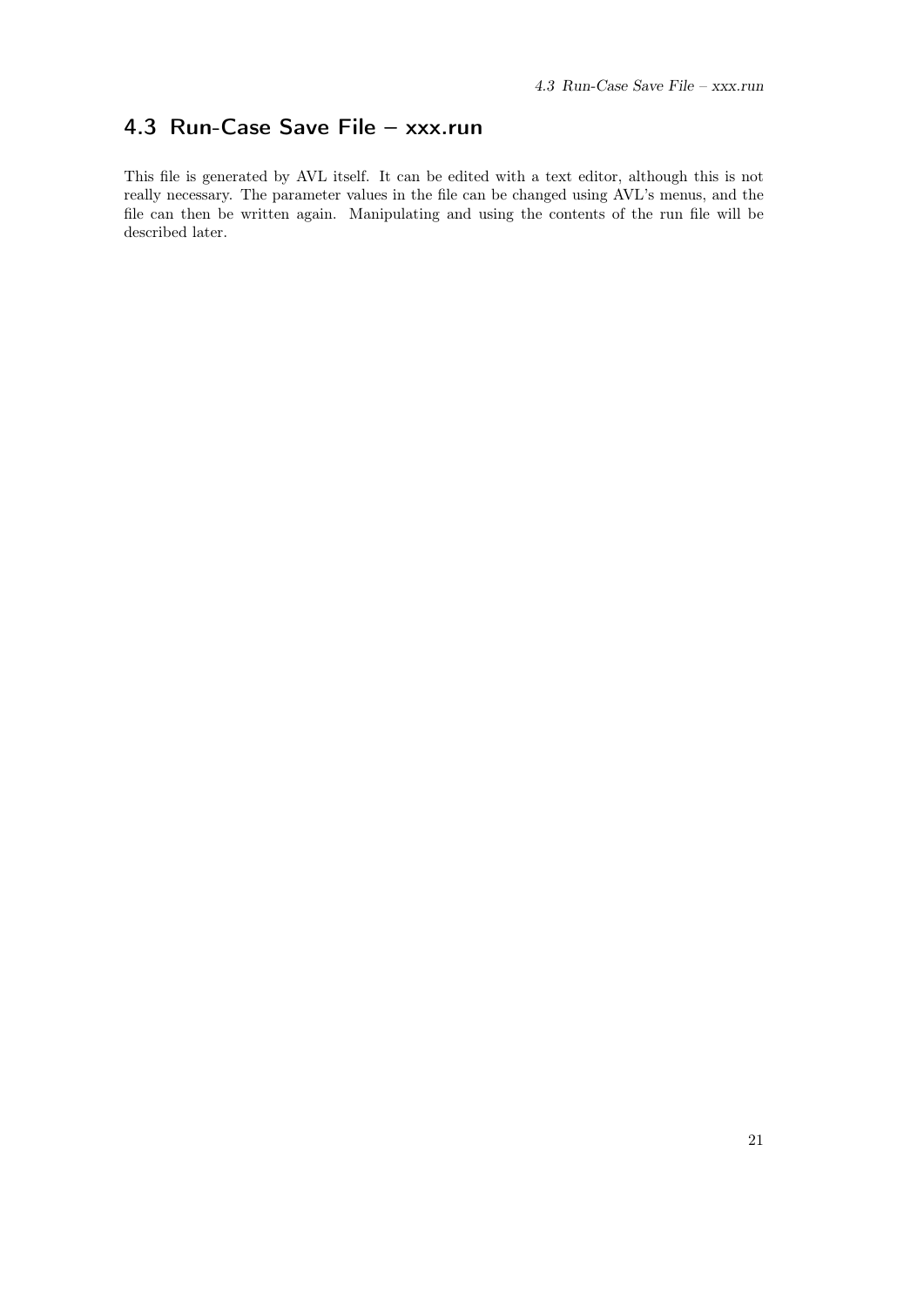# <span id="page-29-0"></span>5 Program Execution

AVL is executed with the "xxx" descriptor as an argument:

> avl xxx

If the three filenames do not obey the recommended xxx.avl xxx.run xxx.mass syntax, the full filenames can be given explicitly:

 $>$ avl avl $\,$ file run $\,$ file mass $\,$ file

As the data files are read and processed, a considerable data dump is displayed. If any file has a bad format, the offending data line is displayed, and AVL will stop if the error is fatal.

After the files are processed, the user is put into the main AVL menu:

```
==========================================================
 Quit Exit program
 . OPER Compute operating - point run cases<br>MODE Eigenvalue analysis of run cases
           . MODE Eigenvalue analysis of run cases
  LOAD f Read configuration input file
   MASS f Read mass distribution file
CASE f Read run case file
   CINI Clear and initialize run cases
MSET i Apply mass file data to stored run case (s)
 . PLOP Plotting options
  NAME s Specify new configuration name
AVL c>
```
The uppercase words in the menu are commands. They will also be shown in uppercase in the examples below, but they are not case sensitive when typed.

# <span id="page-29-1"></span>5.1 OPER Routine - Flow Analysis

The OPER command will then bring up the main operating menu:

|  |                    | Operation of run case 1/7: 0 deg. bank                |  |  |  |  |
|--|--------------------|-------------------------------------------------------|--|--|--|--|
|  |                    |                                                       |  |  |  |  |
|  |                    | variable constraint                                   |  |  |  |  |
|  |                    |                                                       |  |  |  |  |
|  |                    | A 1pha  -> CL  = 0.7000                               |  |  |  |  |
|  |                    | B eta $\longrightarrow$ C1 roll mom = $0.000$         |  |  |  |  |
|  |                    | R oll rate -> pb/2V = 0.000                           |  |  |  |  |
|  |                    | P itch rate $  q c / 2V$ = 0.000                      |  |  |  |  |
|  |                    | Y aw rate -> $rb/2V = 0.000$                          |  |  |  |  |
|  |                    | D1 elevator $\rightarrow$ Cm pitchmom = $0.000$       |  |  |  |  |
|  |                    | D2 rudder $\Rightarrow$ Cn yaw mom = 0.000            |  |  |  |  |
|  |                    |                                                       |  |  |  |  |
|  |                    |                                                       |  |  |  |  |
|  |                    | C1 set level or banked horizontal flight constraints  |  |  |  |  |
|  |                    | C2 set steady pitch rate (looping) flight constraints |  |  |  |  |
|  | M odify parameters |                                                       |  |  |  |  |
|  |                    |                                                       |  |  |  |  |
|  |                    | "#" select run case L ist defined run cases           |  |  |  |  |
|  |                    | + add new run case S ave run cases to file            |  |  |  |  |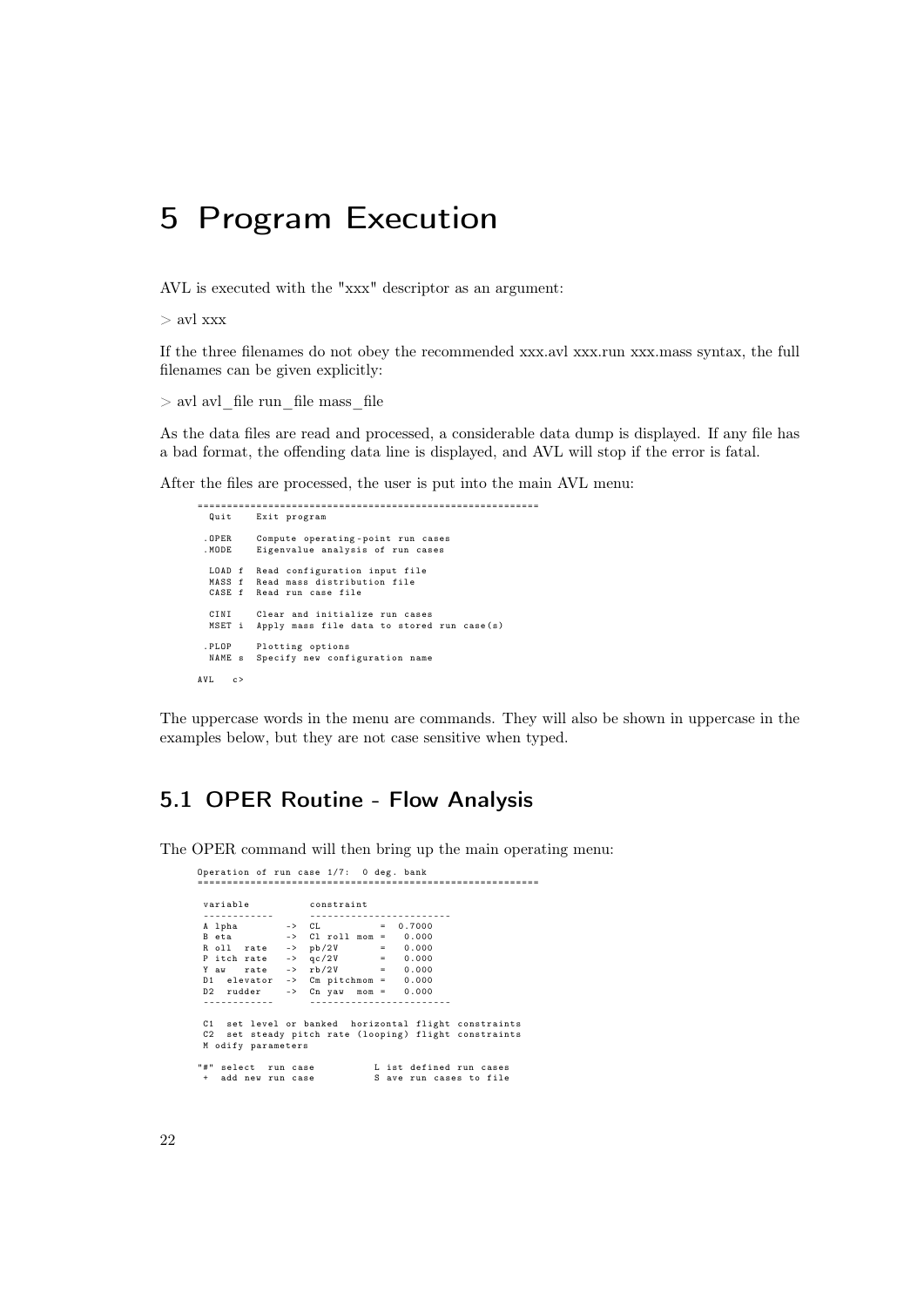```
- delete run case F etch run cases from file
                                              W rite forces to file
eX ecute run case I nitialize variables
 G eometry plot T refftz Plane plot
 ST stability derivatives FT total forces
  SB body - axis derivatives FN surface forces
RE reference quantities FS strip forces
DE design changes FE element forces
 Expression in the contract of the set of the set of the set of the set of the set of the set of the set of the set of the set of the set of the set of the set of the set of the set of the set of the set of the set of the s
                                                 HM hinge moments
VM strip shear , moment
. OPER (case 1/7) c>
```
## <span id="page-30-0"></span>5.1.1 Geometry Plotting

G

Before a first flow solution is attempted, the geometry should be examined in the geometry plot sub-menu, entered with the G command:

```
=========================================
                                --=====<br>V iewpoint<br>O ptions<br>S elect sur
  A nnotate plot<br>H ardcopy plot
 A anotate plot the priori of the select surfaces<br>
H ardcopy plot S elect surfaces<br>
Z oom U nzoom
                                         U nzoom
 CH ordline T CA amber F<br>CN tlpoint F TR ailing legs F
 CN tlpoint F TR ailing legs F<br>BO ound leg T MO rmal vector F<br>LO ading F AX es, xyz ref. T
  BO ound leg T NO rmal vector F
LO ading F AX es , xyz ref . T
Geometry plot command :
```
The eight bottom commands followed by T or F are toggles, which enable/disable plotting of various stuff of interest. The loading vector plotting controlled by the LO toggle requires that a converged flow solution is available.

#### <span id="page-30-1"></span>5.1.1.1 Keystroke mode

The K command enters a sub-sub menu which allows interactive rotation of the aircraft to a suitable viewing angle, zooming, distortion for perspective, etc.

------------------------------------------------ Type keys in graphics window ... Left Right (Azimuth )<br>Up Down (Elevatio .<br>(Elevation) U p<br>C lear Z oom on curs. N ormal size<br>I ngress 0 utgress<br>H ardcopy A nnotate pl I ngress O utgress H ardcopy A nnotate plot ... < space > to exit ------------------------------------------------

These commands must be typed with the cursor in the graphics window, and their action is performed immediately. All other menus work in the usual text window.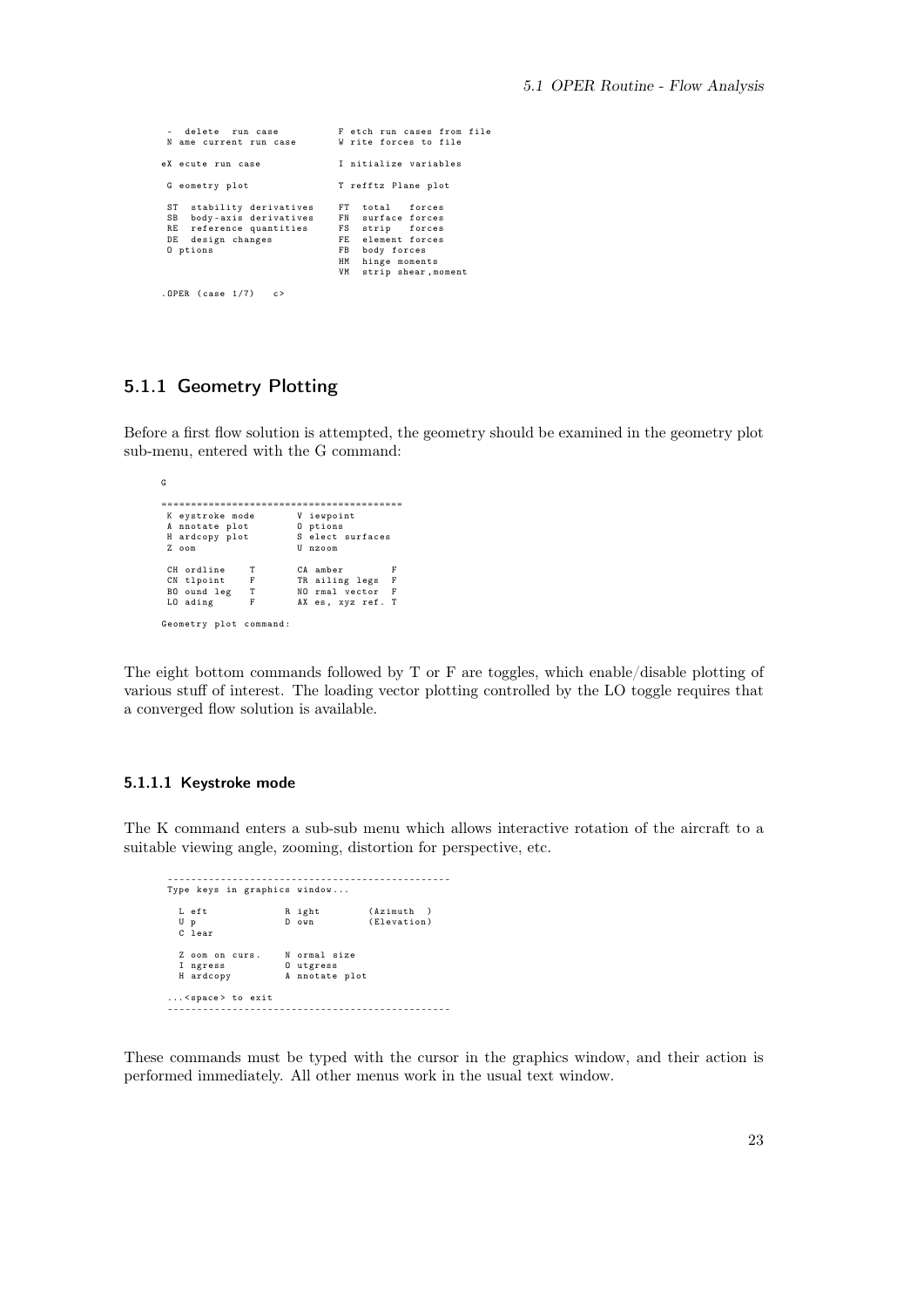## <span id="page-31-0"></span>5.1.2 Calculation Setup

A flow calculation involves a number of operating variables which are additional unknowns determined as part of the calculation. The left column in the top block of the OPER menu lists the available operating variables (alpha, beta, ... rudder):

==========================================================

|   | variable    |      |               | constraint             |     |       |  |  |
|---|-------------|------|---------------|------------------------|-----|-------|--|--|
|   |             |      |               |                        |     |       |  |  |
| А | lpha        |      | $\rightarrow$ | alpha                  | $=$ | 3.000 |  |  |
| R | eta         |      | $\rightarrow$ | beta                   | $=$ | 0.000 |  |  |
| R | 011         | rate | $\rightarrow$ | pb/2V                  | $=$ | 0.000 |  |  |
|   | P itch rate |      | $\rightarrow$ | qc/2V                  | $=$ | 0.000 |  |  |
| Y | aw          | rate | $\rightarrow$ | rb/2V                  | $=$ | 0.000 |  |  |
|   | D1 elevator |      |               | $\rightarrow$ elevator | $=$ | 0.000 |  |  |
|   | D2 rudder   |      | $\rightarrow$ | rudder                 | $=$ | 0.000 |  |  |
|   |             |      |               |                        |     |       |  |  |

and the right column gives the constraint for each variable. The default constraints are simple direct constraints as shown above.

Variables can also be constrained indirectly. For example, typing the alpha command "A" produces the list of available constraints for selection:

|               |                | constraint        |     | value |
|---------------|----------------|-------------------|-----|-------|
|               |                |                   |     |       |
| $\rightarrow$ | A              | alpha             | $=$ | 3.000 |
|               | В              | beta              | $=$ | 0.000 |
|               | R              | pb/2V             | $=$ | 0.000 |
|               | P              | qc/2V             | $=$ | 0.000 |
|               | Y              | rb/2V             | $=$ | 0.000 |
|               | C              | CL.               | $=$ | 0.000 |
|               | S              | СY                | $=$ | 0.000 |
|               | RM             | $Cl$ roll mom =   |     | 0.000 |
|               | РM             | $Cm$ pitchmom =   |     | 0.000 |
|               | YM             | Cn yaw<br>$mom =$ |     | 0.000 |
|               | D1             | elevator          | $=$ | 0.000 |
|               | D <sub>2</sub> | rudder            | $=$ | 0.000 |

The arrow indicates the current constraint. A new constraint and value can be specified. Typing

#### C 0.7

at the above prompt will make alpha be implicitly constrained by the condition  $CL = 0.7$ , as now indicated by the new main menu:

| variable        |               | constraint |     |        |
|-----------------|---------------|------------|-----|--------|
|                 |               |            |     |        |
| A lpha          | $\rightarrow$ | CL.        | =   | 0.7000 |
| eta<br>R        | $\rightarrow$ | beta       | $=$ | 0.000  |
| R oll<br>rate   | $\rightarrow$ | pb/2V      | $=$ | 0.000  |
| P itch rate     | $\rightarrow$ | qc/2V      | $=$ | 0.000  |
| Y<br>rate<br>aw | $\rightarrow$ | rb/2V      | $=$ | 0.000  |
| D1 elevator     | $\rightarrow$ | elevator   | -   | 0.000  |
| D2 rudder       | $\rightarrow$ | rudder     | $=$ | 0.000  |
|                 |               |            |     |        |

A constraint can be used no more than once.

For convenience, a variable, its constraint, and the constraint value can all be specified on one line at the OPER prompt. For example...

### D1 PM 0 D2 YM 0

sets the constraint on d1 (elevator) to be zero pitching moment, and the constraint on d2 (rudder) to be zero yawing moment. Normally, aileron is constrained by a zero rolling moment.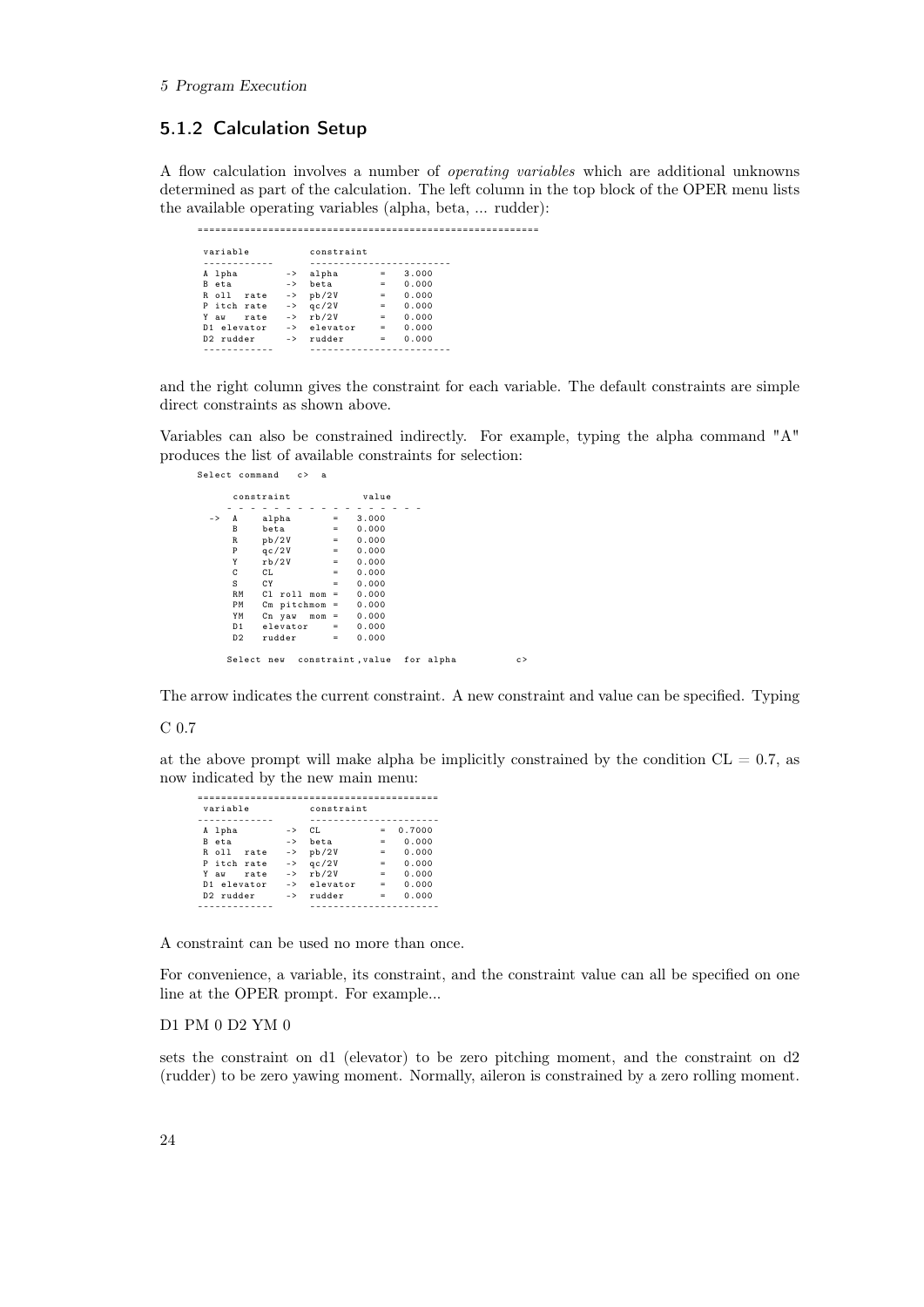For a rudder/elevator aircraft, as implied by the above menu without aileron, a nonzero sideslip is determined by the zero rolling moment constraint:

B RM 0

This will be well-posed only if the aircraft's roll moment is sufficiently dependent on the sideslip angle (i.e. if it has sufficient dihedral effect).

## <span id="page-32-0"></span>5.1.3 Flow Solution

Once all the appropriate constraints are set up, the solution is executed with the X command. If the variable/constraint system is ill-posed, the solution will probably not converge.

## <span id="page-32-1"></span>5.1.4 Output

Everytime a calculation is executed, the integrated forces are displayed for the entire configuration. Forces for the individual surfaces, strips, or vortex elements can be dsplayed with the FN, FS, FE commands. Automatic output of those listings can be enabled in the Options menu. The element force printout is rather voluminous and often not very informative. Forces on bodies can be displayed using the FB command.

The force and moment directions are in stability axes x,y,z, which are tilted up by the angle alpha from the body axes X,Y,Z:

| $\vert x \vert$ |  | l cos(a)    | $sin(a)$     X   |  |  |
|-----------------|--|-------------|------------------|--|--|
|                 |  | $ y  =   1$ |                  |  |  |
| $\vert z \vert$ |  | $l-sin(a)$  | $cos(a)$     $Z$ |  |  |

The following standard normalizations are used, with  $Q = 0.5 \cdot \rho \cdot V^2$ ...

 $C_D = F_x/(Q \cdot S_{ref})$  drag<br>  $C_Y = F_y/(Q \cdot S_{ref})$  side force  $C_Y = F_y/(Q \cdot S_{ref})$  $C_L = F_z/(Q \cdot S_{ref})$  lift  $C_l = M_x/(Q \cdot S_{ref} \cdot Bref)$  roll moment  $C_m = M_y/(Q \cdot S_{ref} \cdot Cref)$  pitch moment  $C_n = M_z/(Q \cdot S_{ref} \cdot Bref)$  yaw moment

The CD,CY,CL forces are positive in the direction of the x,y,z axes, respectively. The moments can be defined in four possible ways:

```
Body axes Stability axes
--------------- --------------
Geometric | X Y Z x y z
|
Standard | -X Y -Z -x y -z
Rates | p q r<br>Moments | C1 Cm Cn
                                   p', q', r'<br>Cl, Cm, Cn,
```
with the rates and moments positive by righthand rule about the indicated axes.

The roll, pitch, and yaw rates  $(p,q,r)$  input from the operating menu are defined in either the body axes or the stability axes, depending on which is chosen in the Options sub-menu.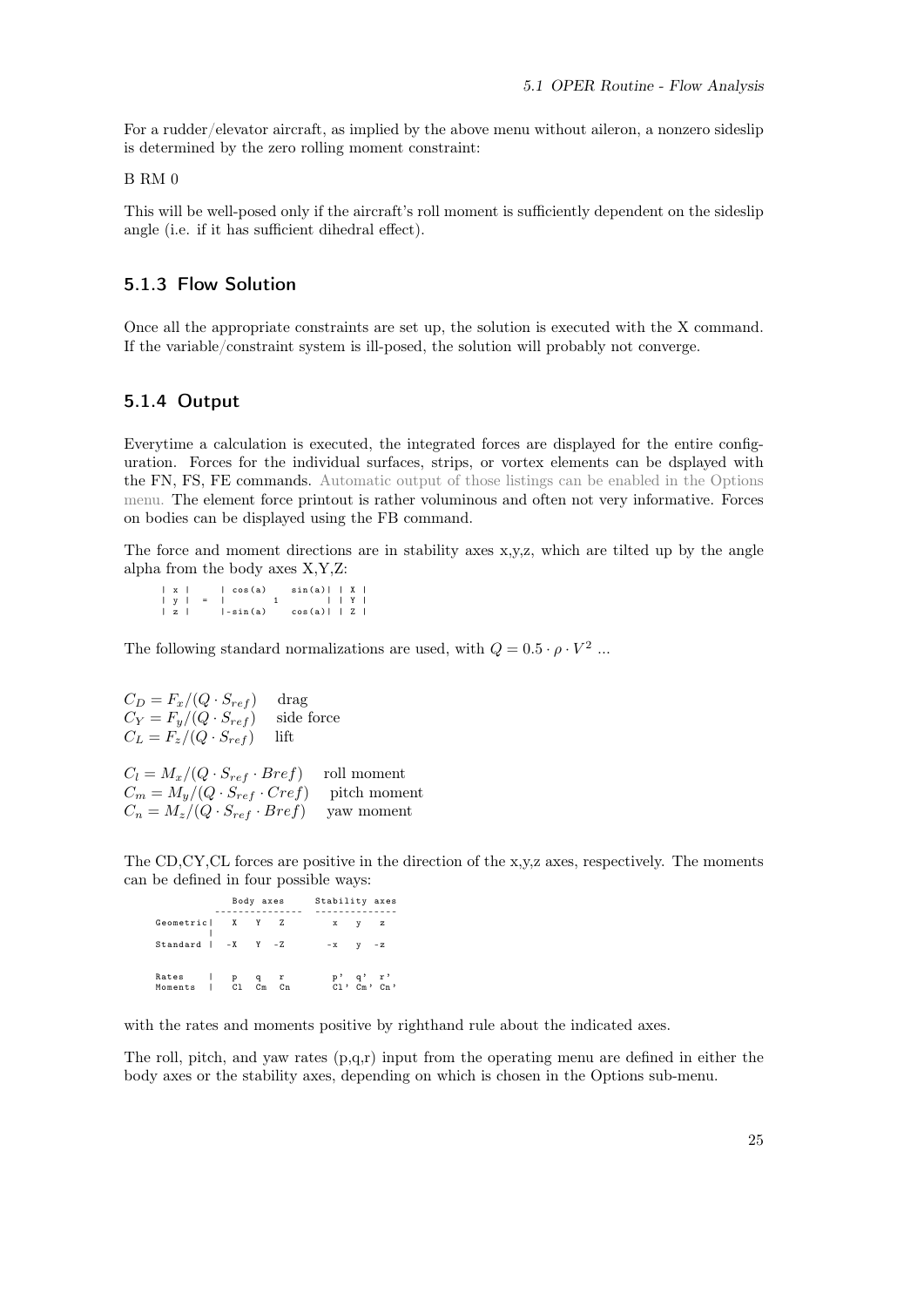#### 5 Program Execution

It must be pointed out that if sideslip (beta) is nonzero, then CD and CY are not the true "drag" and "side-force" aligned with the relative wind direction. Likewise for moments Cl and Cm. The wind-axes directions are given by

| x | | cos (b ) sin (b) | | x | | y | = |- sin (b) cos (b) | | y | | z |\ \_wind | 1 | | z | | cos(b)cos(a) sin(b) cos(b)sin(a)| | X |<br>| sin(b)cos(a) cos(b) -sin(b)sin(a)| | Y |  $|\cos(b)\cos(a) - \sin(b) - \cos(b)\sin(a)| + X|$ <br>  $|\sin(b)\cos(a) - \sin(b) - \sin(b)\sin(a)| + Y|$ <br>  $|\sin(a) - 0 - \cos(a)| + Z|$ 

hence

$$
C_{D\text{.wind}} = C_D \cdot \cos(b) + C_Y \cdot \sin(b)
$$
  
\n
$$
C_{Y\text{.wind}} = C_Y \cdot \cos(b) - C_D \cdot \sin(b)
$$
  
\n
$$
C_{L\text{.wind}} = C_L
$$

 $C_{l.wind} = C_l \cdot cos(b) + C_m \cdot sin(b)$  $C_{m.wind} = C_m \cdot cos(b) - C_l \cdot sin(b)$  $C_{n.wind} = C_n$ 

AVL does not display these wind-axes forces since they are not relevant to stability and control calculations, and differ from the stability-axes forces only if a steady-state sideslip is present, such as perhaps in a steady turn. The primary quantity of interest here is the overall  $L/D =$  $C_{L,wind}/C_{D,wind} = C_L/C_{D,wind}$ , and  $C_{D,wind}$  is more accurately obtained from the Trefftz-Plane anyway.

The alternative Trefftz-Plane drag coefficient  $C_{D,i}$  is calculated from the wake trace in the Y-Z plane far downstream. This is generally more reliable than the  $C<sub>D</sub>$  obtained from surface force integration, and is the appropriate wind-axes induced drag for performance prediction. The span efficiency is defined as

$$
e = \frac{C_L^2 + C_Y^2}{\pi \cdot \Lambda \cdot C_{Di}} \; ; \qquad \Lambda = \frac{B_{ref}^2}{S_{ref}}
$$

with  $S_{ref}$  being replaced by  $2 \cdot S_{ref}$  for Y-image cases (iYsym = 1).

The surface reference area and the reference span must be set correctly for a realistic Oswald factor calculation. This is especially important when performing parameter variations with varying geometrical measures.

## <span id="page-33-0"></span>5.1.5 FN: Surface Forces

The surface areas Area and Ssurf are the panel areas summarized in projection to the local normal vector (unfolded surface).

## <span id="page-33-1"></span>5.1.6 ST: Stability derivatives

Command ST generates the stability derivative matrix for the current conditions. Derivatives with respect to control variables and design parameters are also displayed if they are available.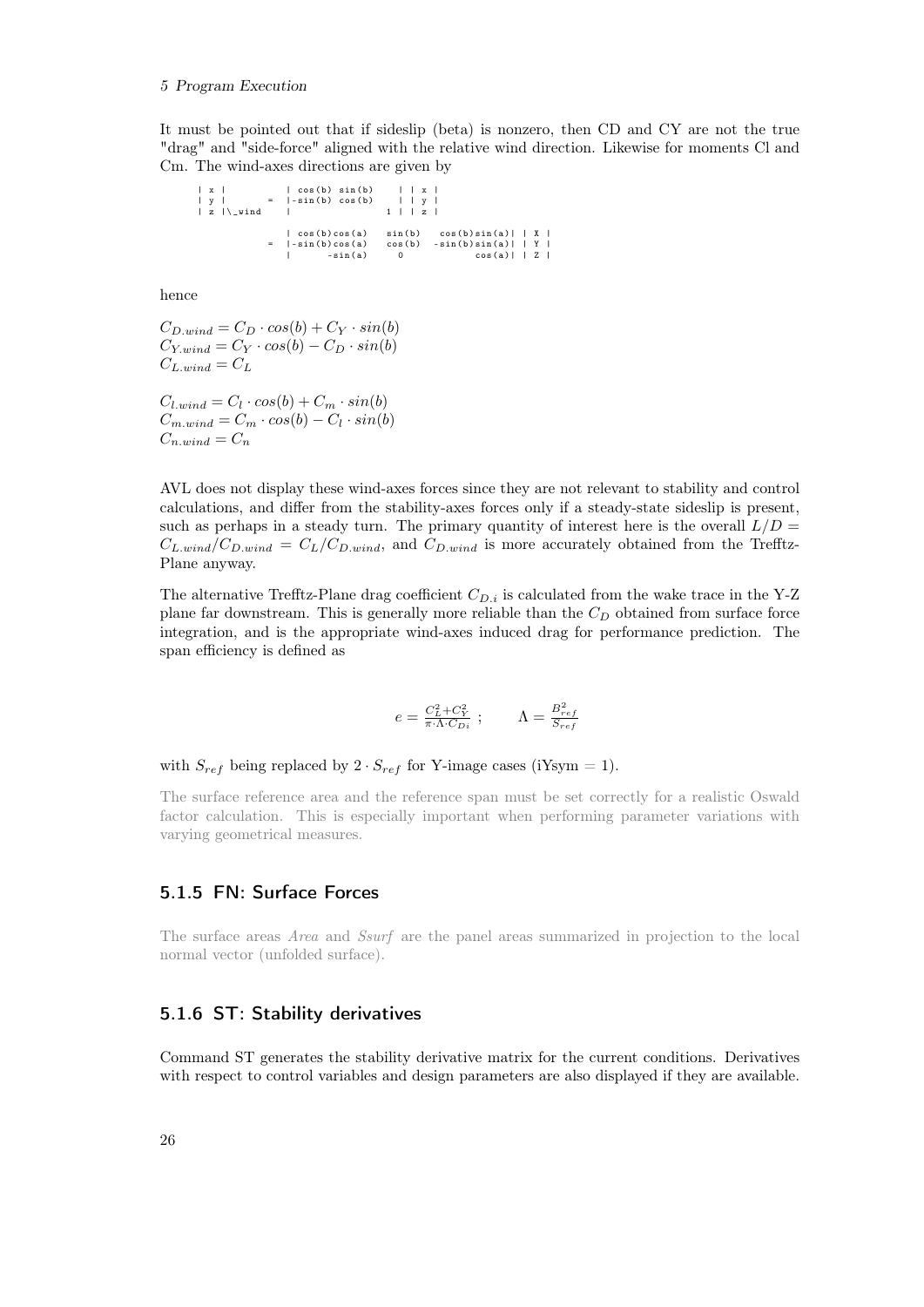Command SB generates the stability derivative matrix in the body axes (AVL's X,Y,Z coordinates).

## <span id="page-34-0"></span>5.1.7 T: Trefftz Plane Flow Results Plotting

The T command starts up the Trefftz Plane plot menu:

```
======================================================
   Y plot data vs Y
Z plot data vs Z
P erpendicular cl plot toggle ( currently T)
D ownwash angle plot toggle ( currently T)
   L imits for plot
R eset plot limits
   N umber surfaces toggle (currently F)
   C olor hardcopy toggle ( currently F)
A nnotate plot
  H ardcopy current plot
  ZM zoom
  U nzoom
  S ize change
Trefftz plot command :
```
Most of these plot options are self-explanatory.

The definitions of  $c_l$  and perpendicular- $c_l$  ( $c_{l,T}$ ) are as follows:

$$
c_l = 2 \cdot L'/(\rho \cdot V^2 \cdot c) \cdot 2 \cdot \Gamma/(V \cdot c)
$$
  

$$
c_{l,T} = 2 \cdot L'/(\rho \cdot V_T^2 \cdot c) \cdot 2 \cdot \Gamma/(V_T \cdot c)
$$

where

 $L' = \text{Sum} \quad \text{chord} \left[ \rho \cdot \Gamma \cdot V \times l \right]$  $V =$  freestream speed  $V_T = V \cos(s \text{weep})$ 

and "sweep" is the local sweep angle of the surface's quarter-chord line. This quarter-chord line choice can be set to any other chordwise position by the SAXFR variable in avl.f (currently set at 0.25). Both cl and clT are displayed on the Trefftz-Plane plot, but for a strongly 3D geometry they must be interpreted with care.

In the Trefftz plane context, only the  $\frac{lift}{span}$  loading  $L'$ , or equivalently

$$
c_l \cdot c/Cref = 2\Gamma/(V \cdot Cref)
$$
  

$$
c_l \cdot c/Cref = 2L' / (\rho \cdot V^2 \cdot Cref)
$$

is what matters for the overall lift and induced drag. The local cl merely indicates the intensity of the chordwise loading in the streamwise direction. But since boundary layer development doesn't depend only on the streamwise pressure gradients, this cl may or may not be a good indicator of local stall.

For high aspect ratio swept wings, the surface boundary layer development depends only on the airfoil shape and the velocities projected onto the plane perpendicular to the spanwise axis (the thinner "streamwise" airfoil shapes and streamwise pressure gradients are not significant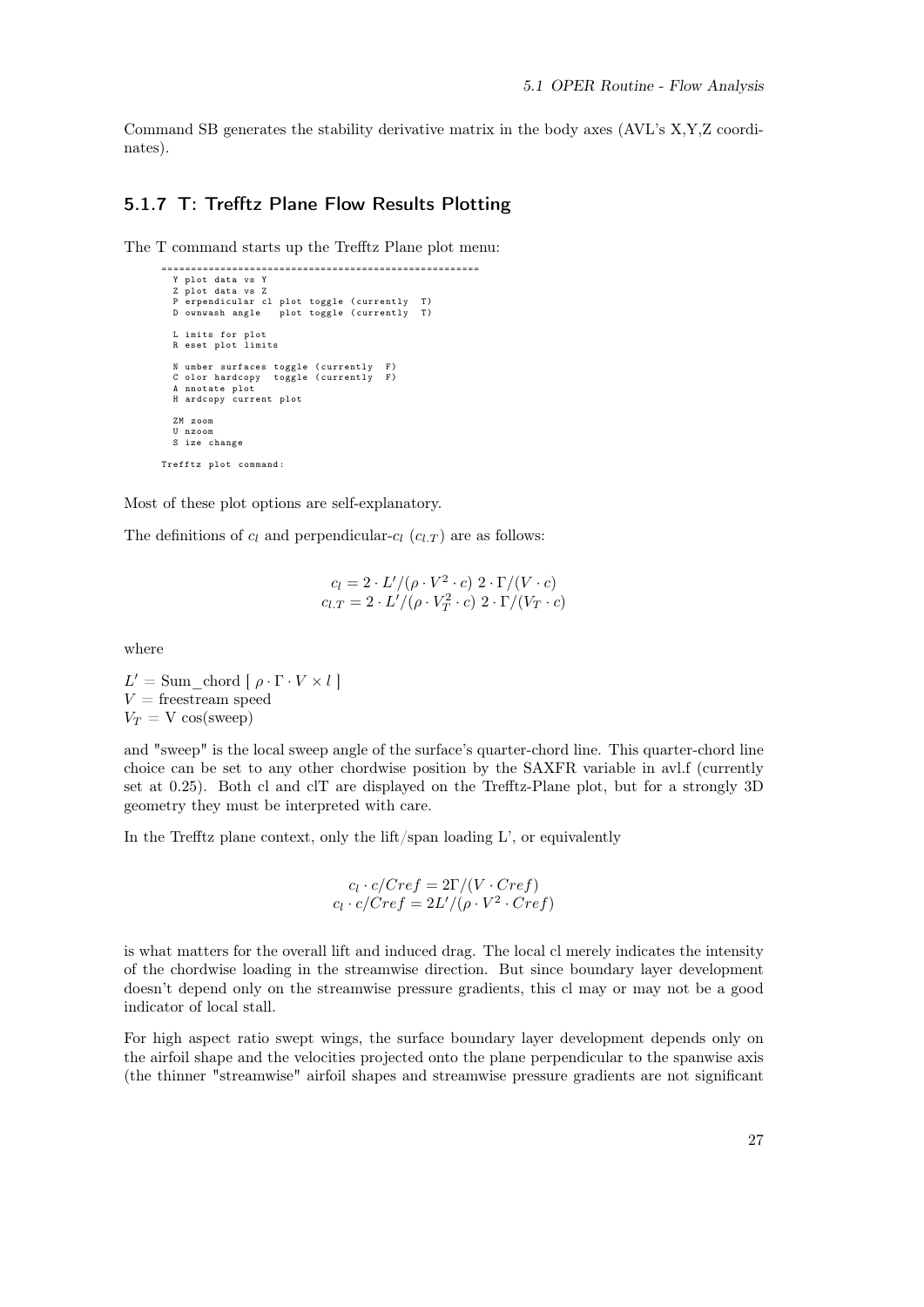#### 5 Program Execution

in this case). The stall margin is then described by the local clT, which is referenced to the local wing-perpendicular dynamic pressure.

So to summarize the relevance of cl and clT:

\* High-AR unswept surface:

 $\sim$  cl, clT are the same, with the conventional 2D section interpretation.

\* High-AR swept surface:

 $\sim$  clT is the correct stall indicator, provided spanwise gradients are small.

\* Strongly 3D geometry, with rapidly varying chord and/or sweep:

 $\rightarrow$  cl is probably a better indicator of stall. clT is probably meaningless.

 $C_D$  in the Trefftz-plane plot is the  $C_{Dtot}$  value from the Total Force output.  $C_{Di}$  in the Trefftz-plane plot is the far field  $C_{Diff}$  value from the Total Force output.  $C_{Dind}$  in the Total Force output is the induced drag from the  $\Delta C_p$ -distribution which should not be confused with  $C_{Di}$ 

## <span id="page-35-0"></span>5.1.8 C1: Trimmed Flight Condition Setup

The C1 command in the OPER menu enters the setup routine for level or banked trimmed horizontal flight. This simply provides a convenient way to set up the required constraints for OPER without laborious manual calculations.

An aircraft mass and air properties are required. These can be provided by a mass file which is read in during program startup, or from the main AVL menu. If a mass file was not read in, the necessary information can be input manually here in the C1 sub-menu.

The C1 routine works with the following variables and trim equations:

 $\phi$  (arbitrary bank angle, positive to right) CL (arbitrary CL, whatever is being specified) m (mass) g (gravity acceleration)  $\rho$  (air density) S (reference area, given in input file as  $S_{ref}$ )  $V = \sqrt{\frac{2 \cdot m \cdot g}{\rho \cdot S \cdot C_L \cdot cos(\phi)}}$  (airspeed)  $R = V^2/g \cdot \tan(\phi)$  (turn radius, positive for right turn)  $W = V/R$  (turn rate, positive for right turn)

 $p = 0$  (roll rate, zero for steady turn)

 $q = W \cdot sin(\phi)$  (pitch rate, positive nose upward)

 $r = W \cdot cos(\phi)$  (yaw rate, positive for right turn)

These equations are evaluated if possible (if the parameters are available), and the following display/modification menu is then entered:

Setup of trimmed run case 1/7: 0 deg. bank ( level or banked horizontal flight ) ================================================= B bank angle = 0.000 deg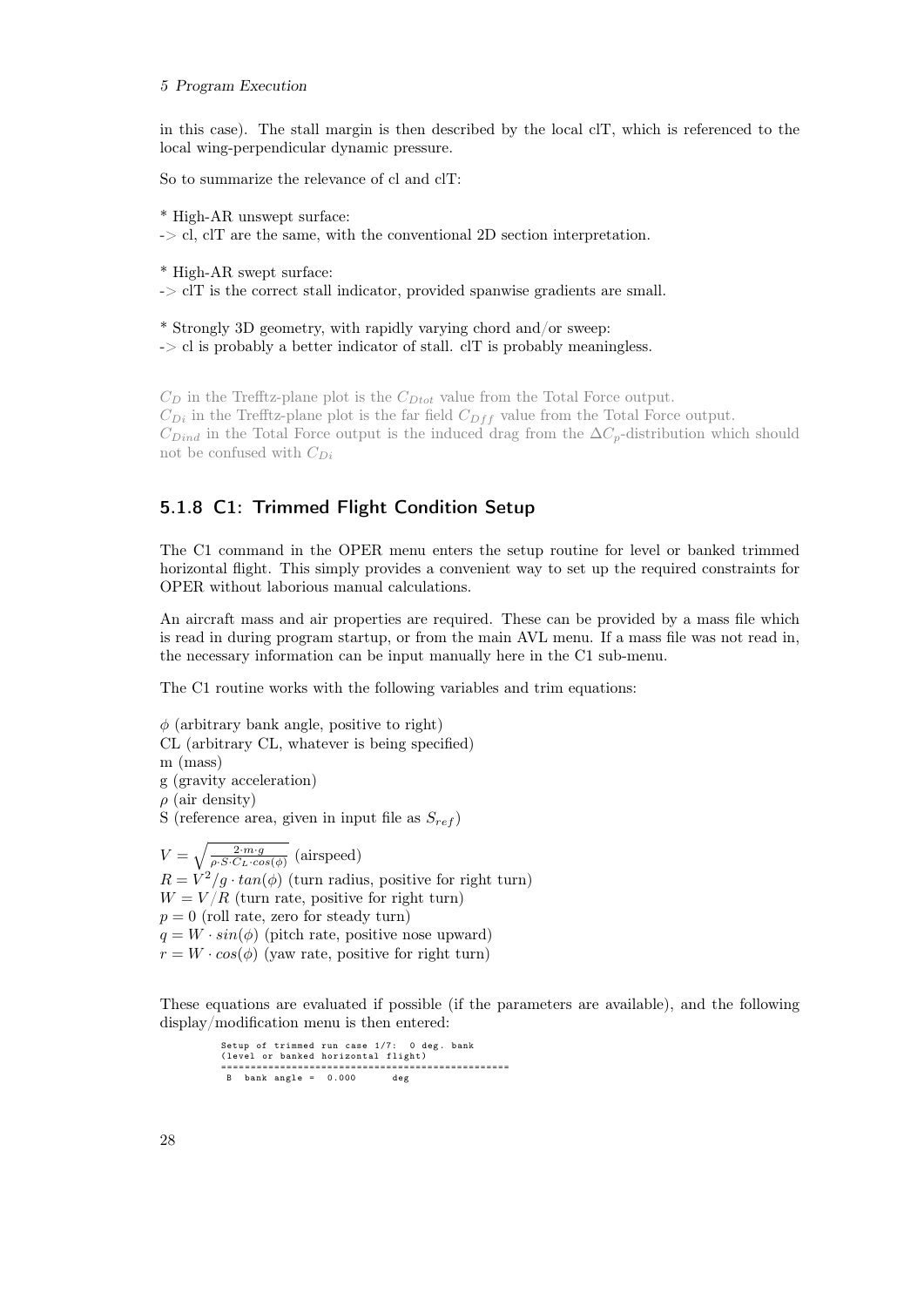$CL$  = 0.7000<br>V velocity = 5.648 V velocity = 5.648 m/s<br>M mass = 0.9195 kg<br>D airdens. = 1.225 \$kg/m^3\$ G grav.acc. =  $9.810$   $\frac{25}{10}$   $\frac{1}{2}$ turn rad . = 0.000 m load fac . = 1.000 X \$X\_cg\$ = 3.400 Lunit Y \$Y\_cg\$ = 0.000 Lunit  $Z$   $Z_{c}g$  = 0.5000 Lunit Enter parameter, value (or  $\forall$  + - + N ) c>

A parameter can be changed by giving its command and value. For example, typing

B 20

changes the bank angle to 20 degrees. The equations are then immediately re-evaluated with this new parameter, and the menu is displayed again with the new resulting flight variables:

```
Setup of trimmed run case 1/7: 0 deg . bank
( level or banked horizontal flight )
=================================================
  B bank angle = 20.00 deg
C CL = 0.7000
 W velocity = 5.891 m/s<br>
M mass = 0.9195 kg<br>
D air dens. = 1.225 kg/m<sup>-3</sup>
  M mass = 0.9195 kg
D air dens . = 1.225 kg /m ^3
G grav . acc . = 9.810 m/ s ^2
      turn rad. = 9.719 m<br>load fac. = 1.064load fac.<br>X_cg
 X = 2cg = 3.400 Lunit<br>
Y = 0.000 Lunit
 Y = Y = cg = 0.000 Lunit<br>
Z = Z = cg = 0.5000 Lunit
                          = 0.5000Enter parameter, value (or # - + N) c)
```
Note that the velocity, turn radius, and load factor have all been recomputed to match the new specified bank angle and the current CL. In general, any parameter with a command key in the menu can be changed, and the others will be recomputed to match.

The  $X_c$ g,  $Y_c$ g,  $Z_c$ g parameters do not enter directly into the trim calculations here, but they are used to set Xref, Yref, Zref when the VL calculation is finally executed. Hence they will affect the control deflections needed to enforce trim.

#### <span id="page-36-0"></span>5.1.8.1 Special commands

The special commands  $(\# - \mathbb{R})$  have exactly the same action as in the OPER menu. The "N" command can be used to change the case name. For example:

N 20 deg. bank

5

A different case can be brought up just by typing its index. For example,

```
shows the parameters for case 5:
      Setup of trimmed run case 5/7: 40 deg. bank
      (level or banked horizontal flight)
       =================================================
          bank angle = 40.00C CL = 0.7000
V velocity = 6.453 m/ s
M mass = 0.9195 kg
        D air dens . = 1.225 kg /m ^3
G grav . acc . = 9.810 m/ s ^2
           turn rad. = 5.059 m
        load fac . = 1.305
X X_cg = 3.400 Lunit
Y Y_cg = 0.000 Lunit
```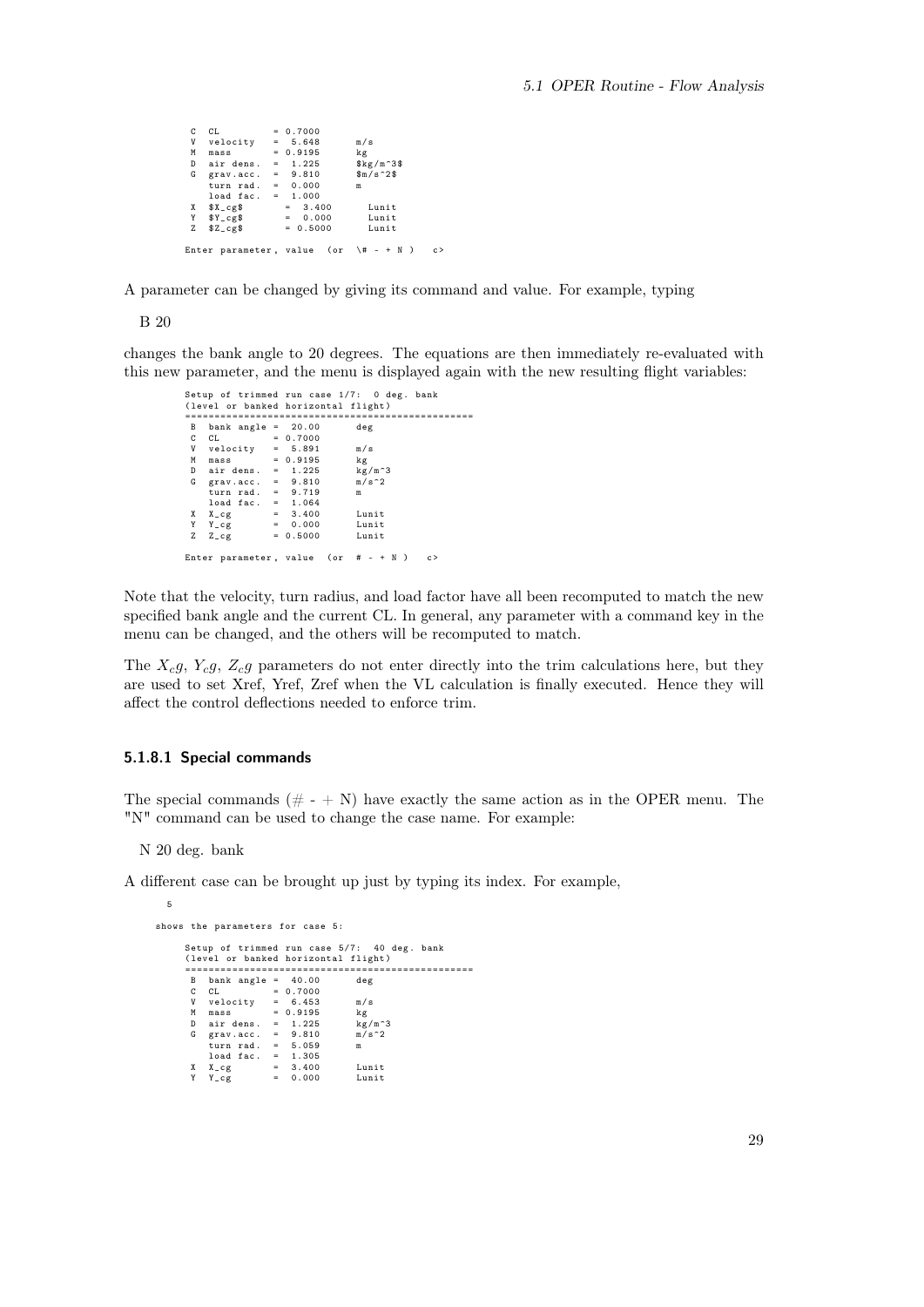#### 5 Program Execution

 $Z \t Z_c$ g = 0.5000 Lunit Enter parameter, value (or  $# - + N$ ) c>

The current case can be deleted with the "-" command. A new case can be created with the "+" command.

#### <span id="page-37-0"></span>5.1.8.2 Multiple-case commands

Frequently, it is desirable to set a parameter to one value for all run cases, such as the air density, for example. Rather than repetitively switching to each run case and setting its density, e.g.

1 D 0.8  $\mathfrak{D}$ D 0.8 3 D 0.8 . .

one can set the value for ALL the run cases by typing the parameter command twice:

DD 0.8

This works for all parameters in the menu, and can save considerable typing.

## <span id="page-37-1"></span>5.1.8.3 Moment trim setup

Once the C1 trim menu is exited by just typing "Enter", it may still be necessary to set up zero-moment constraints for the various control deflections. The C1 menu cannot do this for the user, since it has no way of knowing what each control variable does.

## <span id="page-37-2"></span>5.1.8.4 Execution

Execution after the C1 trim setup is performed with the X command as usual. It is easy to compute each run case that is set up simply by typing its integer index, followed by X. For example,

1 X 2 X . .

Any one computed run case can of course be examined via the listings or plotting.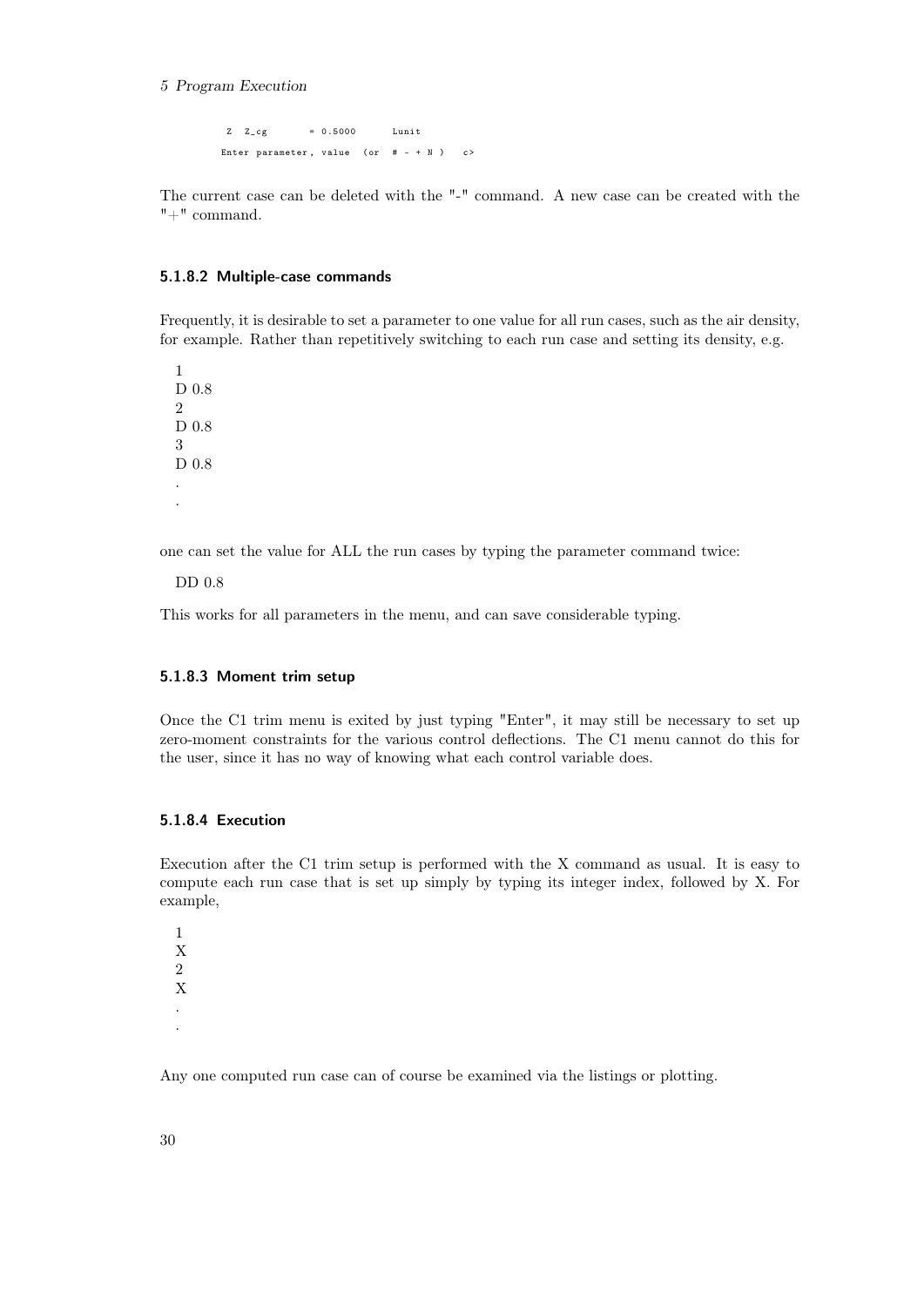An alternative to converging each run case separately, one can issue the XX command, which will converge ALL the run cases. It is a good idea to converge all the cases before saving the run case file with the S command, so that all the parameters in the xxx.run file have their converged values.

## <span id="page-38-0"></span>5.1.9 C2: Looping-Flight Condition Setup

The C2 command in the OPER menu allows a convenient way to set up constraints required to achieve a specified looping flight. The necessary AVL parameters are computed using the following variables and equations:

CL (arbitrary CL, whatever is being specified) m (mass) g (gravity acceleration)  $\rho$  (air density) R (turn radius) N (load factor) S (reference area, given in input file as  $S_{ref}$ )

 $R = 2 \cdot m / (\rho \cdot S \cdot C_L)$  $N=0.5\cdot\rho\cdot V^2\cdot S\cdot C_L/(m\cdot g)$  $p = 0$  (roll rate)  $q = V/R$  (pitch rate)  $r = 0$  (yaw rate)

These equations are evaluated if possible (if the parameters are available), and the following display/modification menu is then entered:

|   |                                          |  | Setup of trimmed run case 1/7: looping flight |   |
|---|------------------------------------------|--|-----------------------------------------------|---|
|   |                                          |  | (steady pitch rate - looping flight)          |   |
|   |                                          |  |                                               |   |
|   | $CL = 0.7000$                            |  |                                               |   |
|   | $V$ velocity = $5.648$                   |  | m/s                                           |   |
| M | $mass = 0.9195$                          |  | kg                                            |   |
|   | D air dens. = $1.225$ kg/m <sup>-3</sup> |  |                                               |   |
|   | G grav.acc. = $9.810$ m/s <sup>2</sup>   |  |                                               |   |
| R | turn rad. $= 3.324$                      |  | m                                             |   |
|   | $L$ load fac. = 1.000                    |  |                                               |   |
|   | $X \tX_c g = 3.400$                      |  | Lunit                                         |   |
|   | $Y Y_c g = 0.000$ Lunit                  |  |                                               |   |
| z | $Z_{\text{C}}$ = 0.5000                  |  | Lunit                                         |   |
|   |                                          |  |                                               |   |
|   |                                          |  | Enter parameter, value (or $\forall$ # - + N) | c |

The procedure here is the same as with the C1 menu. Any parameter can be specified, and the remaining ones are computed to match. The case is then executed in the OPER menu with the X command.

## <span id="page-38-1"></span>5.1.10 Parameter Modification Menu

The M command enters the general parameter modification sub-menu:

|   | Parameters of run case 1/7: 0 deg. bank |  |          |  |
|---|-----------------------------------------|--|----------|--|
| B | $bank = 0.000$                          |  | deg      |  |
|   | $E$ elevation = $0.000$                 |  | deg      |  |
|   | $MA$ Mach no. = $0.000$                 |  |          |  |
|   | V velocity = $5.648$                    |  | m/s      |  |
|   | D air dens. $=$ 1.225                   |  | $kg/m^3$ |  |
|   | G grav.acc. = $9.810$                   |  | $m/s^2$  |  |
|   |                                         |  |          |  |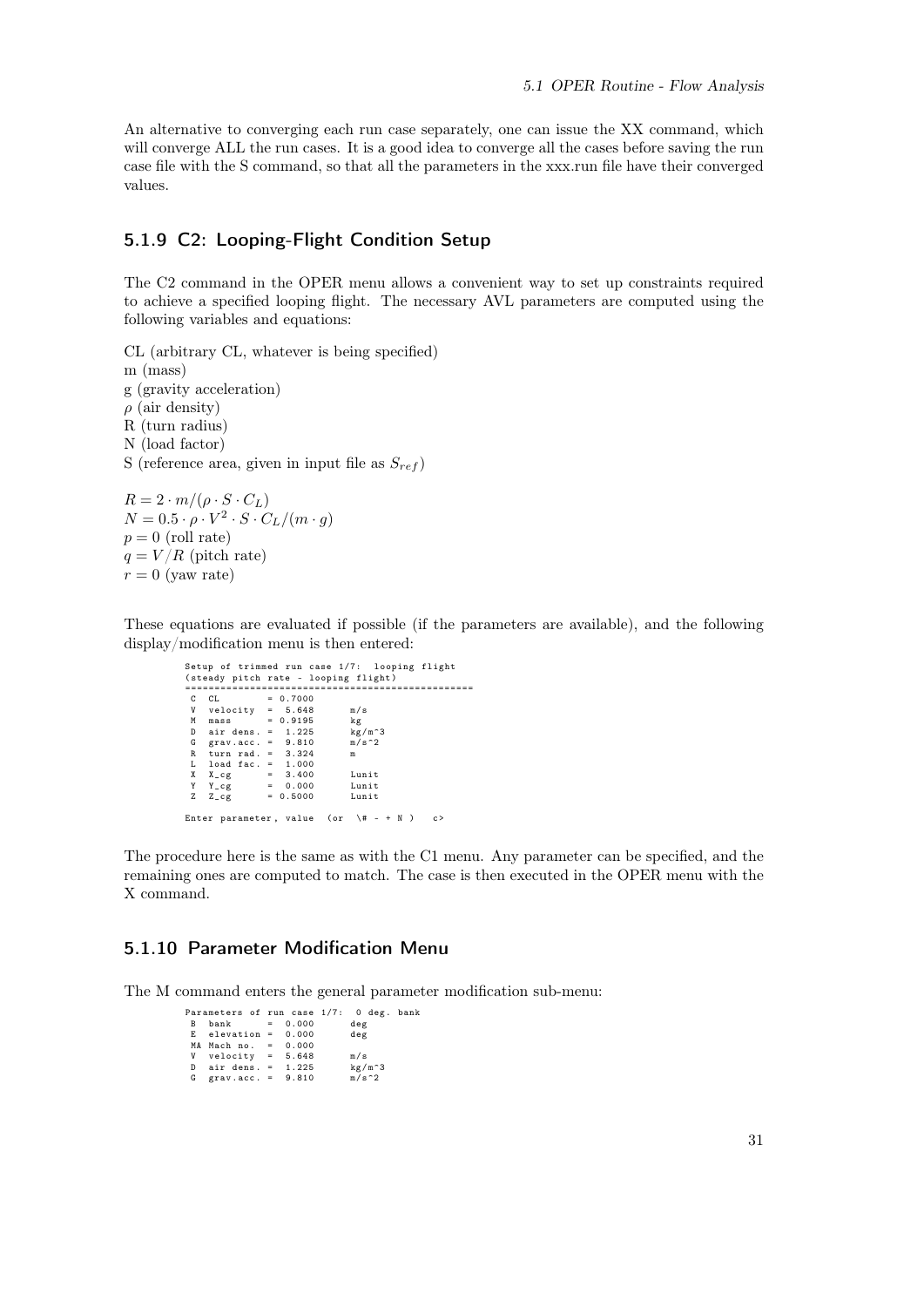#### 5 Program Execution

M mass = 0.9195 kg<br>IX Ixx = 0.2052 kg<br>IY Iyy = 0.7758E-01 kg IX Ixx = 0.2052 kg m ^2 IY Iyy = 0.7758 E -01 kg m ^2  $\begin{array}{rcl} \text{IN } \text{I} \text{X} & \text{I} & \text{I} & \text{I} & \text{I} \\ \text{IN } \text{I} & \text{I} & \text{I} & \text{I} & \text{I} & \text{I} \\ \text{IV } \text{I} & \text{I} & \text{I} & \text{I} & \text{I} & \text{I} & \text{I} \\ \text{IV } \text{I} & \text{I} & \text{I} & \text{I} & \text{I} & \text{I} & \text{I} \\ \text{IV } \text{I} & \text{I} & \text{I} & \text{I} & \text{I} & \text$  $= 3.400$  Lunit<br> $= 0.000$  Lunit Y Y\_cg = 0.000 Lunit  $= 0.5000$  Lunit<br>= 0.1700F-01  $CD CD = 0.1700E - 01$  $LA$  dCL\_a = 0.000<br>LU dCL\_u = 0.000 LU  $dCL_{u}$  = 0.000<br>MA  $dCM_{a}$  = 0.000  $MA dCM_a$  = 0.000<br>MU dCM\_u = 0.000  $MU$   $dCM_u$ Enter parameter, value  $(ar \# - + N)$  c>

This is in effect a "dumb" version of the C1 and C2 sub-menus. It simply accepts new parameter values without trying to apply any trim equations. Only a few of these parameters, such as Mach and XYZ cg will affect OPER's solution calculation. The remaining parameters are used for eigenmode calculations described next.

## <span id="page-39-0"></span>5.1.11 List Run Case File Contents

A run case file can be listed to show its contents. One case block in the file is shown below:

--------------------------------------------- Run case 1: VIAS =220 mph alpha -> alpha = 4.00000<br>beta -> beta = 0.00000 beta -> beta = 0.00000  $pb / 2V$  ->  $pb / 2V$ <br>qc/2V -> qc/2V  $q_2/2V$  ->  $q_2/2V$  = 0.000000<br>  $r b/2V$  ->  $r b/2V$  = 0.000000<br>
flap -> flap = 0.000000  $0.00000$ <br> $0.00000$ flap -> flap = 0.00000 aileron -> Cl roll mom = 0.00000 elevator -> Cm pitchmom = 0.000000<br>
rudder -> Cm pitchmom = 0.00000<br>
rudder -> Cn vaw mom = 0.00000  $\Rightarrow$  Cn yaw mom = alpha =  $2.31230$  deg<br>beta =  $0.00000$  deg<br>pb/2V =  $0.00000$  $0.00000$  $pb / 2V$  = 0.00000<br>qc/2V = -0.361446  $qc/2V = -0.361446E-15$ <br>  $rb/2V = 0.00000$  $\begin{array}{rcl} \text{rb}/2V & = & 0.00000 \\ \text{CL} & = & 0.312309 \end{array}$  $CL$  = 0.312309<br>  $CD<sub>o</sub>$  = 0.420000 CDo =  $0.420000E-01$ <br>bank = 0.00000 0.00000 deg<br>0.00000 deg elevation =  $0.00000$  deg<br>heading =  $0.00000$  deg ers...<br>heading<br>Mach  $0.00000$ <br> $312.000$ velocity =  $312.000$  ft/s<br>density =  $0.176000E-02$  slue density =  $0.176000E - 02$  slug/ft<sup>-3</sup><br>grav.acc. =  $32.0000$  ft/s<sup>-2</sup>  $\begin{array}{rcl}\n\text{grav}.\text{acc.} & = & 32.0000 \qquad \text{ft} \\
\text{turn rad.} & = & 0.00000 \qquad \text{ft}\n\end{array}$  $turn\_rad$ . = 0.00000<br> $load\_fac$ . = 1.00000  $\overline{\begin{smallmatrix} 1 & 0 & 0 \\ 1 & 0 & 0 \\ 0 & 0 & 0 \\ 0 & 0 & 0 \\ 0 & 0 & 0 \\ 0 & 0 & 0 \\ 0 & 0 & 0 \\ 0 & 0 & 0 \\ 0 & 0 & 0 \\ 0 & 0 & 0 \\ 0 & 0 & 0 \\ 0 & 0 & 0 \\ 0 & 0 & 0 \\ 0 & 0 & 0 \\ 0 & 0 & 0 \\ 0 & 0 & 0 \\ 0 & 0 & 0 \\ 0 & 0 & 0 \\ 0 & 0 & 0 & 0 \\ 0 & 0 & 0 & 0 \\ 0 & 0 & 0 & 0 \\ 0 & 0 & 0 & 0 \\$  $2.42374$  $Y_{-}c_{g}$  $Z_{\texttt{-cg}} = -0.103875$ <br>mass = 800.000  $mass = 800.000$ <br>  $Ixx = 121787.$  $\begin{array}{rcl} \text{mass} & = & 800.000 & \text{slug} \\ \text{mass} & = & 800.000 & \text{slug} \\ \text{Ixx} & = & 121787. & \text{slug-fit-2} \\ \text{Iyy} & = & 59146.4 & \text{slug-fit-2} \end{array}$ Iyy = 59146.4 slug - ft ^2 Izz = 173515. slug - ft ^2 Ixy =  $-0.113010E - 03$  slug-ft  $2$ <br>Iyz = 0.00000 slug-ft  $2$  $Iyz = 0.00000$   $Iyz = 1621.01$   $Izx = 1621.01$   $Iyz = 1621.01$  $1621.01$  slug-ft  $2$ <br>0.00000 visc  $CL_a = 0.00000$ <br>visc  $CL_u = 0.00000$ visc CL\_u = 0.00000 visc CM\_a = 0.00000 visc  $CM$  u = 0.00000

The upper sub-block specifies the constraint associated with each operating parameter, and is exactly what appears at the top of the OPER menu.

The lower sub-block simply lists all the current parameter values. If this run case was not converged before the run case file was written, the operating parameter values may not correspond to the specified constraints. For example, the top constraint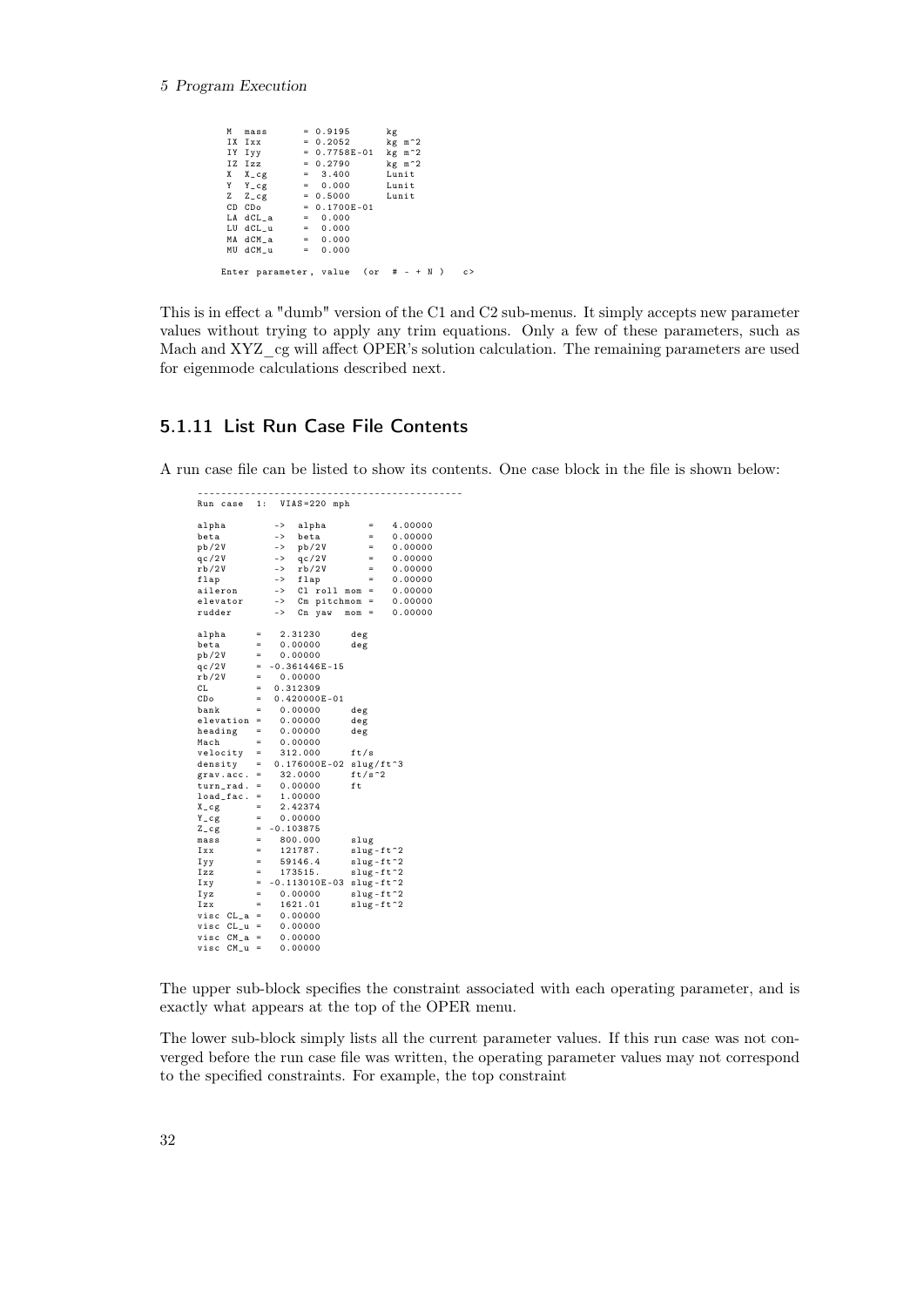alpha  $-$  alpha =  $4.00000$ 

indicates that alpha is to be driven to 4.0 degrees, so the alpha value line

alpha = 2.31230 deg

is not "up to date". The CL value line

 $CL = 0.312309$ 

is therefore probably not up to date either. Such "stale" parameter values may or may not be of consequence. A stale alpha or CL value doesn't matter, since the run case will always be converged before it is used for plotting, listing output, or eigenmode analysis. In any case, issuing the XX command in OPER before saving the run case file will ensure that alpha and CL are up to date.

The dimensional parameter values related to the aircraft mass, e.g.

density =  $1.22500$  kg/m<sup>-3</sup><br>grav.acc. =  $9.81000$  m/s<sup>-2</sup><br>X<sub>-</sub>cg =  $2.95775$ grav . acc . = 9.81000 m /s ^2 X\_cg = 2.95775  $Y_{-}cg$  = 0.00000  $Z_{-}cg$  = 0.609524<br>mass = 0.231000 mass = 0.231000 kg Ixx = 0.165803 E -01 kg - m ^2 Iyy = 0.113692E-01 kg-m^2<br>Izz = 0.278108E-01 kg-m^2  $Ixy = 0.304560E - 10 kg - m^2$  $Iyz$  = -0.135360 E-10 kg - m<sup>-2</sup><br> $Izx$  = -0.362168 E-03 kg - m<sup>-2</sup>  $-0.362168E - 03$  kg -m<sup>-2</sup>

may also be "stale" if the mass file which was used to create this data has since been modified. The stale data can be changed to reflect the new mass file using the MSET command at top level.

Finally, the velocity, turn radius, and load factor data,

velocity =  $5.42671 \text{ m/s}$  turn rad. = 0.00000 m load fac. = 1.00000

which depends on the mass file as well as the CL, will probably need to be updated is the mass file is changed. This can be done manually, or by using the C1 or C2 trim menus of OPER.

## <span id="page-40-0"></span>5.1.12 O: Plotting Options

To toggle the automatic screen output of total forces, surface, strip and element forces, a string containing four TRUE/FALSE statements (e.g. "T T F F") must be passed to the Psubfunction. In copious analyses, strip and element force listings will exceed the frame buffer and should therefore be redirected to a file using the FS and FE function in the OPER menu.

# <span id="page-40-1"></span>5.2 MODE Routine – Eigenmode Analysis

AVL has the capability to perform eigenmode analysis and display the results in a number of ways. Meaningful use of this facility requires that a realistic configuration is defined, along with realistic mass, inertia, and CG data. The mass, inertia, and CG data can be input directly (in OPER's C1,C2, or M submenus), or obtained from a xxx.mass file.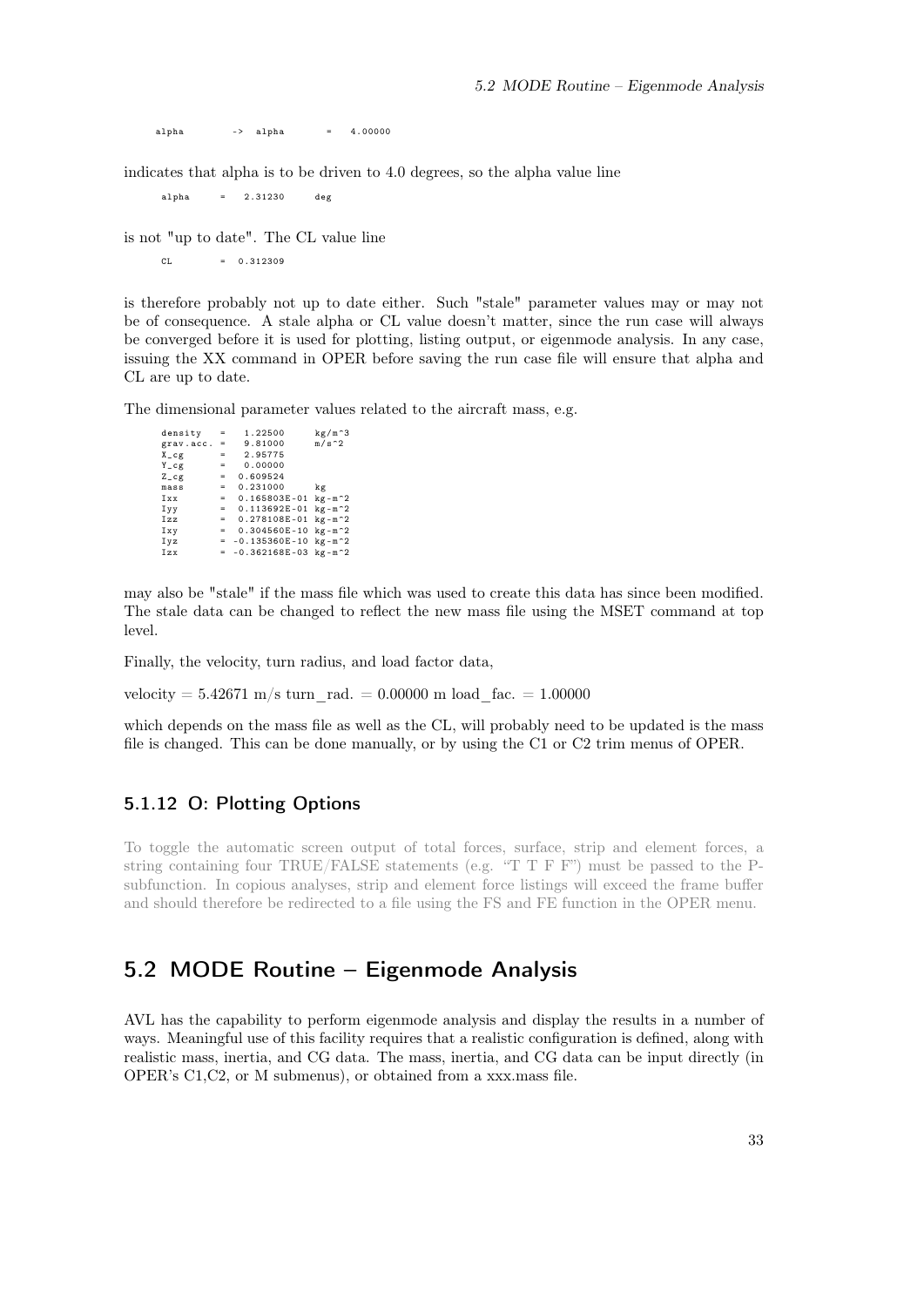#### 5 Program Execution

One or more trimmed run cases must also be first set up and checked for correctness in the OPER menu. These cases can be saved to the xxx.run file from OPER, which is then read in later during AVL startup. Any other run case file can be read in later using the CASE command from the main menu.

Typing MODE from the main AVL menu brings up the MODE menu, preceded by the currentlydefined run cases, if any.

|        |                |                             |             |                 | Run-case parameters for eigenmode analyses           |             |                 |                               |            |            |
|--------|----------------|-----------------------------|-------------|-----------------|------------------------------------------------------|-------------|-----------------|-------------------------------|------------|------------|
|        | run            | alpha<br>deg                | beta<br>deg | CL              | CDo                                                  | bank<br>deg | velocity<br>m/s | density<br>kg/m <sup>-3</sup> | $X_{-}$ cg | mass<br>kg |
|        | 1              | 2.69                        | 0.00        |                 | $0.700$ $0.170E-01$                                  | 0.00        | 5.65            | 1.23                          | 3.40       | 0.920      |
|        | $\overline{2}$ | 2.69                        | 0.00        |                 | 0.700  0.170E-01                                     |             | 10.0 5.69       | 1.23                          | 3.40       | 0.920      |
| $\geq$ | 3              | 2.69                        | 0.00        |                 | 0.700 0.170E-01                                      |             | $20.0$ 5.83     | 1.23                          | 3.40       | 0.920      |
|        | $4^{\circ}$    | 2.69                        |             |                 | 0.00 0.700 0.170E-01                                 |             | 30.0 6.07       | 1.23                          | 3.40       | 0.920      |
|        | 5              |                             |             |                 | 2.69  0.00  0.700  0.170E-01                         |             | 40.0 6.45       | 1.23                          | 3.40       | 0.920      |
|        | 6              | 2.69                        |             |                 | 0.00  0.700  0.170E-01  50.0  7.04                   |             |                 | 1.23                          | 3.40       | 0.920      |
|        | $\overline{7}$ | 2.69                        |             | $0.00 \t 0.700$ | $0.170E-01$                                          |             | 60.0 7.99       | 1.23                          | 3.40       | 0.920      |
|        |                |                             |             |                 |                                                      |             |                 |                               |            |            |
|        |                |                             |             |                 |                                                      |             |                 |                               |            |            |
|        |                |                             |             |                 | "#" select run case for eigenmode analysis (0 = all) |             |                 |                               |            |            |
|        |                |                             |             |                 |                                                      |             |                 |                               |            |            |
|        |                | M odify parameters          |             |                 |                                                      |             |                 |                               |            |            |
|        |                |                             |             |                 |                                                      |             |                 |                               |            |            |
|        |                | N ew eigenmode calculation  |             |                 |                                                      |             |                 |                               |            |            |
|        |                |                             |             |                 |                                                      |             |                 |                               |            |            |
|        |                | P lot root locus            |             |                 |                                                      |             |                 |                               |            |            |
|        |                | B lowup window              |             |                 |                                                      |             |                 |                               |            |            |
|        |                | R eset to normal size       |             |                 |                                                      |             |                 |                               |            |            |
|        |                | eX amine selected eigenmode |             |                 |                                                      |             |                 |                               |            |            |
|        |                |                             |             |                 |                                                      |             |                 |                               |            |            |
|        |                | A nnotate current plot      |             |                 |                                                      |             |                 |                               |            |            |
|        |                | H ardcopy current plot      |             |                 |                                                      |             |                 |                               |            |            |
|        |                |                             |             |                 |                                                      |             |                 |                               |            |            |
|        |                | S ystem matrix output       |             |                 |                                                      |             |                 |                               |            |            |
|        |                | W rite eigenvalues to file  |             |                 |                                                      |             |                 |                               |            |            |
|        |                | D ata file overlay toggle   |             |                 |                                                      |             |                 |                               |            |            |
|        | Z oom          |                             |             |                 |                                                      |             |                 |                               |            |            |
|        |                |                             |             |                 |                                                      |             |                 |                               |            |            |
|        | U nzoom        |                             |             |                 |                                                      |             |                 |                               |            |            |
|        | . MODE         | c >                         |             |                 |                                                      |             |                 |                               |            |            |

The run cases serve as the baseline states about which the eigenmodes are defined. The " $>$ " indicator in the menu above shows that run case 3 is currently the chosen baseline state. This is changed just by typing the new run case index.

Typing "0" (zero) makes all the cases as chosen baseline states. Computation of all their roots will then create root locii. This is useful for investigating the effect of an operating parameter (e.g. V, CL,  $X_c$ g, bank, etc.) on the roots.

## <span id="page-41-0"></span>5.2.1 Parameter editing

If the run case parameters are not correct, they can be changed with the M command. For example:

M

```
Parameters of run case 1/7: 0 deg. bank<br>
B bank = 0.000 deg<br>
E elevation = 0.000 deg
  B bank = 0.000 deg
E elevation = 0.000 deg
  V velocity = 5.648 m/s
D air dens . = 1.225 kg / m ^3
 account to the set of the set of the set of the set of the set of the set of the set of the set of the set of the set of the set of the set of the set of the set of the set of the set of the set of the set of the set of th
  M mass = 0.9195 kg
IX Ixx = 0.2052 kg -m ^2
   IY Iyy = 0.7758 E -01 kg -m ^2
IZ Izz = 0.2790 kg -m ^2
  X X_c = 3.400 Lunit
Y Y_cg = 0.000 Lunit
  Z = 2 \text{ g} = 0.5000 Lunit<br>CD CDo = 0.1700E-01
                              = 0.1700E - 01
```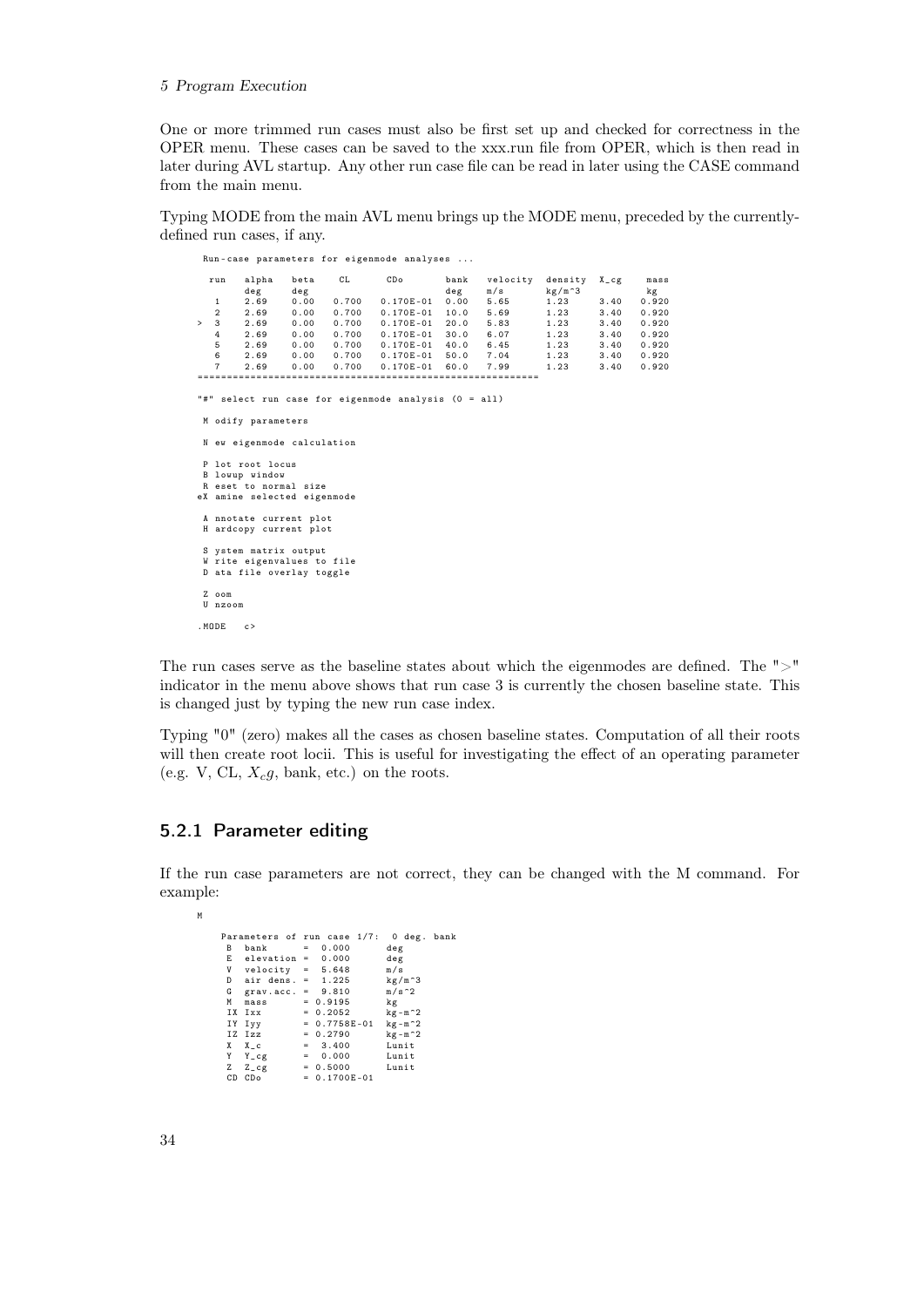$\begin{array}{ccccccccc} LA & dCL\_a & = & 0.000 \\ LU & dCL\_u & = & 0.000 \\ MA & dCM\_a & = & 0.000 \end{array}$ LU dCL\_u = 0.000 MA dCM\_a = 0.000  $MU$  dCM  $u = 0.000$ Enter parameter, value (or  $\forall$  + - + N ) c>

This menu is the same as in OPER. Note that changing a parameter may not then represent a trimmed flight condition. If the baseline state is to be trimmed, as is done with traditional eigenmode analyses, the parameter changes are probably best performed in the C1 or C2 menu in OPER.

## <span id="page-42-0"></span>5.2.2 CL,CM derivative modifiers

The LA,LU,MA,MU commands in the M menu allow specifying explicit added changes to the CL and CM derivatives with respect to alpha and speed. The alpha derivative modifications  $dCL_a$ ,  $dCM<sub>a</sub>$  might represent stall, or perhaps effects of separation bubble movement. The speed derivative modifications  $dCL_u$ ,  $dCM_u$  might represent Mach or Reynolds number effects on the wing or tail airfoils. These derivative modifiers are used only for the eigenmode calculations in the MODE menu. They do not in any way affect the analysis calculations in OPER.

## <span id="page-42-1"></span>5.2.3 Mode calculation

The eigenmodes for one or all run cases are computed with the N command. The eigenvalues and eigenvectors are listed, and the eigenvalues are also plotted on a root map. This can be re-plotted at anytime with the P command, or examined more closely with Z or B.

## <span id="page-42-2"></span>5.2.4 Mode Examination

The motion of any mode can be viewed in real time by issuing the X command, and then clicking on the root symbol. This brings up the mode-view menu:

------------------------------ L eft R ight<br>Up D own U p D own C lear Z oom N ormal size<br>I ngress 0 utgress I ngress O utgress A nnotate P anning camera toggle: T < > 0 mode play -- real time  $- + 1$  mode scale<br>S mode sign mode sign change Type in plot window: Command, or <space> to exit

All commands must be typed with the cursor in the graphics window. The viewpoint can be set with the L,R,U,D,C keys, like in the geometry viewer in OPER.

The mode motion is rewound or advanced in time with the  $\langle$  and  $\rangle$  keys (shift key is not necessary). Holding down these keys will play the mode forward or backward in real time. Typing 0 will jump back to the starting time.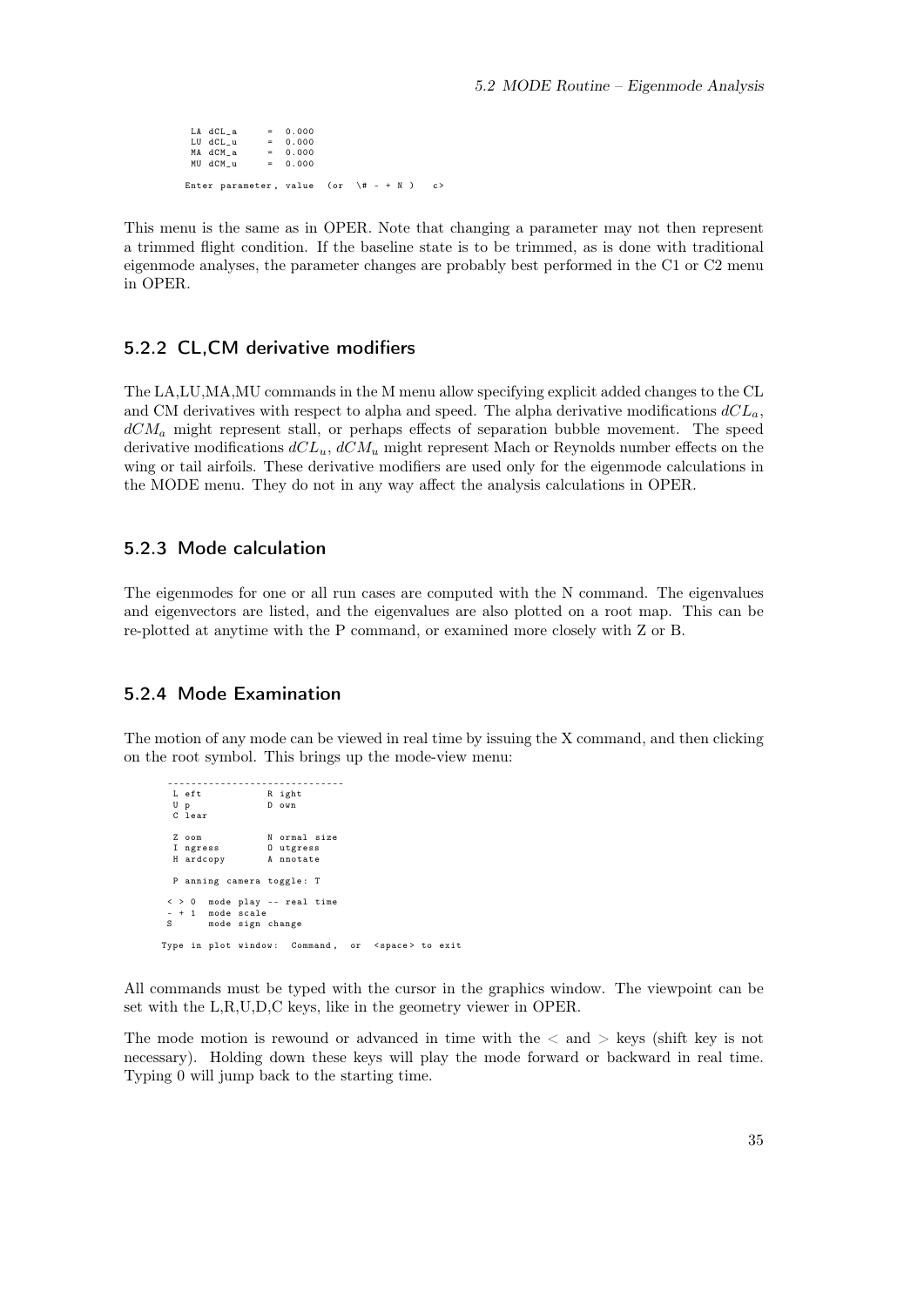#### 5 Program Execution

The mode scale will decay or grow in time depending on the real part of the eigenvalue. But this can be arbitrarily scaled up or down with the - and  $+$  keys. The 1 key sets the scale factor to a nominal "normal" size.

The P command controls the camera-panning toggle. If panning is on, the camera follows the aircraft at the baseline motion, so that the baseline state appears stationary. If panning is off, the baseline state moves, with the eigenmode motion superimposed on top of it. Viewing either with or without panning may be best, depending on the mode.

## <span id="page-43-0"></span>5.2.5 System matrix output

Eigenmode analysis begins by considering that the unsteady flight variables  $U(t)$  consist of the steady baseline state Uo plus an unsteady perturbation  $u(t)$ . The control variables D are considered the same way.

 $U(t) = Uo + u(t) D(t) = Do + d(t)$ 

The perturbations are governed by the following linear system:  $u = A u + B d$ 

The A and B system matrices depend on Uo and Do. They can be listed with the S command from the MODE menu. The 12 components of the u(t) vector are ordered as follows:

u x velocity (+ forward) w z velocity (+ down) q pitch rate (+ nose up) theta pitch angle (+ nose up)

v y velocity (+ to right) p roll rate (+ to right) r yaw rate (+ to right) phi roll angle (+ to right)

x x displacement (+ forward) y y displacement (+ to right) z z displacement (+ down) psi heading angle  $(+)$  to right)

The d(t) control vector components are whatever controls were declared in the xxx.avl file, in the order that they appeared.

## <span id="page-43-1"></span>5.3 PLOP: Plotting Options

The top-level PLOP command produces the plot option menu, shown below with the default values. Most of these parameters must be changed before the first plot is made, otherwise they may not have the intended effect.

| G raphics-enable flag                | т                     |  |
|--------------------------------------|-----------------------|--|
| C olor PostScript output?            | F                     |  |
| I ndividual PS file output?          | F                     |  |
| A spect ratio of plot object         | 0.0000                |  |
| S ize of plot object                 | 9.00"                 |  |
| P age dimensions                     | $11.00 \times 8.50$ " |  |
| M argins from page edges             | $0.00"$ , $0.00"$     |  |
| F ont size (relative)                | 0.0170                |  |
| W indow/screen size fraction 0.7000  |                       |  |
| 0 rientation of plot:                | Landscape             |  |
| B lowup input method:                | Keyboard              |  |
|                                      |                       |  |
| Option, Value (or <return>)</return> | c                     |  |

Toggling the Graphics-enable flag to F is recommended if AVL is being executed in batch mode using a command file.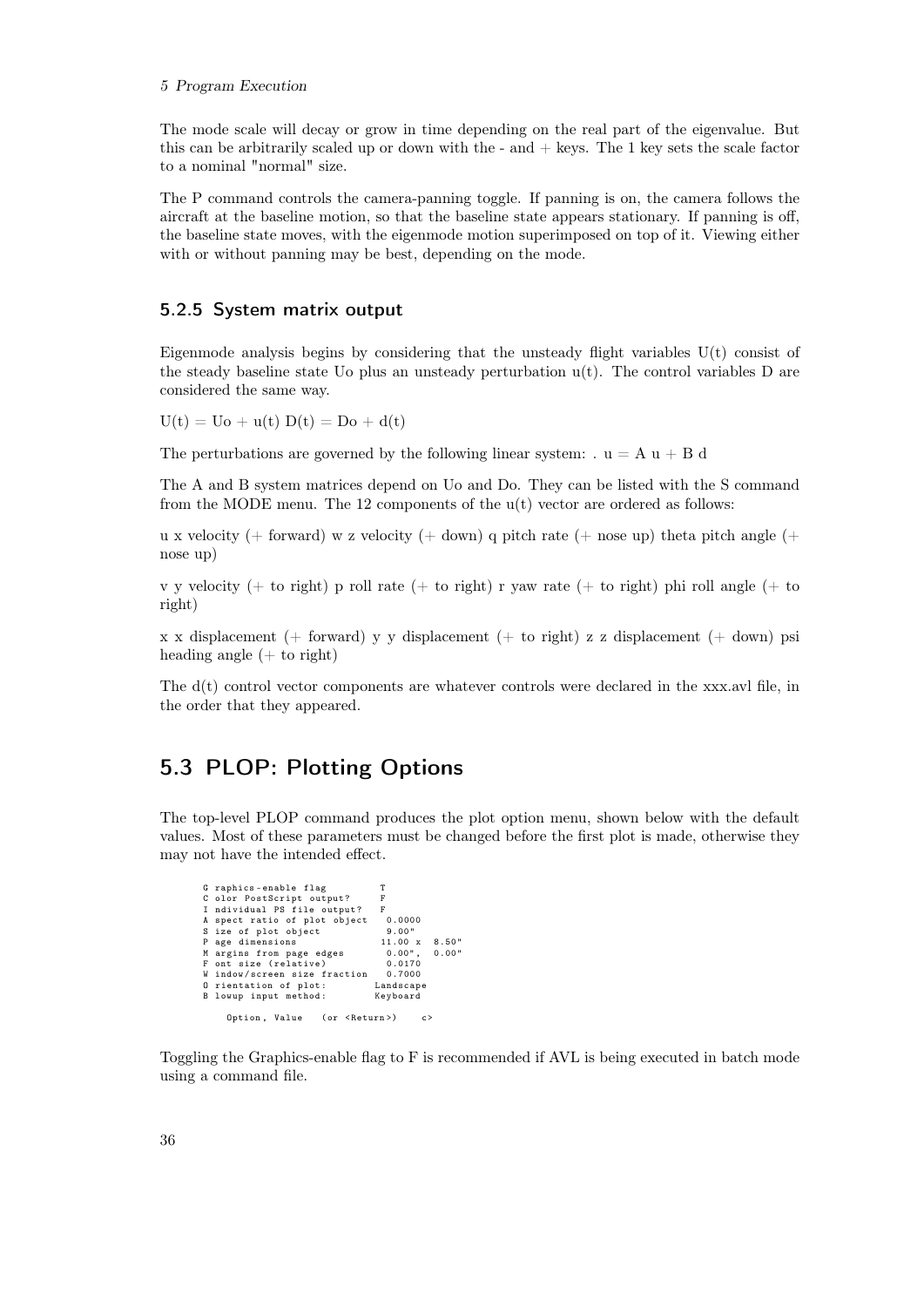Normally, all hardcopy goes to the single multi-page plot.ps file. Toggling the Individual PS file flag to T will place successive hardcopy pages in an individual files, named

plot000.ps plot001.ps plot002.ps, etc.

These may then be used to create mode animation, etc.

The other parameters and options are mostly self-explanatory.